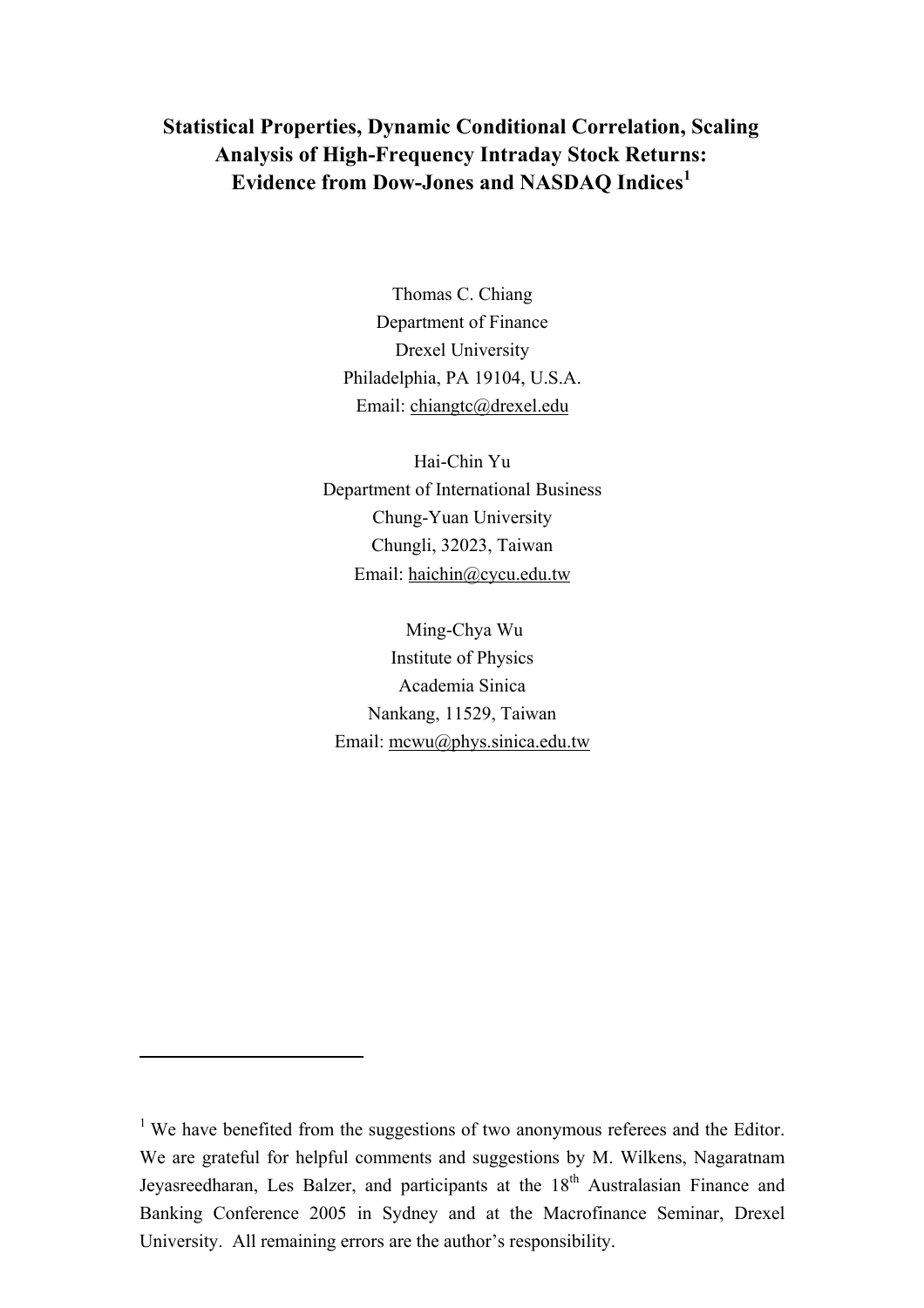# **Statistical Properties, Dynamic Conditional Correlation, Scaling Analysis of High-Frequency Intraday Stock Returns: Evidence from Dow Jones and NASDAQ Indices**

#### **Abstract**

This paper investigates statistical properties of high-frequency intraday stock returns across various frequencies. Both time series and panel data are employed to explore probability distribution properties, autocorrelations, dynamic conditional correlations, and scaling analysis in the Dow Jones Industrial Average (DJIA) and the NASDAQ intraday returns across 10-minute, 30-monute, 60 minute, 120-minute, and 390-minute frequencies from August 1, 1997, to December 31, 2003. The evidence shows that all of the statistical estimates are highly influenced by the opening returns that contain overnight and non-regular information. The stylized fact of high opening returns generates significant negative (in DJIA) and positive (in NASDAQ) autocorrelations. After excluding the opening intervals, DJIA exhibits a pattern similar to a random walk. While examining the AR(1)- GARCH  $(1, 1)$  pattern across both time and frequency variants, we find consistent negative AR $(1)$  at 10-minute and 30-minute frequencies in the DJIA, positive AR(1) in the NASDAQ intraday returns, and no obvious pattern beyond the 30-minute intraday return series. By examining the dynamic conditional correlation coefficients between the DJIA and the NASDAQ at different frequencies, we find that the correlations are positive and fluctuate mainly in the range of 0.6 to 0.8. The variance of the correlation coefficients has been declining and appears to be stable for the post-2001 period. We then check the conditions for a stable Lévy distribution and find both the DJIA and the NASDAQ can converge to their systematic equilibriums after shocks, implying both systems are characterized by a self-stabilizing mechanism.

#### **JEL: C22 G10 G11**

**Keywords:** High Frequency, Probability Distribution, Financial Markets, Dynamic Conditional Correlation, Panel Data.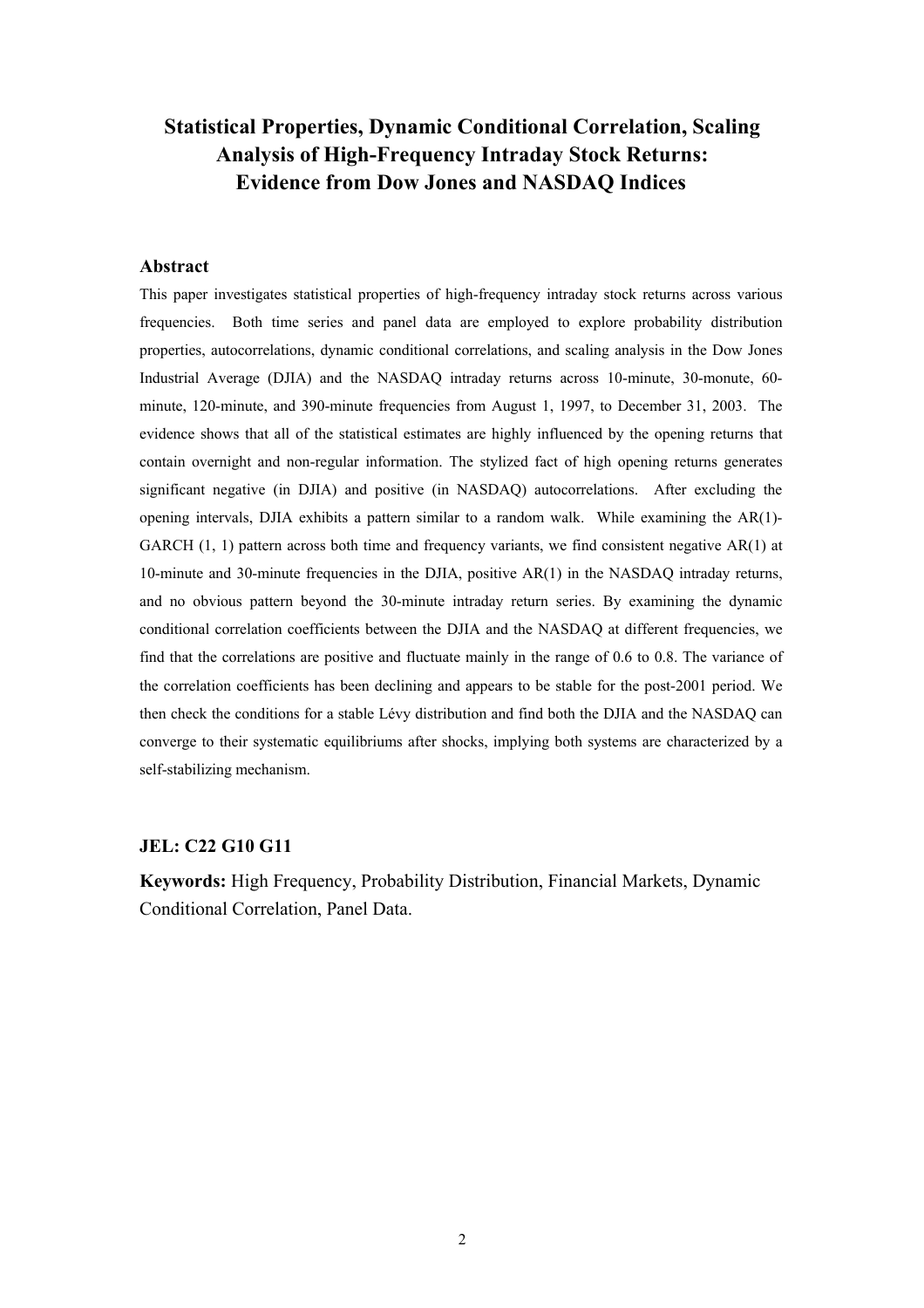# **1. Introduction**

Traditional analysis of stock returns relies heavily on economic fundamentals such as dividend yield, long-short interest rate spreads, risk, or book-price ratio (Fama and French, 1989, 1992; Campbell and Hamao, 1992; Avramov, 2002). The advantage of fundamentals-based analysis is that the underlying economic rationale can be tested and verified and the resulting empirical behavior can then be used for guiding investment decisions or monitoring market behavior by regulators or policy makers. The analysis of fundamentals thus appears to be relevant if it is applied to the time series data for investigating a longer-run phenomenon, including quarterly, monthly, or even daily data. However, using longer horizon factors may not be feasible for analyzing high-frequency data such as the intraday observations because the variations of return series are unlikely to be described by the economic fundamentals, since these data are often taken as datum or simply not available. For this reason, analysts need to explore alternative information and techniques to detect and derive the underlying empirical regularities being used to describe the market's behavior.

In this study, we apply modern time series techniques to detect the empirical regularities of high-frequency data for both the Dow Jones Industrial Average 30 (DJIA) and the NASDAQ stock indices. The reason for choosing these two indices stems from the fact that the former represents well-established and renowned firms in the US market, while the latter consists of high-tech and growth firms. These two indices thus represent not only the core of the US economy but also facilitate the menu for investors' choice in making the mean-variance investment decision. A successful empirical investigation emerging from this study is bound to provide an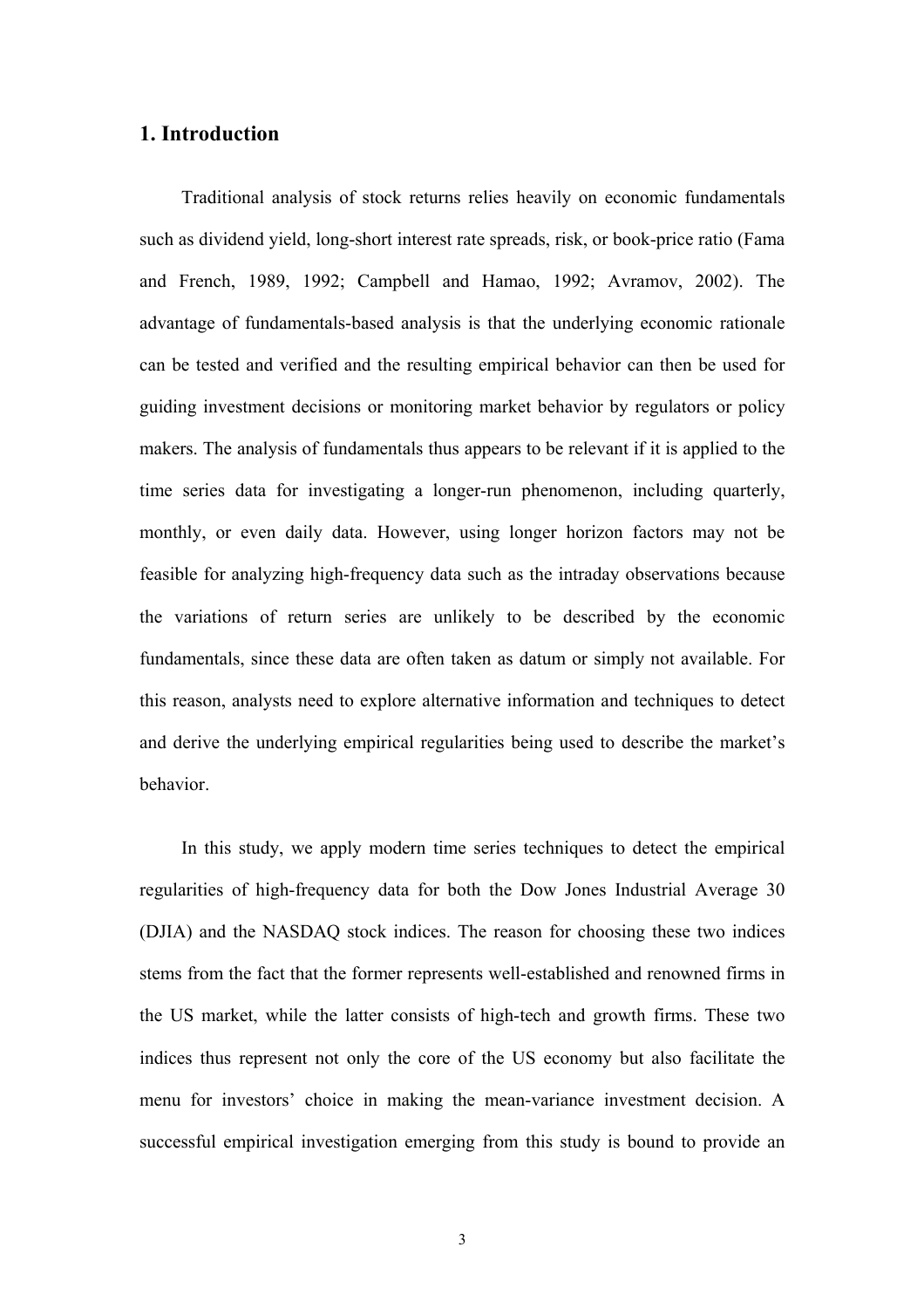insight into understanding the behavioral relation of high-frequency data and its validity across different scales.

This study is motivated by the conventional approach that most empirical studies take: they focus on using a particular point of time series data to derive their empirical regularities. The resulting statistical analysis can be misleading if it is done without considering a broad selection of data points. For instance, in the study of daily observations, researchers often use closing price (returns) or average price (returns) without carefully constructing an appropriate measure, not even taking into consideration the impact of the opening observation. Taking different points of time from a particular trading day to represent a daily observation may inherently introduce some sort of anomaly into data construction. As a result, it may produce a biased estimate and statistical inference. Second, the conventional analysis of the empirical issue is usually based on a particular scale of measurement without concern for its scaling-variants. For instance, to examine the AR(1) process, daily data are frequently used. This approach pays no attention to frequency variations, such as the validity of 10-minute, 30-minute, 60-minute, 120-minute, or 390-minute horizons. Apparently, the derived empirical regularity is conditional on a particular time scale and lacks general implications. Third, although higher-frequency data have been analyzed in a number of research papers (Baillie and Bollerslev, 1991; Müller *et al*., 1990; Laux and Ng, 1993; Zhou, 1996; Andersen and Bollerslev, 1997; Ito *et al*., 1998), their focus is mainly on a single market, especially the foreign exchange market. The exceptions are Wood *et al*. (1985) and Abhyankar *et al*. (1997), who analyze the equity market. However, the dynamic relationship of intraday returns between two markets is mostly ignored in the empirical analysis of the market microstructure literature.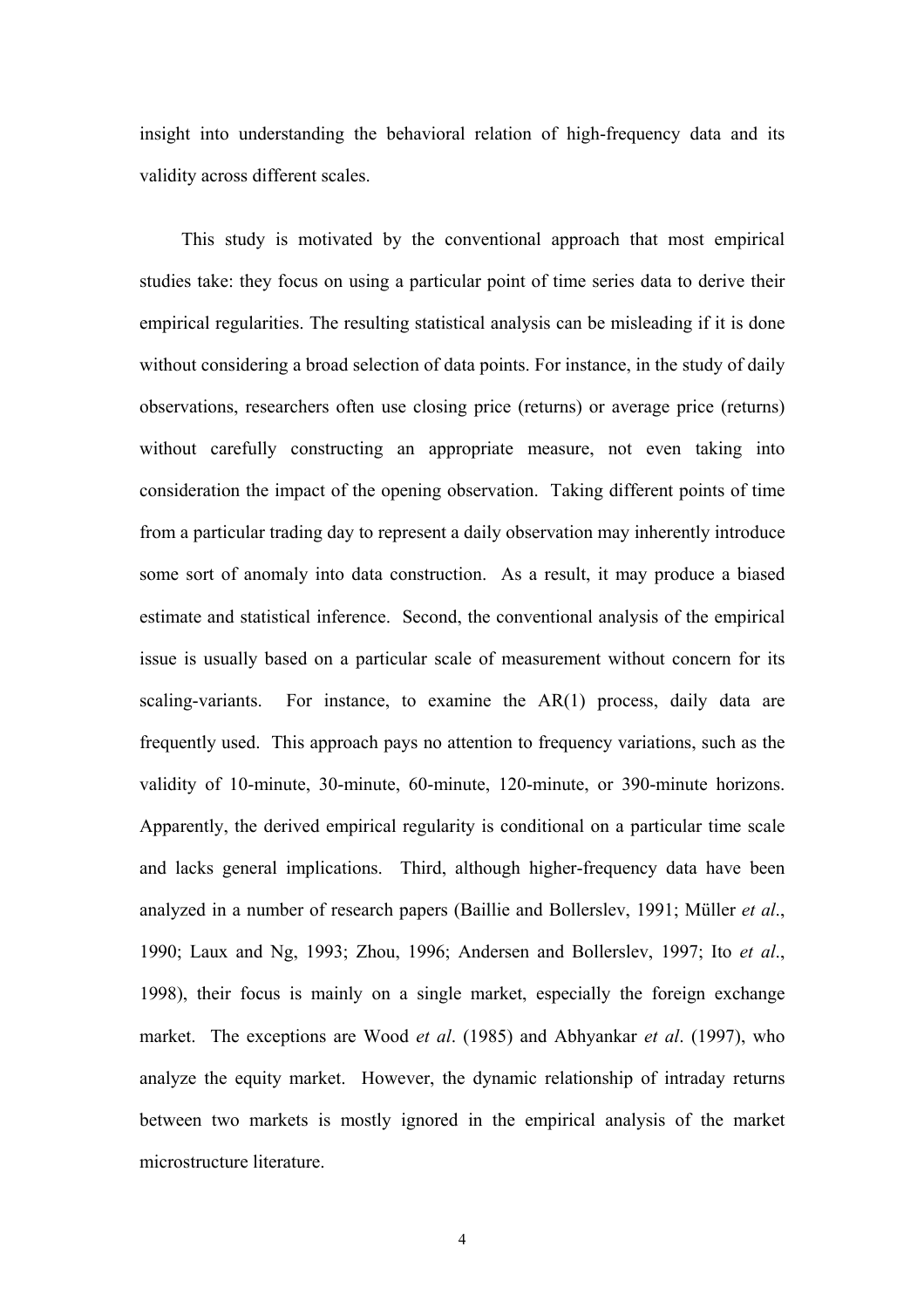This paper differs from the existing literature in the following ways. First, in addition to exploring the time series properties involving high-frequency data, this study extends the conventional analysis to include the scaling dimension, since time series analysis can capture only limited information in terms of a particular time horizon. With the addition of the frequency-varying dimension, we will have more complete knowledge of the test relation, ranging from short-span to long-horizon data. Second, most of the empirical literature employs only time series data to investigate the autocorrelation, without screening out the significance of opening intervals. Our study shows that the outcome of estimating the autocorrelation is dominated by the significance of the opening intervals. Hence, our research, by reshaping the time series data into cross-section panel data, allows us to compare the panel autocorrelations across different time frequencies without worrying about the interference of the opening intervals. Third, although a dynamic conditional correlation (DCC) technique has been employed to investigate the leads and lags across different markets, very few attempts have been geared to the analysis of intraday returns with different frequencies. Our evidence shows that using different scaling would lead to cross-correlation variations, suggesting that the validity of dynamic correlations between two time series is conditional on a particular time scale.

Finally, we analyze scaling behaviors of the time series on returns to probe the stability of time series distributions. Following the scheme proposed by Mantegna and Stanley (1995, 2000), we perform scaling analyses on DJIA and NASDAQ changes with various time intervals. Both exhibit well-behaved scaling and belong to a stable distribution based on the criterion of Lévy's  $\alpha$  stable distribution condition (Voit, 2003).

5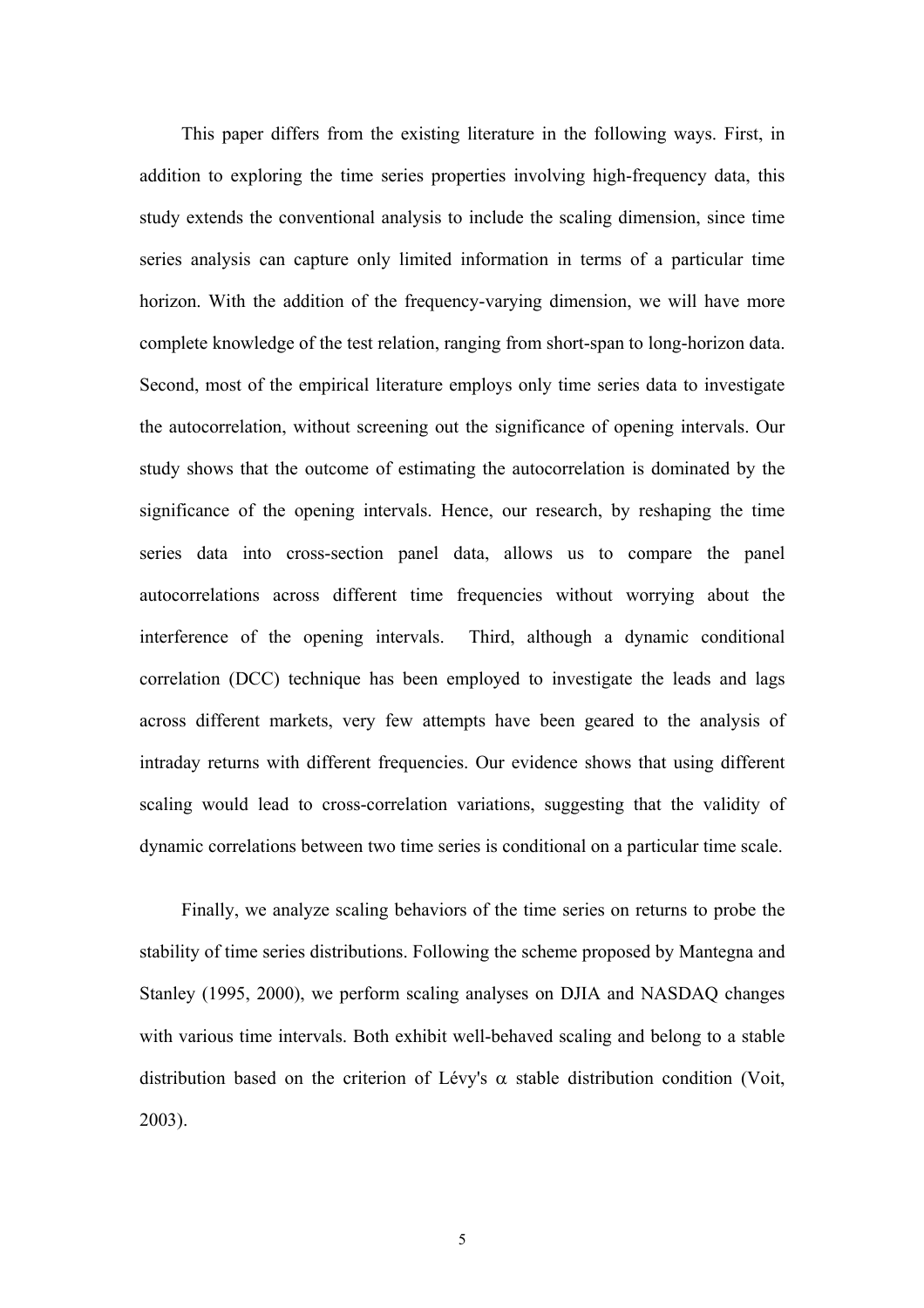This paper is organized as follows. Section 2 briefly outlines the data and the construction of series frequency with various intervals for the intraday data of the DJIA and NASDAQ indices. Section 3 presents some summary statistics of returns and volatility for both indices. Section 4 investigates the time series and panel autocorrelations between the DJIA and the NASDAQ. Section 5 discusses the dynamic conditional correlation between the DJIA and the NASDAQ based on different time frequencies. Section 6 presents probability distribution and scaling analysis. Section 7 contains concluding remarks.

## **2. Data and Stock Returns across Different Frequencies**

This study is based on the intraday data on the DJIA and the NASDAQ from the Trade and Quotation (TAQ) database. The TAQ data files contain continuously recorded information on the trades and quotations of securities. The DJIA stocks are the most actively traded securities; the capital size of the firms in the DJIA also helps to ensure a high degree of liquidity. Alternatively, the stocks listed on the NASDAQ exchange are characterized by high-tech growing firms, which are associated with higher price volatility.

The intraday 10-minute scale values for both the DJIA and the NASDAQ span the period from August 1, 1997, through December 31, 2003, including 1,543 days covering the whole trading day of six-and-a-half hours starting from 9:30 to 15:50 EST. The overnight (or over-weekend) period constitutes an unusual time period, since it involves an interval much longer than 10 minutes. Therefore, the value of a stock index at opening prices presented an anomaly when compared with other data points. Following the analysis in Andersen and Bollerslev (1997), we constructed 10 minute returns with the daily transaction record extending from 9:30 to 15:50 (EST), a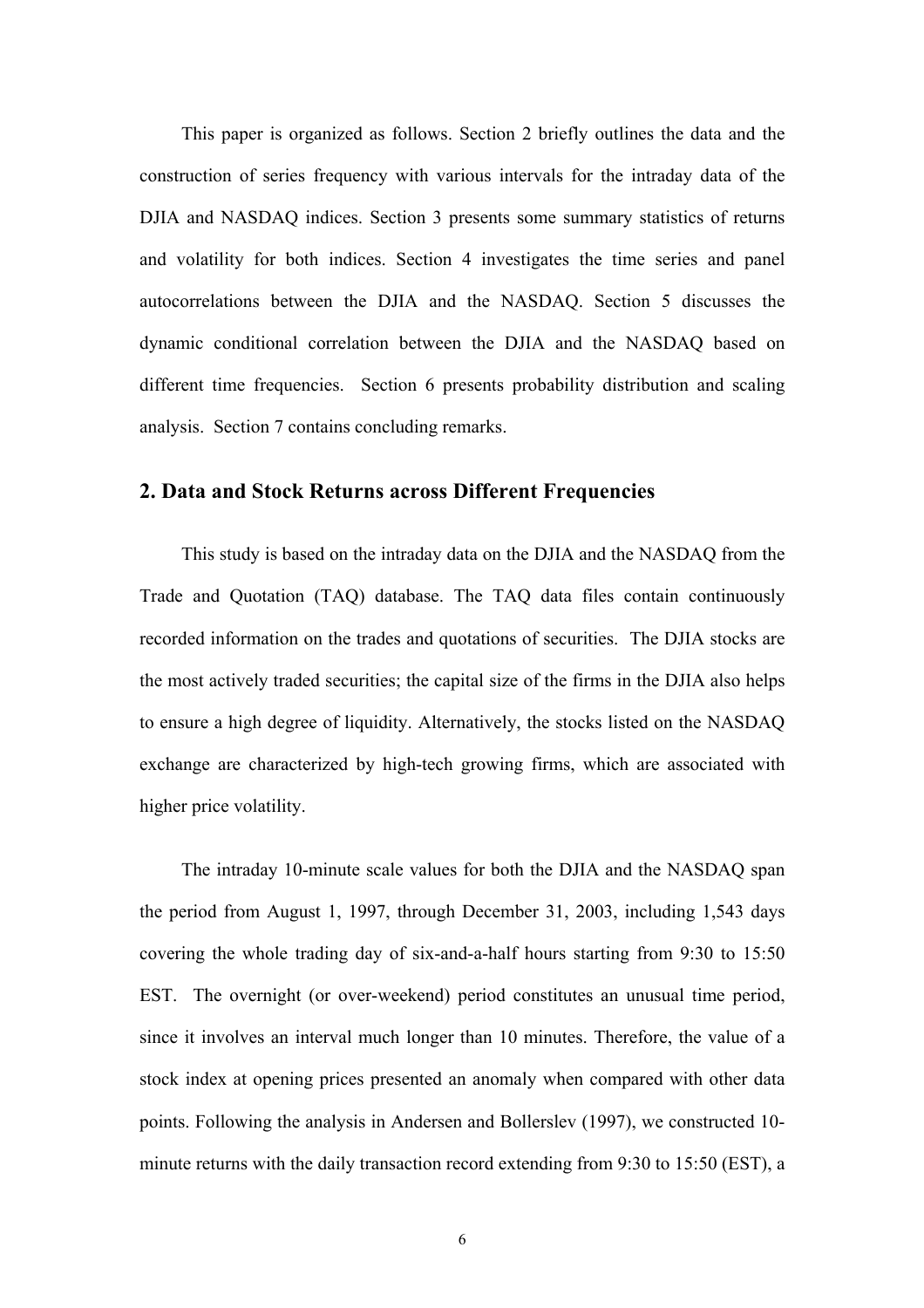total of 39 10-minute returns for each day.<sup>1</sup> The 10-minute horizon is short enough that the accuracy of the continuous records of realized returns and volatility can be measured well; it is also long enough that the confounding influences from market microstructure frictions are negligible.

<Insert Figure 1 about here>

Figure 1 shows time series paths of the DJIA and NASDAQ indices sampled at 10-minute frequencies. As mentioned above, the trading time is defined in a continuous fashion, starting from the opening of the day to the closing, and this process repeats on the following trading days. As shown in Figure 1, although both the DJIA and the NASDAQ follow a similar path over time because they may be influenced by common economic fundamentals, their short-run variations are somehow different, exhibiting different degrees of correlations and speeds of change. In particular, DJIA returns display relatively stable movement, whereas the NASDAQ has experienced a dramatic structure change, showing a speedy upward trend around mid-2000, followed by a sharp downward trend thereafter.<sup>2</sup> This difference may be rooted in the nature of the businesses they list in that the DJIA comprises wellestablished companies, while the NASDAQ is made up of growing, high-tech firms. The latter is viewed to have a higher return that compensates for a higher risk. To further explore the underlying characteristics of these two series, it is convenient to start with the investigation of the basic statistics for the returns of these two indices.

# **3. Summary Statistics of the DJIA and the NASDAQ**

#### **3.1 Basic Statistics**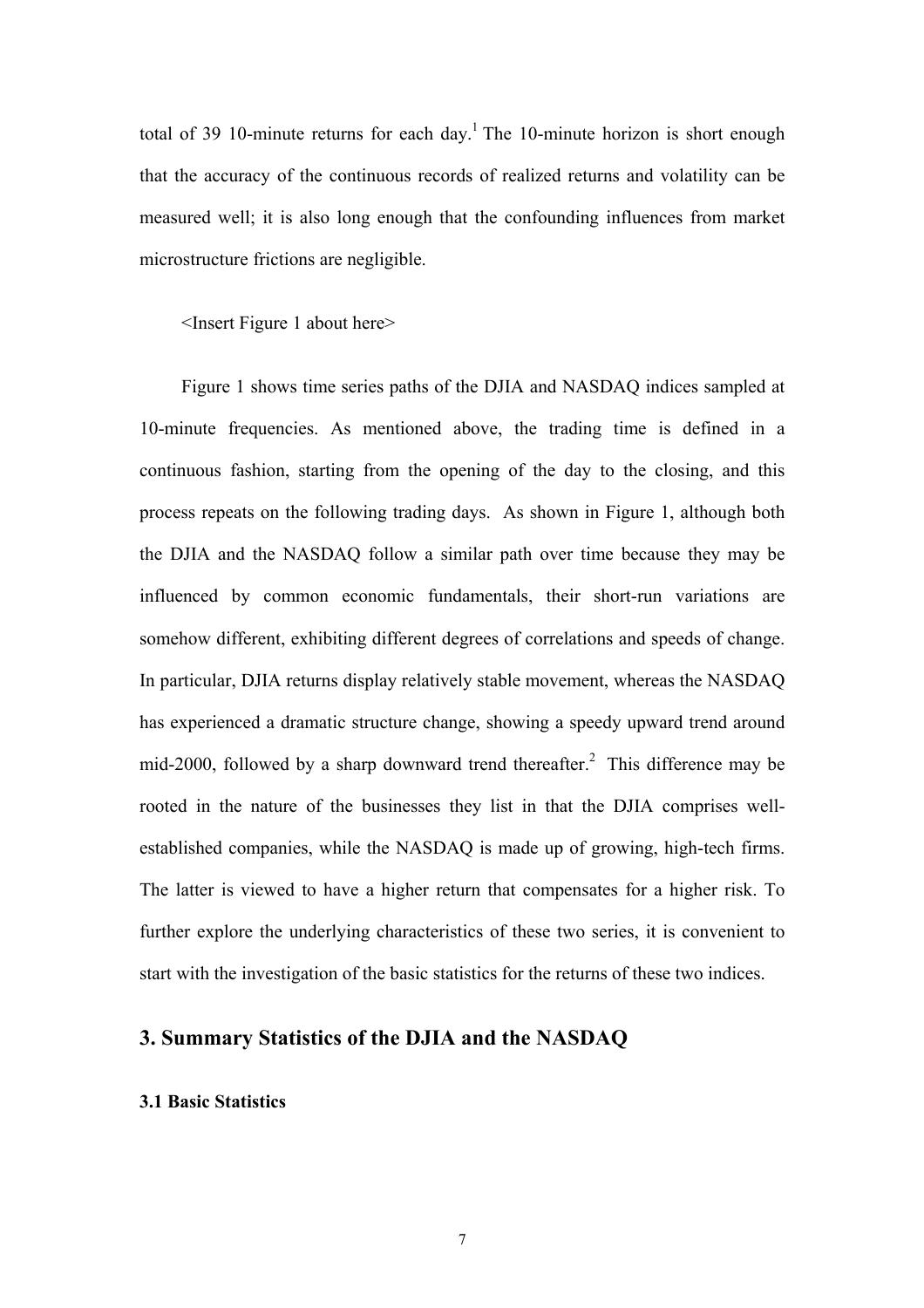Presented in Table 1 are the summary statistics reporting intraday returns from 10 minutes to 390 minutes, and interday returns from one day to five days and one week to five weeks. As shown in Table 1, the DJIA's average return at a 10-minute interval is 0.000006 with a standard deviation of 0.0019. The distribution is slightly right-skewed (with a skewness of 0.17) and has a high narrow peak (with a kurtosis of 23.37), implying positive returns occur more often than negative returns in a 10 minute interval series. With respect to the NASDAQ, both average returns (0.000013) and the standard deviation (0.0039) are higher than those of the DJIA. The return series is more right-skewed (0.25), associated with a higher and narrower peak (29.15). The feature of higher returns accompanied by higher risk is more apparent when we compare the 10-minute stock returns between the DJIA and the NASDAQ.

<Insert Table 1 about here>

By checking the average returns at different time scaling, it is apparent that the larger scale returns are equal to 10-minute returns times a multiple of a 10-minute scale. For instance, the 390-minute return is seen to be  $0.000006 \times 39 = 0.000234$ . The standard deviation, however, was growing at a rate almost proportional to the square root of the sampling frequency. This result is consistent with that of Andersen and Bollerslev (1997), who investigated foreign exchange (FX) market intraday returns. This also implies that high-frequency returns carry some common features between stock and FX markets. In general, both returns and volatility (standard deviation) are increasing with increasing scaling from 10-minute to 390-minute intervals. However, with interday data scaling from one day to five days or one week to five weeks, higher average returns and volatility are seen to increase with increasing scaling, but the standard deviation does not grow at a rate proportional to the square root of the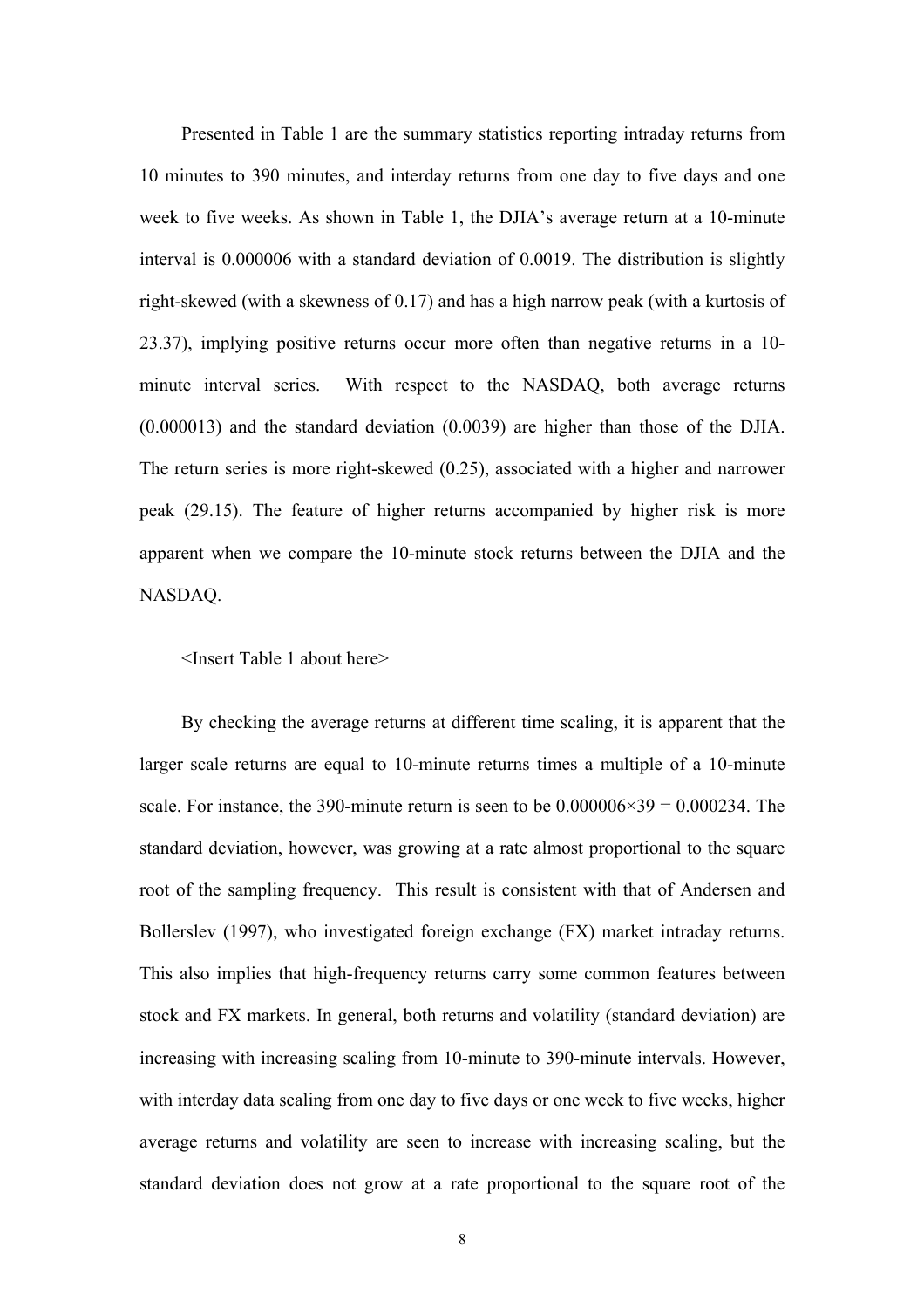sampling frequency as intraday frequency does. These observations are different from those reported by Silva *et al*. (2004). Silva *et al*. (2004) studied the distribution of stock returns of four individual large American companies at mesoscopic time lags for the period 1993 to 1999. There were no major market disturbances during this period, and Silva et al. found a linear relation between the square of variance and the time lag from five minutes to a month, after introducing an effective overnight time lag. However, we do not observe this feature for interday data even after the introduction of overnight time lags. More specifically, we did not find a single overnight time lag that is global for different time intervals from interday to weekly data. Since our empirical data are based on market indices from 1997 to 2003, they cover several macroeconomic events such as the collapse of the dot-com companies and the 9/11 attack. Whether market disturbances violate market efficiency (Shiller,1989) and, hence, the time-lag-variance proportionality may deserve further investigation.

By comparing the skewness, we find that most of the intraday returns have a positive sign, whereas the interday returns display a negative sign. This indicates that most of the daily or weekly interday returns are negatively skewed, meaning negative returns occur more often than positive returns, since the distribution has a longer left tail. This phenomenon occurs in both DJIA and NASDAQ markets.<sup>3</sup>

With respect to the kurtosis, all of the intraday returns show narrower peaks than normal, since the kurtosis is larger than 3. However, the kurtoses are declining (from more than 20 to almost 3) with increasing time intervals (from 10 minutes to five weeks) in both indices. Particularly, the kurtosis of the 10-minute interval returns reaches the highest peak among all intraday interval measures, and it is decreasing with increasing scales to 130-minute, daily, and weekly statistics.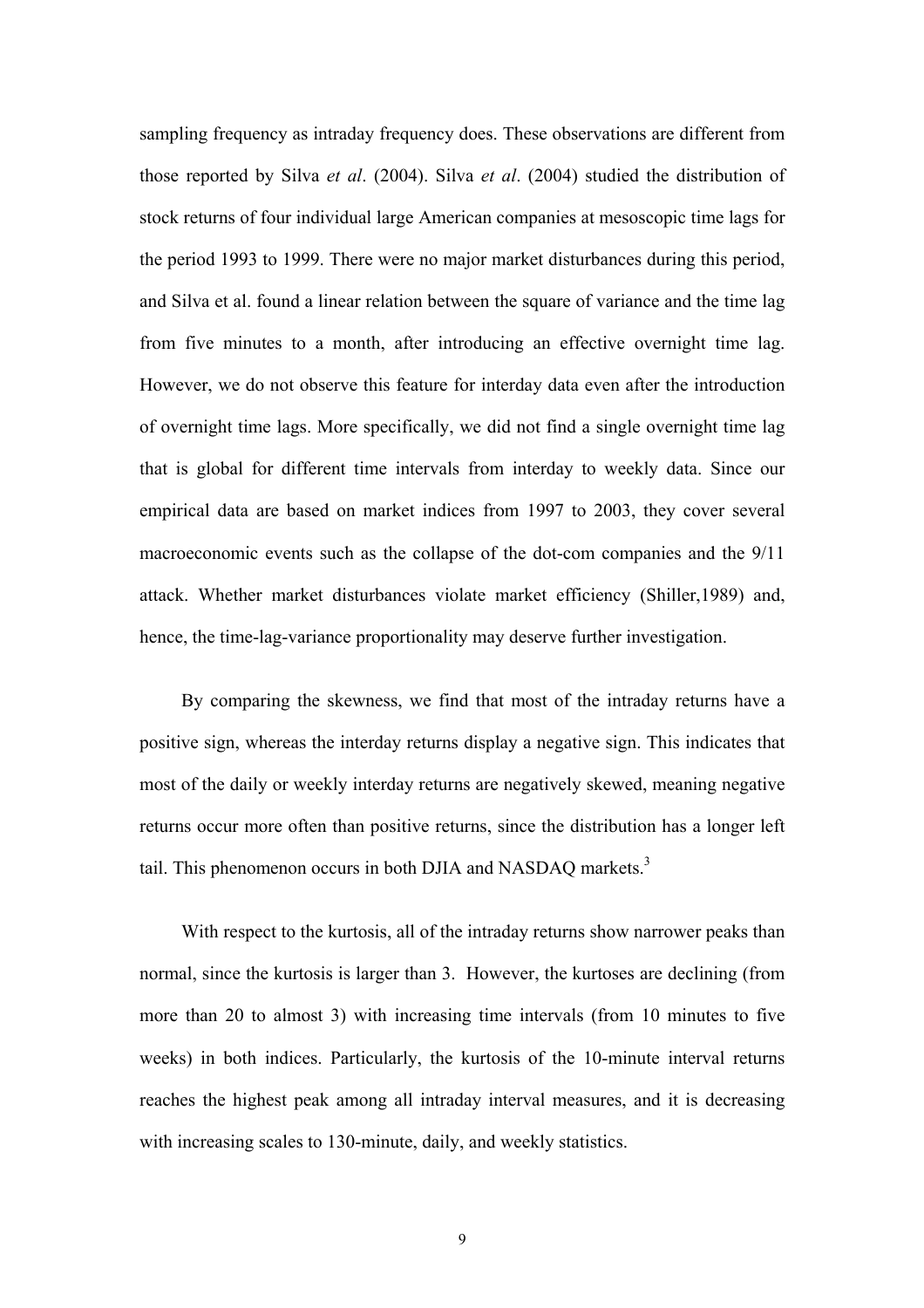Several regularities can be drawn from in this section: First, low-frequency returns in multiples of higher-frequency returns happen only in intraday returns; they are not significant in interday returns. Second, the standard deviation of intraday returns is shown growing at a rate almost proportional to the square root of the sampling frequency; however, interday returns do not show a similar pattern. Third, most daily or weekly interday returns are negatively skewed, meaning negative returns occur more often than positive; however, most intraday returns are positively skewed. Fourth, all of the values of kurtosis of the intraday returns are greater than 3; however, this kurtosis is declining with an increasing scale. Fifth, the intraday return series does not necessarily exhibit the best fit for normal distribution. Instead, daily returns (one-day series) show a better fit for normal distribution than those of other frequencies based on both skewness and kurtosis estimates, although they are still not perfect.<sup>4</sup> Figure 2 provides the time series plots of stock returns for the intraday DJIA data sampled by 10, 30, 130, and 390 minutes as well as interday data.<sup>5</sup>

### <Insert Figure 2 about here>

The volatility from Figure 2 is seen to be getting larger from 1998 to 1999 across all various frequencies, including both intraday and interday data. Moreover, this volatility is increasing with the increasing scales. Checking the events during that period suggests that the Asian financial crisis appeared to be a significant one, implying that the volatility spillover occurs not only from big to small markets but also from small markets to big ones.

#### **3.2 Panel Intraday Returns and Volatility**

To investigate the intraday behaviors of the return series among all 10-minute intervals from 9:30 to 15:50, we reshape the time series data into panel data with 39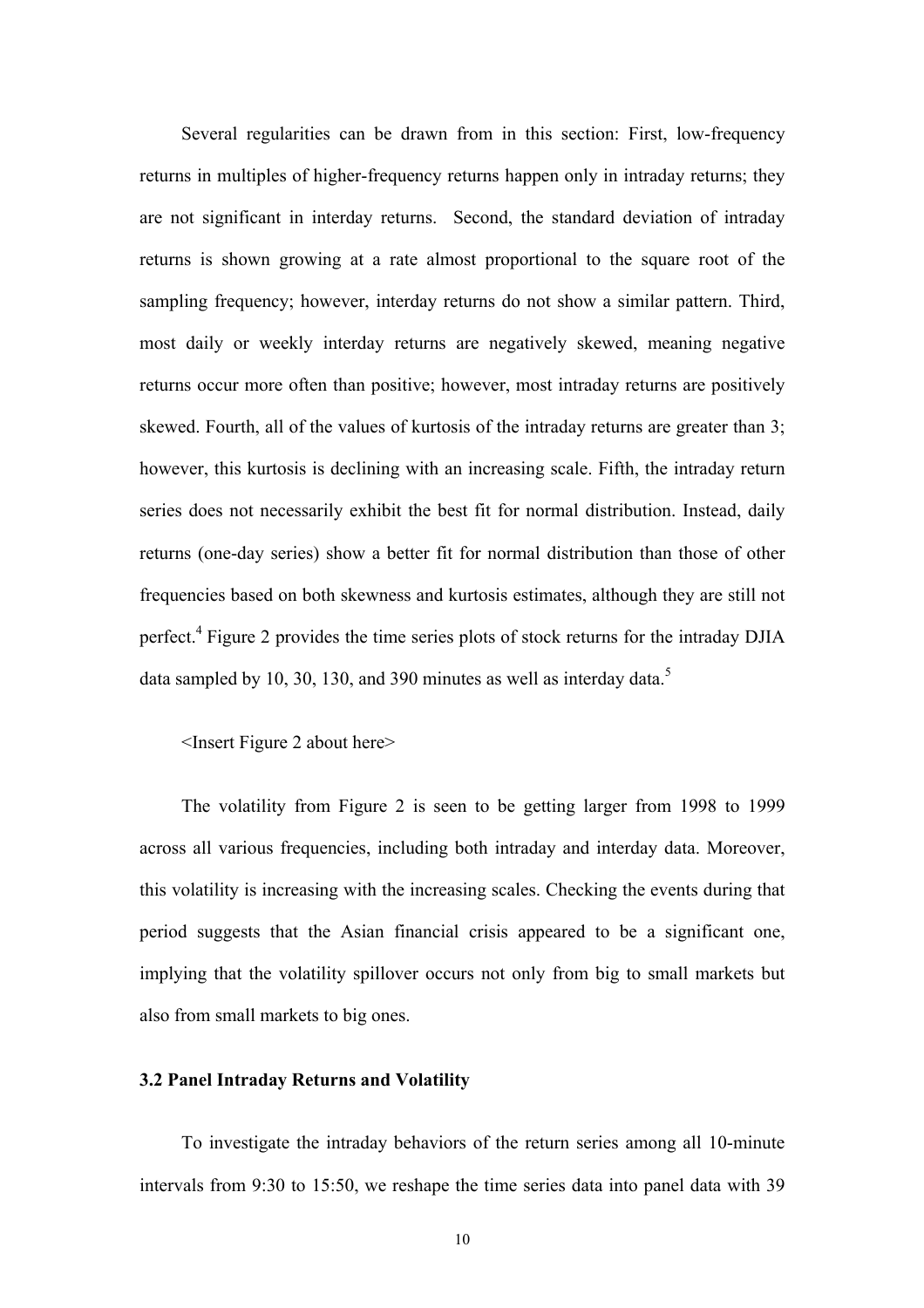10-minute intervals in every trading day across all 1,543 days. Both 10-minute intraday returns and volatilities from 9:30 to 15:50 for the DJIA and the NASDAQ are presented in Figures 3.1.a and 3.1.b, respectively. Both indices exhibit the highest return in the opening interval of 9:30 a.m. and follow a similar pattern across 10 minute intervals. An especially high return in the opening interval reflects pronounced adjustments to the information accumulated overnight. This opening interval tends to produce a much higher return and volatility than any 10-minute interval. A parallel pattern, however, with a relatively moderate magnitude, is displayed in the market closures.

The NASDAQ in general has a higher return than the DJIA, and this becomes more apparent in both the opening and closing intervals. The higher returns are associated with higher volatilities over the entire trading intervals. As shown in Figure 3.1.b, the volatility against the 10-minute trading interval displays a smile curve. This smile curve is consistent with the shape presented in equity (Wood *et al.*, 1985) and derivative markets (Goodhart and O'Hera, 1997), implying a common feature associated with the volatility among various high frequencies financial assets.

<Insert Figures 3.1.a - 3.1.b about here>

To provide more information of the returns and volatilities for the 10-mimute trading interval, we present boxplots of the returns and volatilities. Figures 3.2.a1 and 3.2.a2 are boxplots of the DJIA and the NASDAQ returns for the 10-mimute frequency, respectively. Figures 3.2.b1 and 3.2.b2 are the boxplots for the DJIA and the NASDAQ volatility of the 10-mimute frequency. Each boxplot contains values of the maximum, minimum, and interquartile range to the median. Obviously, the plots of median values in Figures 3.2 exhibit a similar pattern as that of mean values in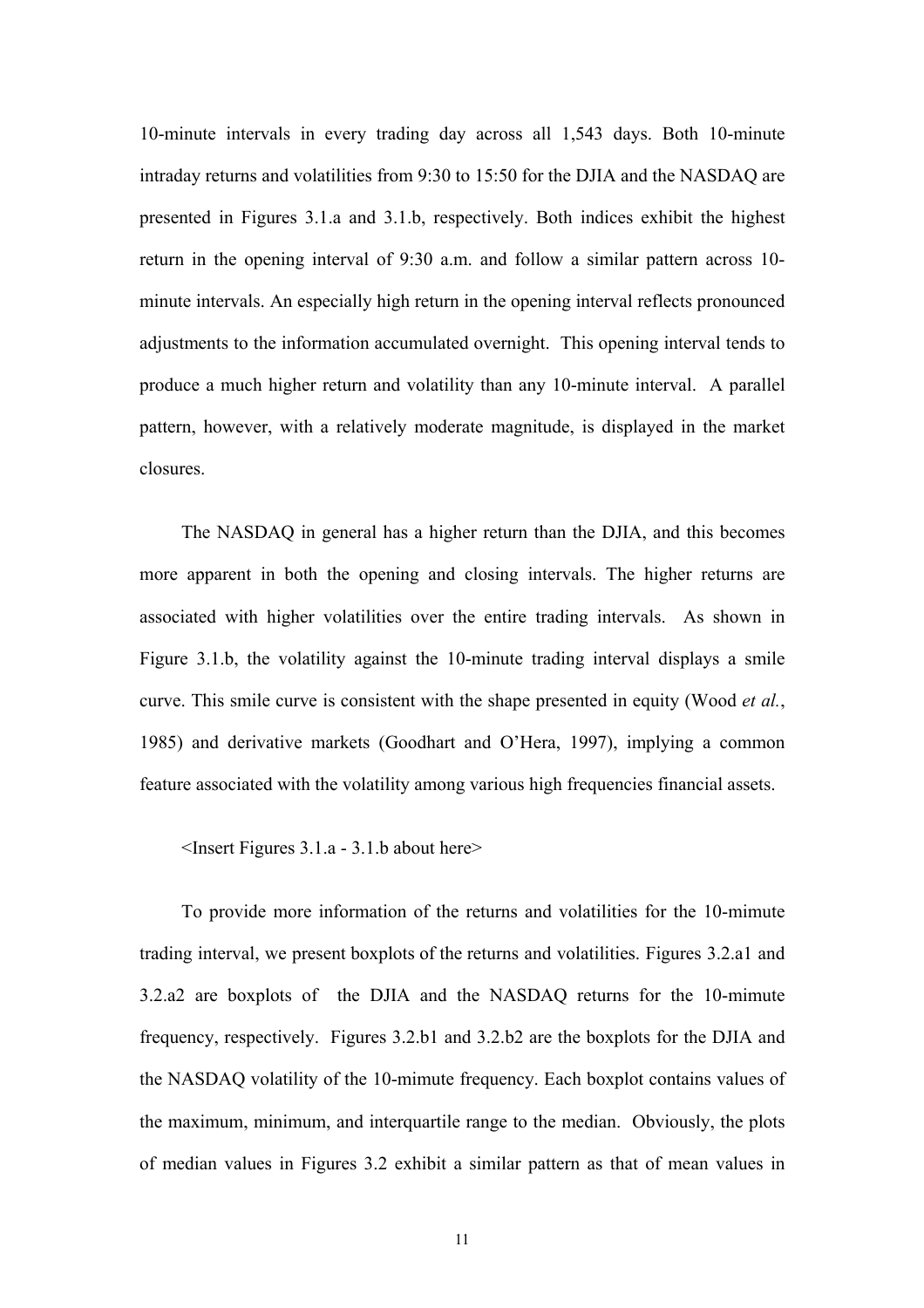Figures 3.1. However, the boxplots display a broader spectrum of the information content of the intraday statistics.

<Insert Figures 3.2.a1-3.2.b2 about here>

By increasing the time scale from 10 minutes to 30 minutes, as shown in Figures 4a and 4b, we continue to find the smile curve for both the DJIA and the NASDAQ. Yet, as shown in Figures 4c and 4d, the curvature for both indices has been increasing with the increasing time scale to 30 minutes. Some common patterns exhibited in both indices can be seen. First, the opening interval always shows the highest volatility; the lunch intervals display the lowest volatility for both 10- and 30-minute frequencies. Second, regardless of whether the frequency is 10 or 30 minutes, the NASDAQ always exhibits a greater curvature than the DJIA across all intervals over the entire day. Evidently, larger scale not only creates a higher volatility but it is also accompanied by a higher speed of change in volatility that results in a deeper curvature of the smile.

<Insert Figures 4a-4d about here>

The finding of a smile curve is consistent with social behavior during daily operations.<sup>6</sup> In the morning of each trading day, investors, in reacting to institutional arrangements for trading hours, tend to rack up voluminous transactions based on the information accumulated overnight, creating excessive volatility in the opening interval. Trading activity then slows down as investors collect news and process information over the course of the day. It reaches bottom around the lunch hour.<sup>7</sup> In projecting the closing hour, the accumulated trading activity rises and then accelerates before the market closes. To provide a rationale, recent studies (Admati and Pfeiderer, 1988; Foster and Viswanathan, 1990; Slezak, 1994) argue that this observed intraday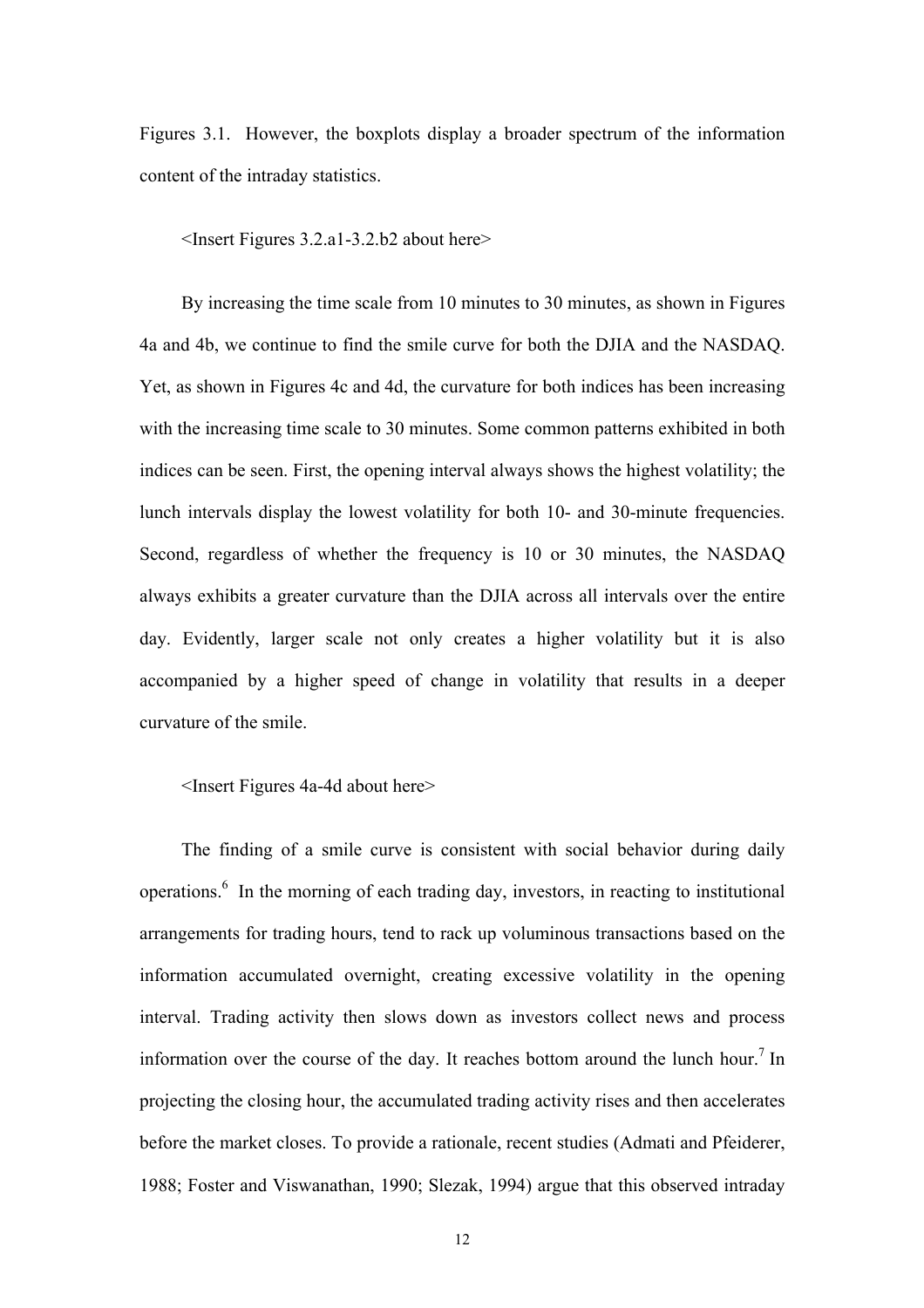U-shape pattern in intraday stock market volatility is mainly attributable to the strategic interaction of traders around market openings and closings.

### **4. Autocorrelations of Time Series**

#### **4.1. Time Series Estima**t**es of AR(1)**

Since autocorrelation plays a central role in evaluating market efficiency, the recent literature has used AR(1) to detect feedback trading behavior (Sentana and Wadhwani, 1992; Antoniou *et al.,* 2005). Thus, it is of interest for us to investigate the sign of autocorrelation in order to understand more about investors' trading behaviors in both markets. In this section, we first consider time series autocorrelation models in our estimations. In expression, we write:

$$
R_{\tau,t} = \delta_{\tau} + \phi_{\tau} R_{\tau,t-1} + \varepsilon_{\tau,t}, \qquad (1)
$$

where  $R_{\tau,t}$  is a vector of returns applied to the DJIA and the NASDAQ series;  $\delta_{\tau}$  is a vector of constant;  $\phi_r$  is a 2x2 coefficient matrix with off-diagonals of zero; the subscript  $\tau$  is a scale index; and  $\varepsilon_{\tau,t}$  is a vector of random error terms. The AR(1) term included in equation (1) accounts for autocorrelation arising from nonsynchronous trading, price limitations, slow price adjustments, market frictions, or feedback trading (see Lo and MacKinlay, 1990; Amihud and Mendelson,1987; Fama and French, 1988; Sentana and Wadhwani, 1992; Damodaran, 1993; Harvey, 1995; Scholes and Williams, 1977; Koutmos, 1998, 1999).

Estimations are made on the return series by setting  $\tau = 10$ -minute, 20minute,…, and 390-minute frequencies. In this time series estimation, the observations are arranged in the time sequence, including the lengthy opening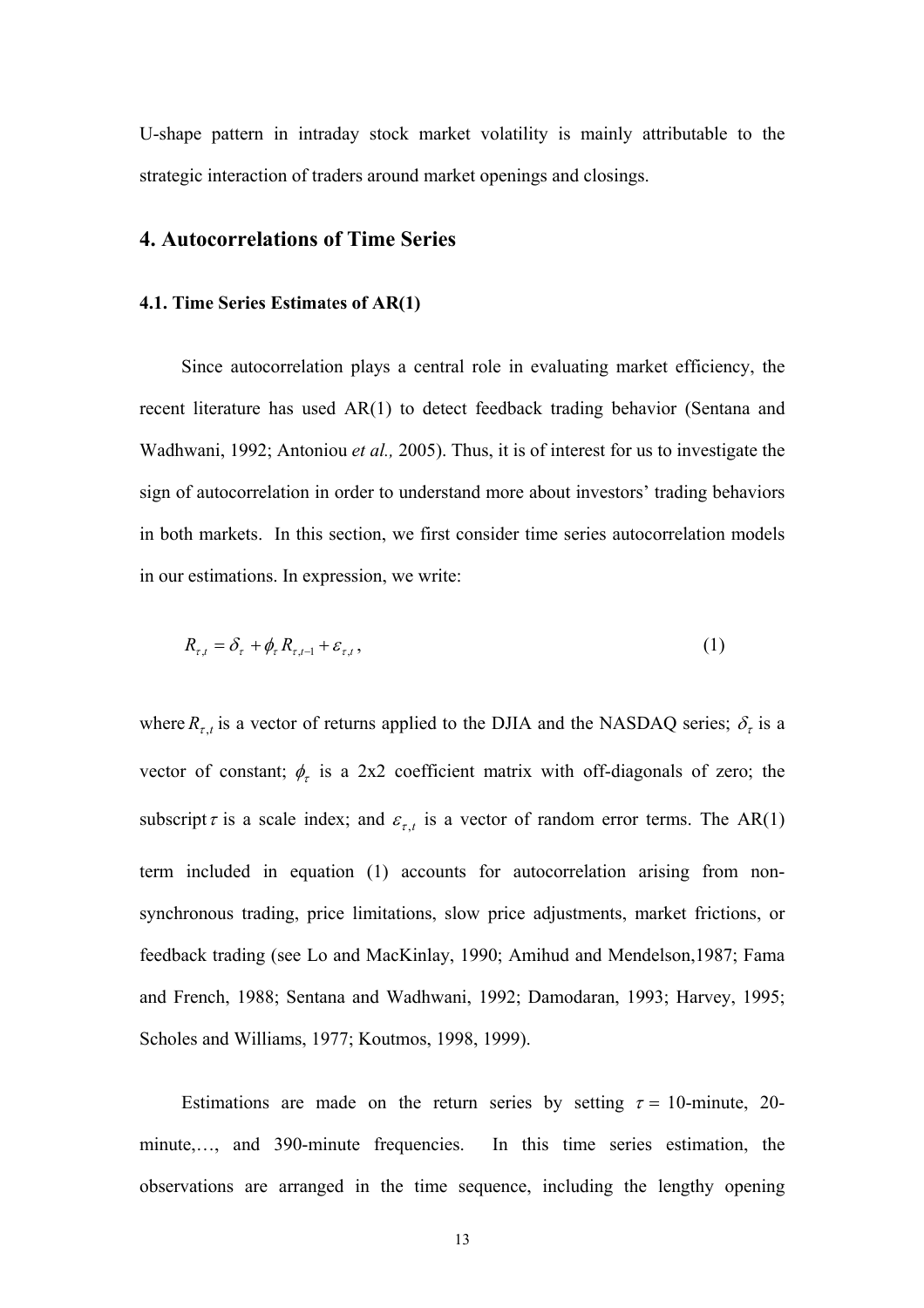interval. The estimates of the AR(1) coefficients for each  $\tau$  frequency are reported in Table 2.

<Insert Table 2 about here>

The evidence in Table 2 shows that AR(1) coefficients on both the DJIA and the NASDAQ present mixed signs and lack of statistical significance. The exceptions are the coefficients for the 120-minute intervals for the DJIA and the 390-minute intervals for the NASDAQ. These significant statistics do not seem to have a consistent pattern. It appears to us that the unsatisfactory results may be attributable to the inclusion of the opening data point or, simply, to the misspecification of the model, or both.

#### **4.2 AR(1)-GARCH(1, 1) Model**

As documented by Laux and Ng (1993) and Andersen and Bollerslev (1997), since the high-frequency return volatility, such as that of the exchange rate and S&P 500 futures, displays a changing intraday pattern, we are led to consider the point that estimations based on equation (1) could be misspecified. Following the conventional approach, the conditional variance for high-frequency returns is assumed to follow a  $GARCH(1, 1)$  process as given by:

$$
\sigma_{\tau,t}^2 = \omega_\tau + \alpha_\tau \varepsilon_{\tau,t-1}^2 + \beta_\tau \sigma_{\tau,t-1}^2 \tag{2}
$$

where  $\sigma_{\tau,t}^2$  is the conditional variance for frequency  $\tau$ . Since the conditional volatility is time-varying, the unconditional returns distributions generated by a normal GARCH model will have fat tails. This is especially true for the high-frequency data. In this perspective, a leptokurtic distribution, such as a student t-distribution (Bollerslev, 1987) or the generalized error distribution (GED) (Nelson, 1991), is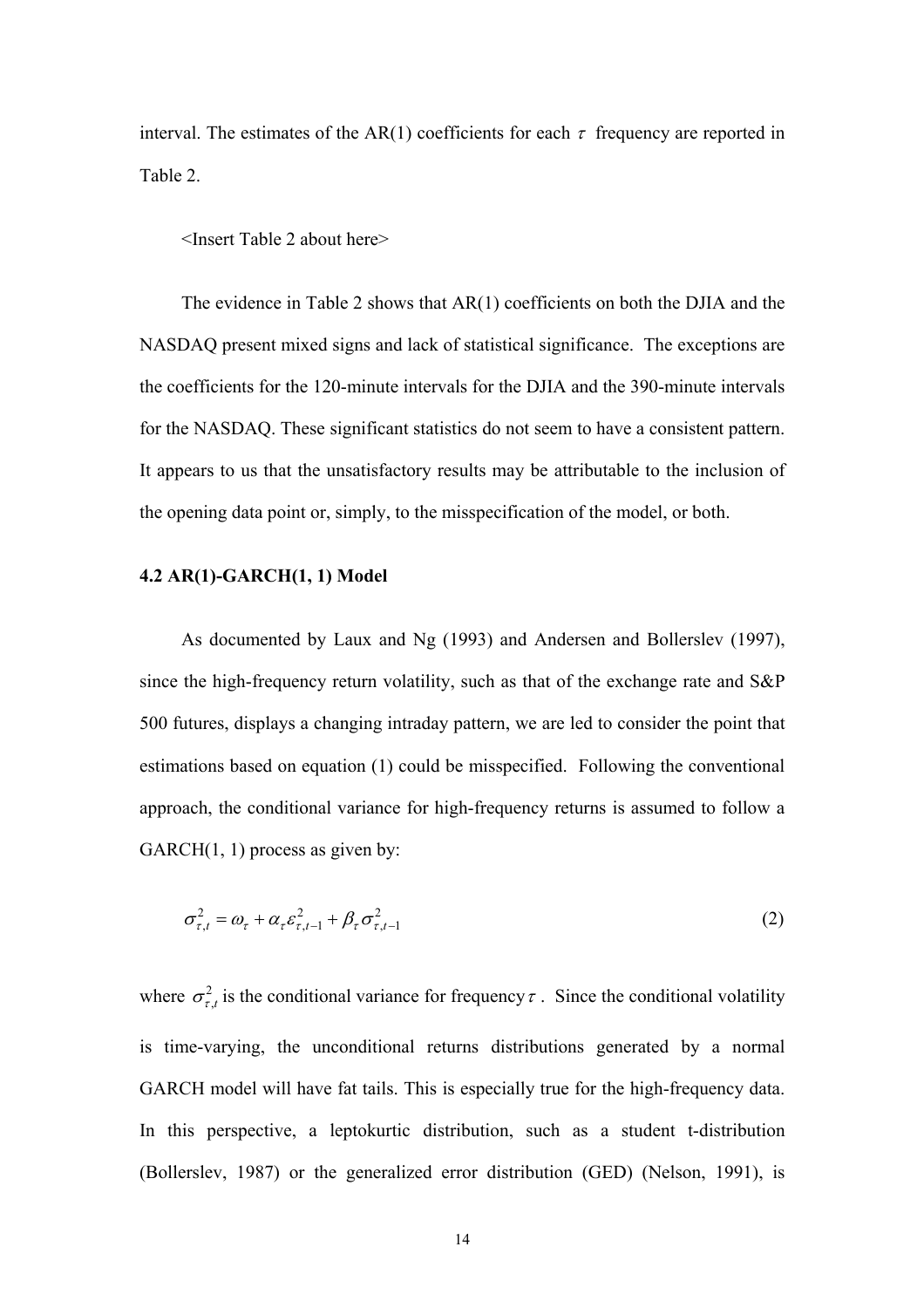usually assumed for the error process in the conditional mean equation. In this paper, we follow Nelson (1991) by using the GED. $^8$  The estimates based on the logmaximum likelihood method are reported in Table 3.

<Insert Table 3 about here>

The evidence presented in Table 3 is quite consistent with respect to the sign and other statistical results. Specifically, AR(1) coefficients are negative for the DJIA returns and positive for the NASDAQ returns. The p-values suggest that these coefficients are statistically significant for the 10-minute and 30-minite frequencies, whether or not the data on opening returns are included in the estimations. The diverse signs of AR(1) coefficients reflect two distinct trading behaviors associated with investors involved in the DJIA and NASDAQ markets. Theory (Sentana and Wadhwani, 1992; Antoniou, *et al*., 2005) suggests that the presence of positive feedback trading leads to negatively autocorrelated stock returns, while negative feedback trading tends to produce positively autocorrelated stock returns. Our evidence suggests that investors in the DJIA market have been dominated by the group of positive feedback traders, buying (selling) stocks after prices rise (fall), while investors in the NASDAQ market are mainly governed by a negative feedback group, buying (selling) after prices decline (rise). $\frac{9}{2}$ 

Another point that emerges from the empirical evidence in Table 3 is that the coefficients of the GARCH components are all highly significant, justifying the fact that stock return volatilities are characterized by a heteroscedastic process. Note that with the exception of the 30-minute interval in the DJIA,  $\hat{\alpha}_{\tau} + \hat{\beta}_{\tau}$  is very close to unity, indicating a high degree of persistence of volatility.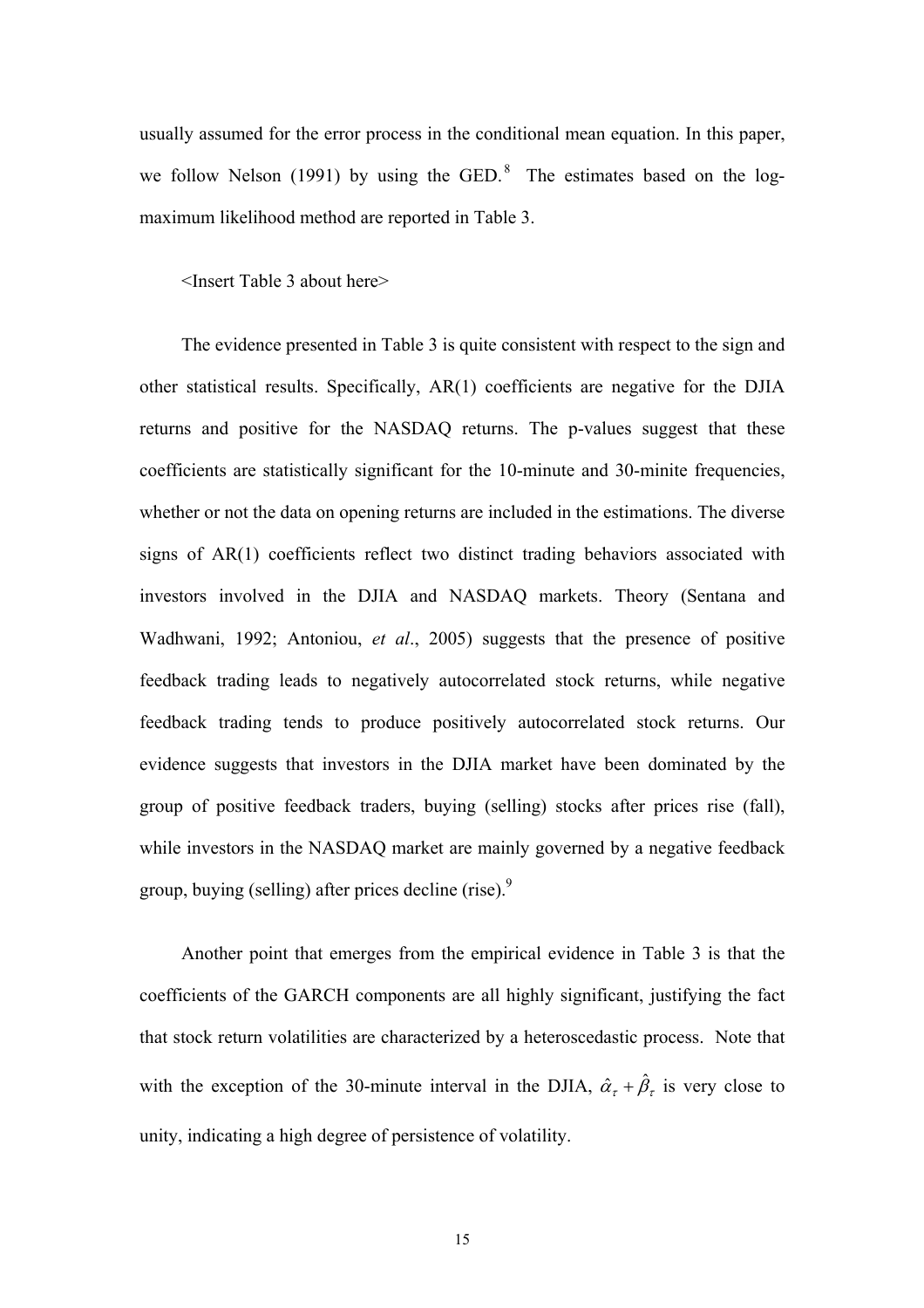## **5. Dynamic Conditional Correlation between the DJIA and NASDAQ**

It is generally recognized that financial markets are highly integrated and efficient; price movements in one market are likely to spill over to another market instantaneously. Empirical evidence about stock return correlations abounds, ranging from individual stocks and mutual funds to stock indices for national markets.<sup>10</sup> For this reason the analysis of stock returns should not be restricted to a single market. Rather, in a general equilibrium apparatus, the interrelation between asset returns often carries some information content. One simple way to explore the relation of two returns is to calculate the correlation coefficient. However, a textbook type of correlation coefficient is usually assumed to be constant throughout a given window width. This approach apparently fails to capture the dynamic nature of financial markets, which are continuously subjected to ongoing shocks due to endogenous changes or innovations (Longin and Solnik, 1995). For this reason, we specify a multivariate model, which is capable of computing dynamic conditional correlation (DCC) coefficients that are capable of capturing ongoing market elements and shocks.

Following Engle (2002) and Chiang *et al*. (2007), the mean equation is assumed to be represented by equation (1); the multivariate conditional variance is given by:

$$
H_{\tau,t} = D_{\tau,t} V_{\tau,t} D_{\tau,t}, \qquad (3)
$$

where  $V_{\tau,t}$  is a symmetric conditional correlation matrix of  $\varepsilon_t$ ,  $D_{\tau,t}$  is a (2x2) matrix with the conditional variances  $h_{\tau, i, i, t}$  for two stock returns (where  $i = \text{DJIA}$  and NASDAQ) on the diagonal. That is,  $D_{\tau,t} = diag[\sqrt{\sigma_{\tau, ii,t}^2}]_{(2,2)}$ . Equation (3) suggests that the dynamic properties of the covariance matrix  $H_{\tau,t}$  are determined by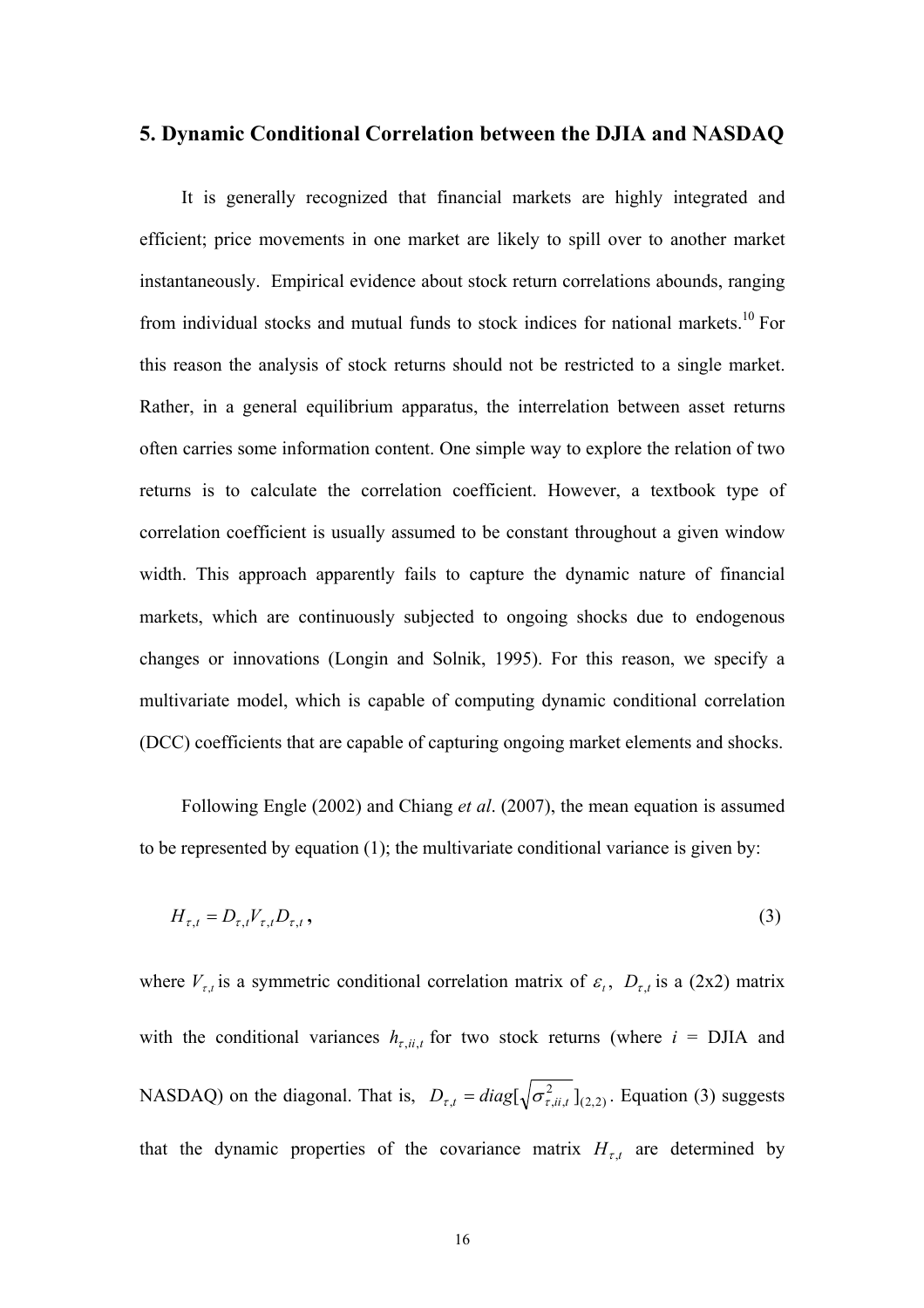$D_{\tau,t}$  and  $V_{\tau,t}$  for a given  $\tau$ . The DCC model proposed by Engle (2002) involves twostage estimations of the conditional covariance matrix  $H_t$  in equation (3). In the first stage, univariate volatility models are fitted for each of the stock returns and estimates of  $\sqrt{\sigma_{\tau, i i, t}^2}$  (*i* =1 and 2) are obtained by using equation (4). In the second stage, stock-return residuals are transformed by their estimated standard deviations from the first stage. That is  $\eta_{\tau,i,t} = \varepsilon_{\tau,i,t}/\sqrt{\sigma_{\tau,i,t}^2}$ , where  $\eta_{\tau,i,t}$  is then used to estimate the parameters of the conditional correlation. The evolution of the correlation in the DCC model is given by equation (5):

$$
\sigma_{\tau, ii, t}^{2} = c_{\tau, i} + \alpha_{\tau, i} \varepsilon_{\tau, i, t-1}^{2} + \beta_{\tau, i} \sigma_{\tau, ii, t-1}^{2}, \quad i = 1, 2
$$
\n(4)

$$
Q_{\tau,t} = (1 - \alpha_{\tau,i} - \beta_{\tau,i})\overline{Q}_{\tau} + \alpha_{\tau,i} \eta_{\tau,i,t-1}\eta_{\tau,i,t-1} + \beta_{\tau,i}Q_{\tau,t-1},
$$
\n
$$
\tag{5}
$$

where  $Q_{\tau,t} = (q_{\tau,t,j,t})$  is the 2 × 2 time-varying covariance matrix of  $\eta_{\tau,t,t}$ ,  $\overline{Q}_{\tau}$  = *E*[ $\eta_{\tau,i,t}$ ,  $\eta'_{\tau,i,t}$ ] is the 2×2 unconditional variance matrix of  $\eta_{\tau,i,t}$ , and  $\alpha_{\tau,i}$  and  $\beta_{\tau,t}$ are non-negative scalar parameters satisfying  $(\alpha_{\tau,i} + \beta_{\tau,i}) < 1$ . Since  $Q_t$  does not generally have ones on the diagonal, we scale it to obtain a proper correlation matrix  $V_{\tau,t}$ . Thus,

$$
V_{\tau,t} = (diag(Q_{\tau,t}))^{-1/2} Q_{\tau,t} (diag(Q_{\tau,t}))^{-1/2},
$$
\n
$$
\text{where } (diag(Q_{\tau,t}))^{-1/2} = diag(1/\sqrt{q_{\tau,11,t}}, 1/\sqrt{q_{\tau,22,t}}).
$$
\n(6)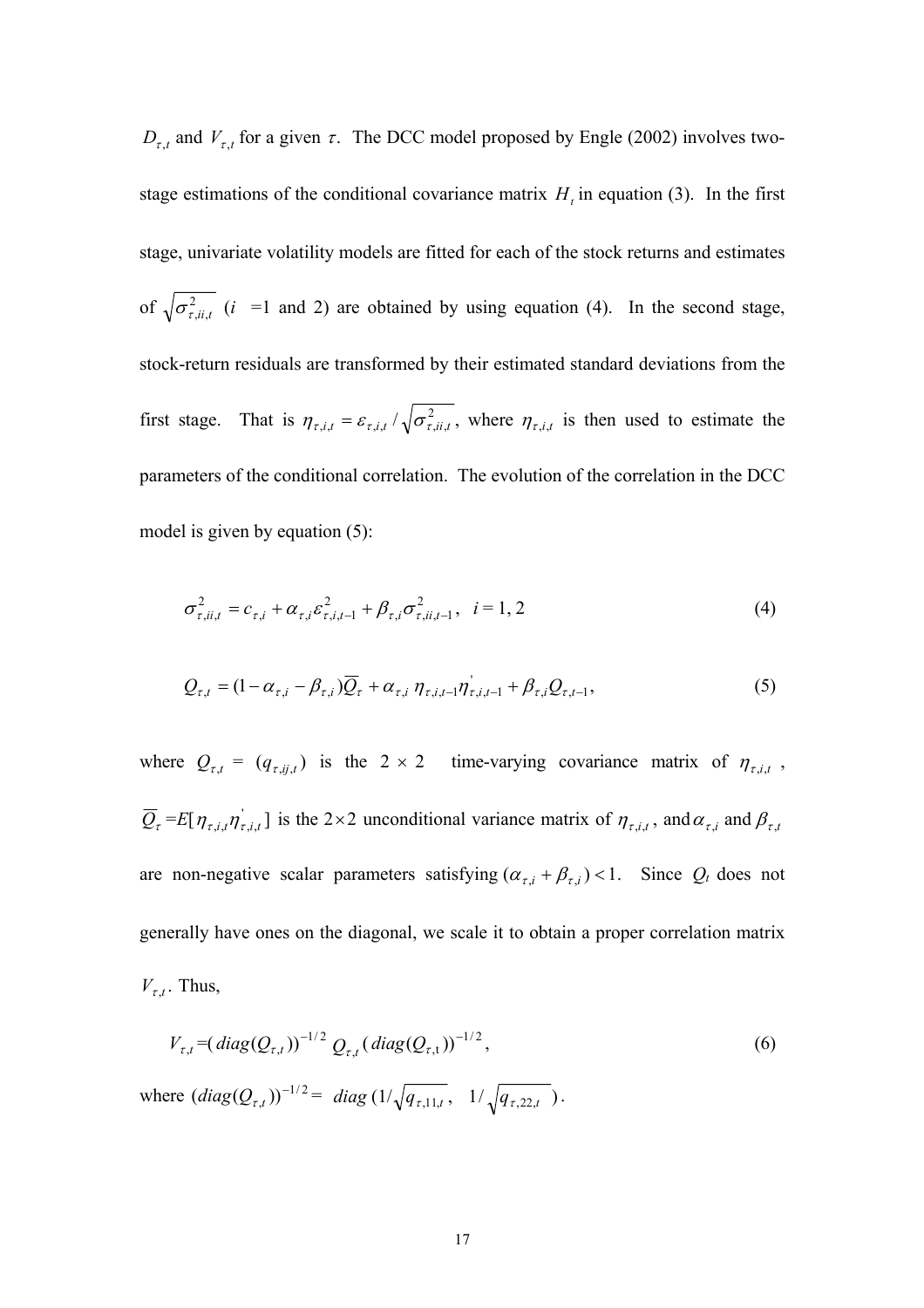Now  $V_{\tau,t}$  in equation (6) is a correlation matrix with ones on the diagonal and offdiagonal elements less than one in absolute value, as long as  $Q_{\tau,t}$  is positive definite. A typical element of  $V_{\tau,t}$  is in the form of:

$$
\rho_{\tau,12,t} = q_{\tau,12,t} / \sqrt{q_{\tau,11,t} q_{\tau,22,t}} \tag{7}
$$

The dynamic correlation coefficient,  $\rho_{\tau,12,t}$ , can be obtained by using the element of  $Q_{\tau,t}$  in equation (5), which is given by (5)' below:

$$
q_{\tau,ij,t} = (1 - a_{\tau,i} - b_{\tau,i}) \overline{\rho}_{\tau,ij} + a_{\tau,i} \eta_{\tau,i,t-1} \eta_{\tau,j,t-1} + b_{\tau,i} q_{\tau,ij,t-1},
$$
\n(5)

The mean reversion requires that  $(a_{\tau,i} + b_{\tau,i}) < 1$ . The estimates of dynamic correlation coefficients  $(DCC)^{11}$ ,  $\rho_{\tau,12,t}$ , between DJIA and NASDAQ index returns for one day, 10 minutes, and 30 minutes are shown in Figures 5a, 5b, and 5c, respectively. <sup>12</sup>

#### <Insert Figures 5a-5c about here>

Several observations are immediately apparent from these figures. First, although the correlation coefficients lie mainly in the range of 0.6 to 0.8 for most of the time, the estimated coefficients are time varying, reflecting some sort of portfolio shifting of the indices. Second, from a historical perspective, the variations of the correlations are seen to be declining, and the series appears to be more stable and displays less variance after the end of 2001. This suggests that both return series are more or less subjected to common factors in the post-2001 period, such as systematic risk, macroeconomic announcements, or Fed policy. This implies that the benefit of diversifying by holding a combination of DJIA and NASDAQ stocks has declined in recent years. Third, correlation variations occur more frequently during downturns than upturns. This may be attributable to sector rotation between the new economy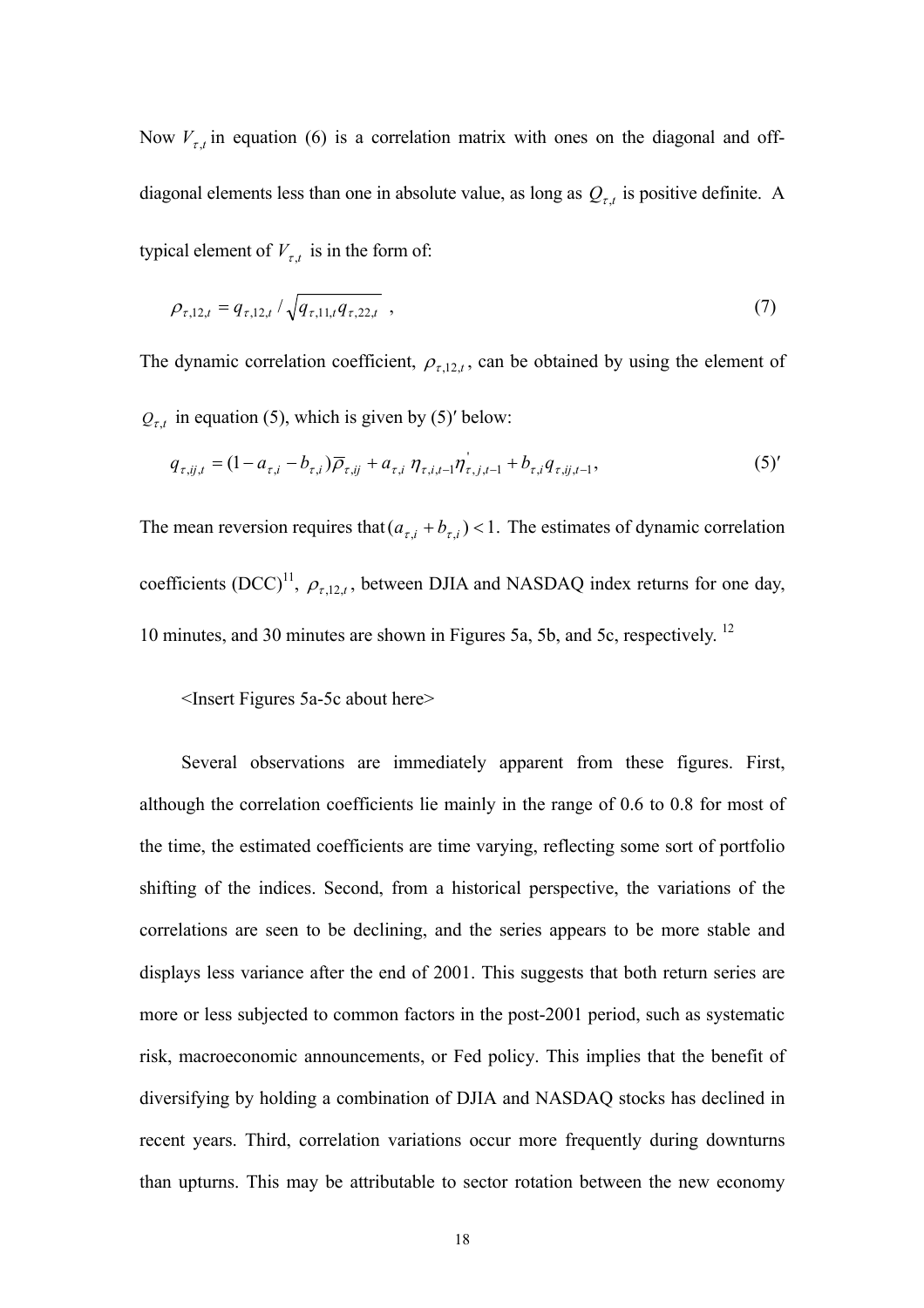and the old economy in early 2000 or to diverse beliefs and expectations triggered by outbreaks of news. Fourth, the correlation coefficients increase their variability with frequent scales. It becomes more apparent in highly volatile periods. For example, if we look at the data between April 4, 2000, and April 12, 2000, the correlation coefficients for the daily data even display some negative values. To gain more insight into the dynamic nature of these DCCs, the correlation coefficients have been fitted into a time series model, which allows the variances to evolve over time. Since plots of  $\rho_{r,i,j}$ , (from Figures 5a-5c) show non-stationarity, a first difference is required. Further, statistics (not reported) from autocorrelation and partial autocorrelation functions for the 10-minute and 30-minute series indicate that the MA(1) model appears to be a parsimonious representation. Thus, we write mean and variance equations as:

$$
\Delta \rho_{\tau, ij, t} = \mu - \theta_1 \, \upsilon_{\tau, t-1} + \upsilon_{\tau, t}, \tag{8}
$$

$$
h_{\tau,\rho,t} = \omega_{\tau,0} + \omega_1 \omega_{\tau,t-1}^2 + \omega_2 h_{\tau,\rho,t-1}.
$$
\n(9)

where  $\mu$ ,  $\theta_1$ , and  $\omega$  are parameters, and  $v_{\tau,t}$  is the shock term. The variances expressed in (9) are assumed to evolve with a GARCH(1, 1) process, as popularized by Bolleslev *et al.* (1992).

Since investment strategy, environment, and investor sentiment and psychology have displayed a distinct change since September 11, 2001, we use this date as a breakpoint to examine the DCC changes for 10-minute, 30-minute, and daily correlation series. The results of the MA(1)-GARCH(1, 1) model are reported in Table 5.<sup>13</sup> As shown in statistics of means and standard deviations, the mean values are consistently greater and have lower variances across all of the scales for the post-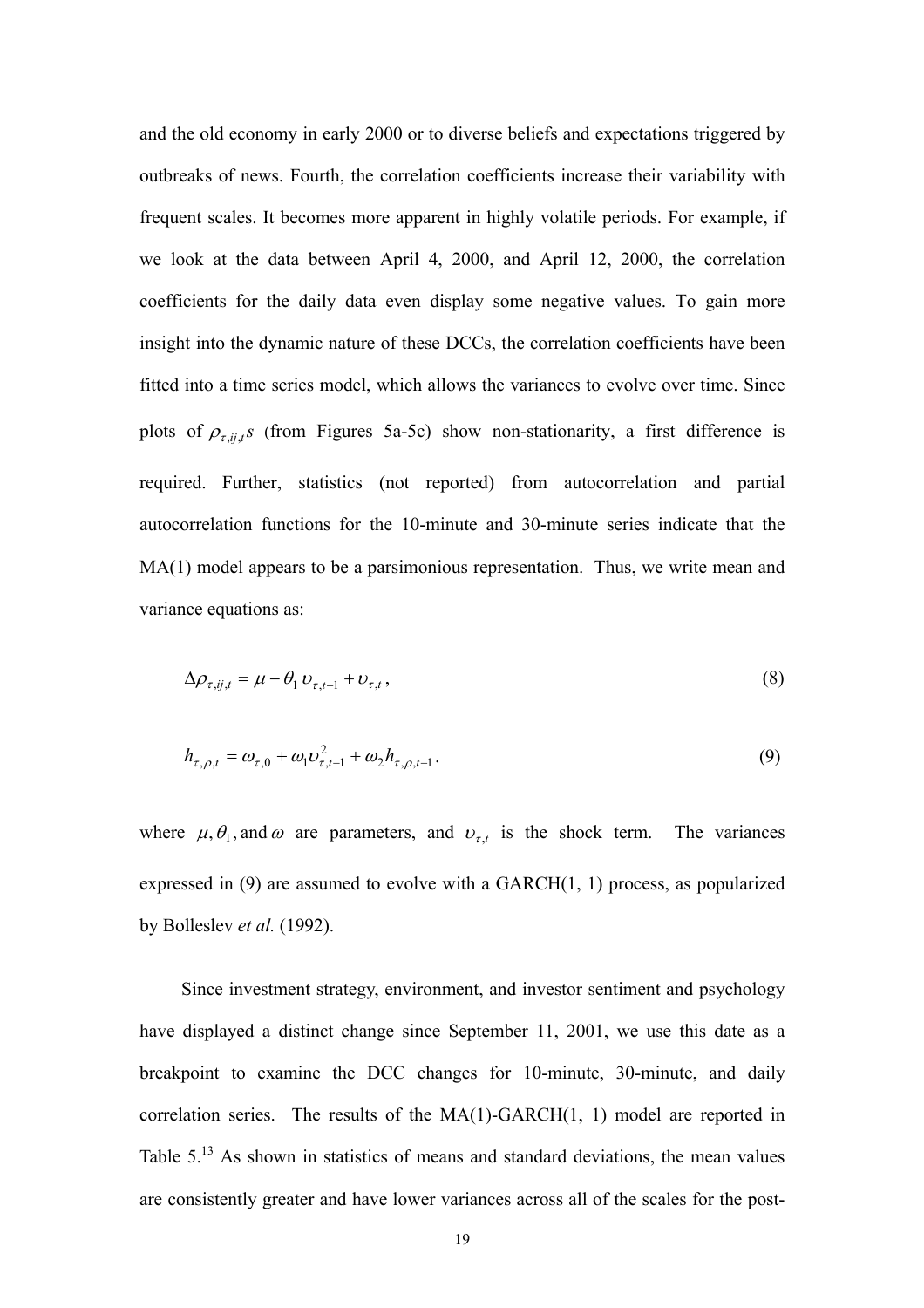crisis period. This implies that both the DJIA and the NASDAQ indices have been commonly driven by certain market forces in a relatively stable fashion. The variations are still subject to macroeconomic news, announcements, and dynamic social/political factors. Interestingly, the mean equation of  $\Delta \rho_{\tau i j}$  for intraday daily data consistently reveals an MA(1) pattern; no particular pattern is shown on the coefficient of the daily series. It is generally recognized that an MA(1) process is equivalent to AR( $\infty$ ), meaning that the  $\Delta \rho_{\tau, i,j}$  is highly correlated in the highfrequency data. The correlation coefficients exhibit even higher values in the post-2001 crisis period. Although the pattern is rather stable, the message derived from the GARCH coefficients indicates that the correlation coefficients are time varying.

<Insert Table 5 about here>

It is interesting to note that the analysis in this section is consistent with the results from phase correlations between the DJIA and the NASDAQ. Wu *et al*. (2006) found that the distributions of phase differences between the DJIA and the NASDAQ show an impressive change of phase correlation after the events of September 11, 2001, and the scenario persisted in later trading activities. The phenomenon has been attributable to speedy communications and a greater sensitivity to investors' psychology and to socio-political events after the September 11 shock to stock markets.

## **6. Scaling Analysis**

To gain more insight into understanding the collective behaviors revealed by activities in stock markets, we perform scaling analysis on the DJIA and the NASDAQ indices at different scales. To elucidate, let us define the probability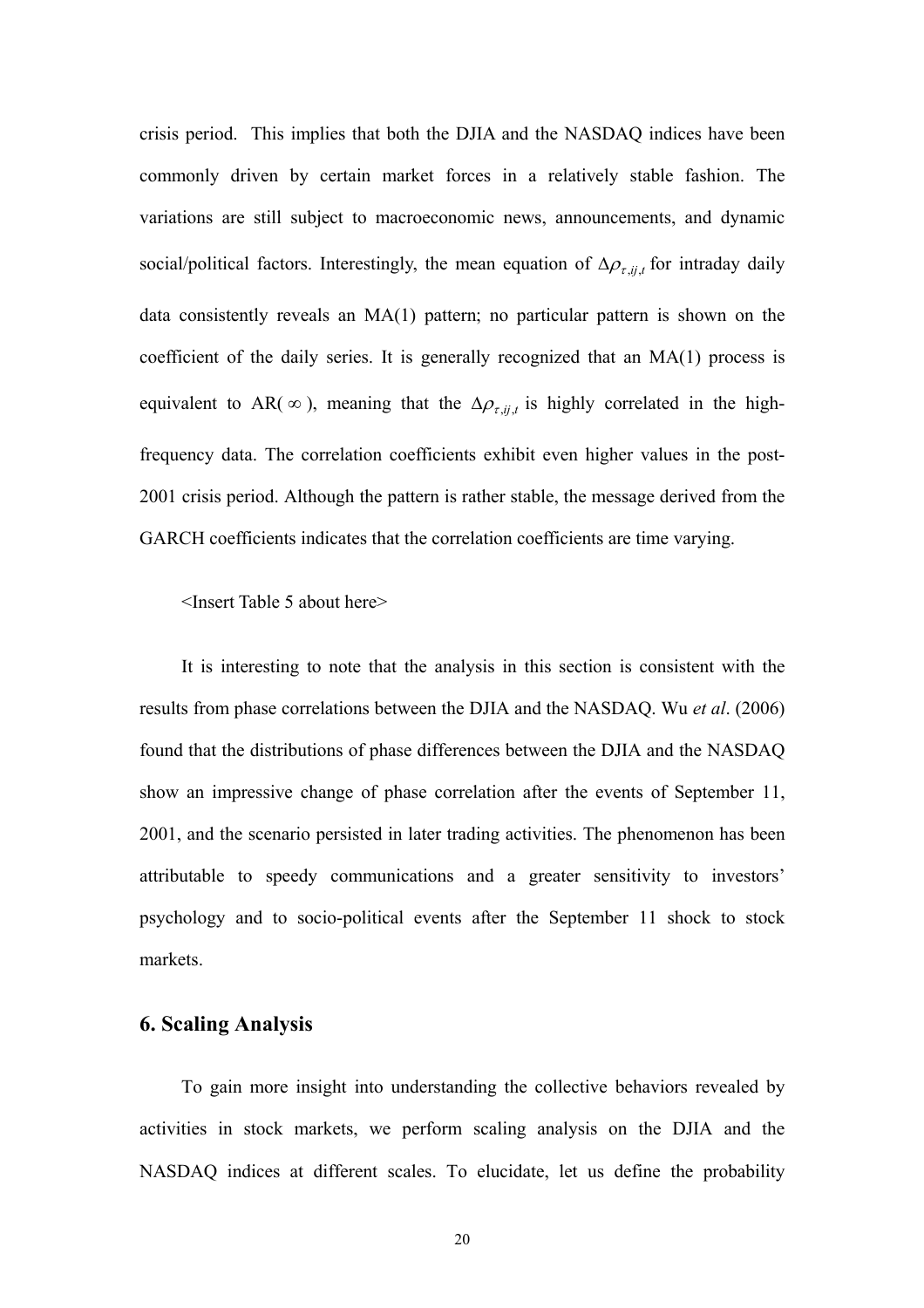distribution *P* as a normalized distribution of a measure *Z*, which satisfies

$$
\int_{-\infty}^{\infty} P(Z_{\tau,t}) dZ_{\tau,t} = 1 \tag{10}
$$

where  $Z_{\tau,t}$  is the measure of stock return, and  $\tau$  (=10 minutes, 20 minutes, ...etc.) is a multiple of the primary time sampling unit ∆*t* . Figures 6a and 6b depict the probability distributions  $P(Z_{\tau,t})$  of the intraday frequencies for both DJIA and NASDAQ return changes  $Z_{\tau,t}$  observed at five different time intervals  $\tau$ , ranging from 10 to 1,950 minutes. These distributions are scale-dependent, and the shorter the time interval, the narrower the width of the distribution. It has been reported that a properly normalized version of return can have its probability distribution behave as a rescaled-like distribution, such that probability distributions of normalized returns for different time scales can converge into a single curve (Voit 2003; Wu *et al*. 2006). The probability distribution of the normalized return can be described well by the double-exponential distribution at not-too-long  $\tau$  (Silva, Prange, and Yakovenko, 2004), which can be modeled by the Heston model with stochastic volatility (Dragulescu and Yakovenko, 2002). These features for the DJIA and the NASDAQ have been demonstrated and discussed by Wu, *et al.* (2006).

<Insert Figures 6a-b about here>

As suggested by Mantegna and Stanley (1995, 2000), it is possible to map probability distributions with different time sampling scales into a single curve by performing scaling analysis. We plot  $P(Z_{t,t} = 0)$  of two indices against the time sampling intervals  $\tau$  as shown in Figure 7a. Within a truncated time scale, the distributions of  $P(Z_{\tau,t} = 0)$  in relation to  $\tau$  plotted in logarithmic scale are linear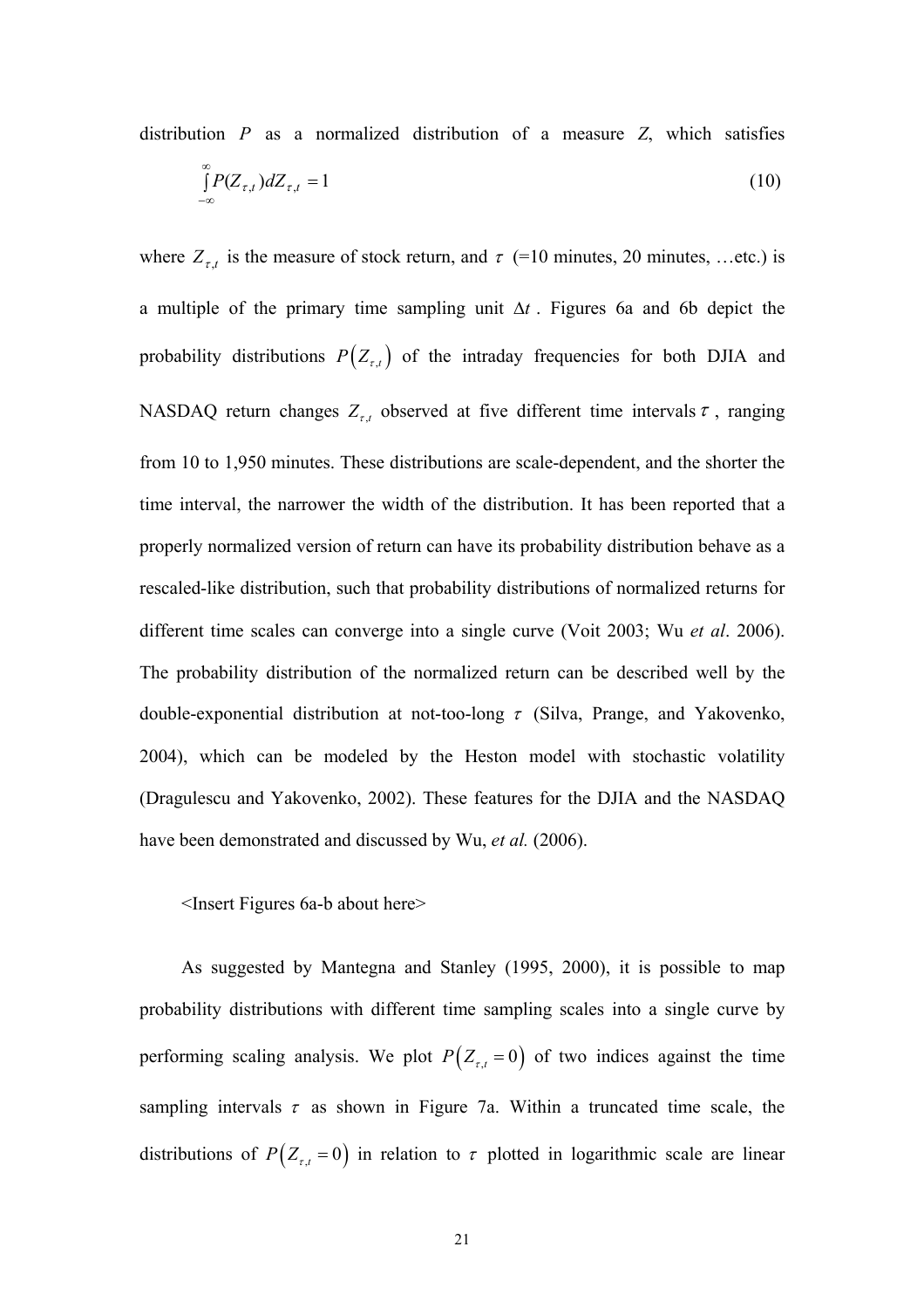(Mantegna and Stanley, 2000); the best fitting straight lines (also plotted in Figure 7a) obey the following (Wu *et al*., 2006):

$$
\log_{10} P(Z_{\tau,t} = 0) = c - \frac{1}{\alpha} \log_{10} \tau , \qquad (11)
$$

where *c* is a constant, and  $\alpha$  is a quantity characterizing the class of distribution. It has been shown that the  $\alpha$  value in equation (11) can be used to determine the stability of a distribution, which, in turn, enables us to determine the stability of the process under consideration (see Mantegna and Stanley, 2000). By measuring the slope of the fitting straight line, we obtain  $\alpha \approx 1.84$  for the DJIA and  $\alpha \approx 1.75$  for the NASDAQ; both of the  $\alpha$  values are greater than 1.4 (Mantegna and Stanley, 1995), and less than or equal to 2 ( $\alpha \le 2$ ), satisfying the condition for stable Lévy distributions (Voit, 2003).

Note that the stable non-Gaussian type of the probability distributions is a stochastic process with infinite variance characterized by distributions with power-law tails. Power-law distributions also imply a lack of a characteristic scale. We then rescale the probability distribution function  $P(Z_{\tau,t})$  and return changes  $Z_{\tau,t}$  as suggested by Mantegna and Stanley (1995). It follows

$$
Z_{s,\tau,t} = \frac{Z_{\tau,t}}{\tau^{1/\alpha}}, \ \ P_s\left(Z_{s,\tau,t}\right) = \frac{P\left(Z_{\tau,t}\right)}{\tau^{-1/\alpha}}
$$
(12)

where the subscript *s* is used to denote scaled quantities. Figures 7b and 7c show the scaled plots of the probability distributions with  $\alpha = 1.84$  for the DJIA and  $\alpha = 1.75$ for the NASDAQ, respectively. Apparently, probability distributions of time scales can coincide with each other very well.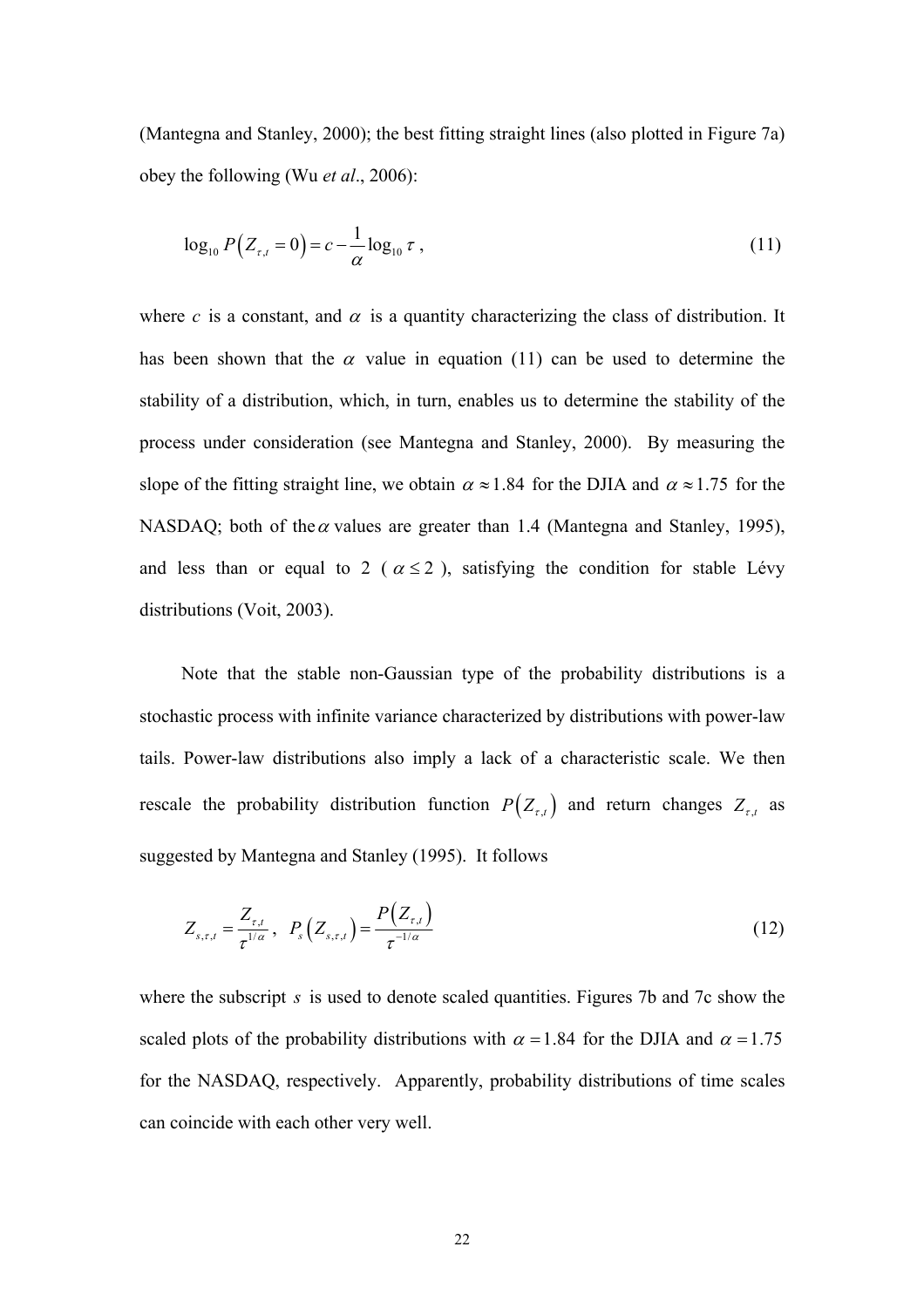Evidently, if a stock market can be treated as a physical system, the data suggest that either the DJIA (with  $\alpha = 1.84$ ) or the NASDAQ (with  $\alpha = 1.75$ ) can converge to a stable state by itself after a shock, without relying on external regulation or intervention. This also implies that stock markets such as the DJIA and the NASDAQ are considered to have mature, self-governing mechanisms for maintaining their own stability. Meanwhile, the scaling analysis indicates that the DJIA, with a slightly higher  $\alpha$  value than that of the NASDAQ, is equipped with a relatively better selfstabilizing capacity and presents a more uniform time series pattern.

<Insert Figures 7a-7c about here>

# **7. Conclusions**

 In this paper, we investigate the statistical properties of high-frequency data on stock returns. The analysis applies to both the Dow Jones Industrial Average (DJIA) and the NASDAQ indices. The evidence indicates that the empirical regularities are highly influenced by opening returns that contain overnight and other information of irregular length. The statistics show that both the NASDAQ and the DJIA have excessively high returns during opening time, although the NASDAQ, on average, has a higher return than the DJIA. The higher returns in the NASDAQ are matched by higher volatilities over all of the trading intervals over the business day. The evidence also shows that the high-frequency-return variances for a given scale produce a smile curve and the curvature is seen to be increasing with the time scale.

By examining the AR(1) pattern across time and frequencies, we often find that the coefficients are somehow affected by data that include the opening interval. However, when we fit the intraday stock returns into an AR(1)-GARCH(1, 1) model, we find consistent results for both 10-minute and 30-minure return horizons. The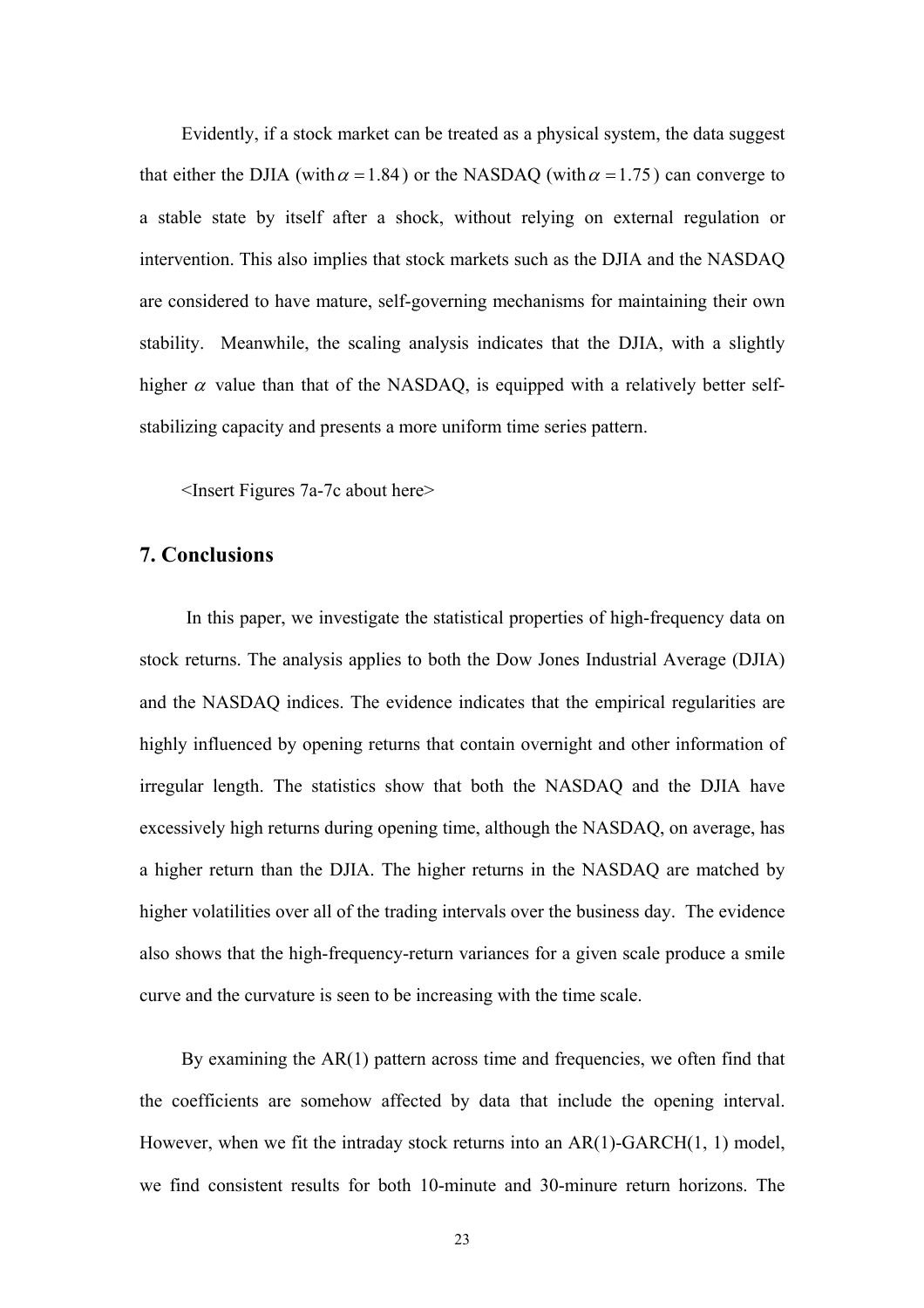evidence shows that the DJIA returns are negatively autocorrelated, while the NASDAQ returns are positively autocorrelated, meaning that investors in the DJIA behave as positive feedback traders, whereas investors in the NASDAQ are a negative feedback group.

By examining the dynamic correlation coefficients between the DJIA and the NASDAQ returns over time, the return correlations are positive and fluctuate mainly in the range of 0.6 to 0.8. The statistics show that the correlation coefficients are time varying, reflecting some sort of dynamic portfolio allocations among different financial assets. By inspecting the time series path of conditional correlation coefficients, we find that the variations of the coefficients are declining and appear to be more stable for the post-2001 period. This suggests that both markets are sensitive to or driven by some common factors, such as systematic risk, macroeconomic announcements, Fed policy, or investor psychology. This also implies that the benefit of diversifying by holding a combination of DJIA and NASDAQ stocks has declined in recent years.

By checking for conditions of a stable Lévy distribution, we find that both the DJIA and the NASDAQ can converge to a stable equilibrium after shocks without relying on an external regulation or intervention. This implies that both markets appear to be stable and mature and are governed by a self-stabilizing mechanism, especially the DJIA market.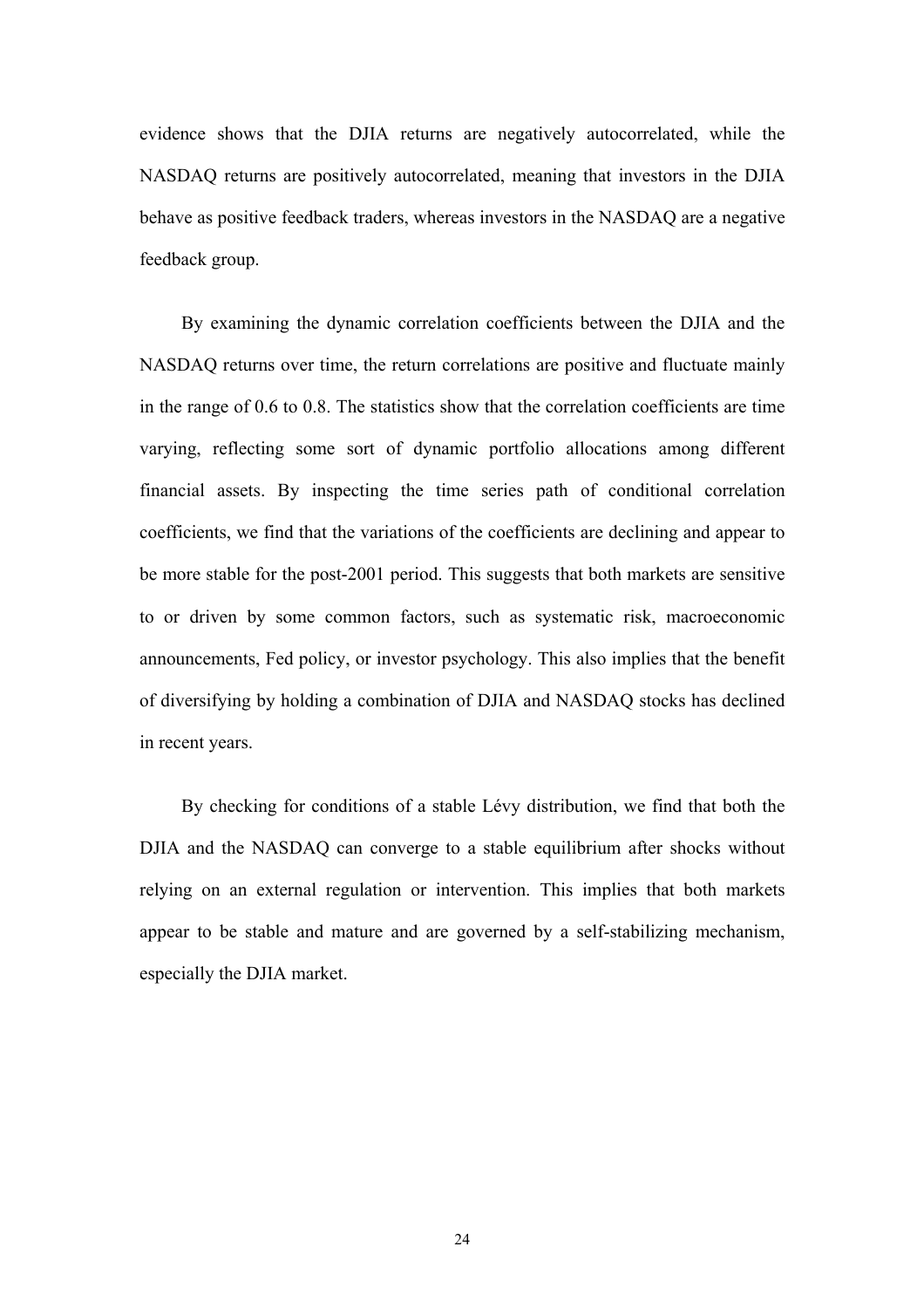# **References**

Abhyankar, A.H., Ghosh, D., Levin,E., Limmack,R.J., 1997. Bid-ask spreads, trading volume and volatility: intra-day evidence from the London tock exchange. Journal of Business Finance and Accounting 24(3/4), 343-362.

Admati, A R., Pfleiderer P., 1988. A theory of intraday patterns: Volume and price variability. Review of Financial Studies 1, 3-40.

Amihud, Y., Mendelson, H., 1987. Trading mechanisms and stock returns: An empirical investigation. Journal of Finance 42, 533-553.

Andersen, T G., Bollerslev T., 1997. Intraday periodicity and volatility persistence in financial markets. Journal of Empirical Finance 4, 115-158.

Andersen, T G., Bollerslev, T., Das, A., 2001. Variance ratio statistics and highfrequency data. Journal of Finance 56, 305-327.

Antoniou, A., Koutmos, G., Percli, A., 2005. Index futures and positive feedback trading: Evidence from major stock exchanges. Journal of Empirical Finance 12, 219- 238.

Avramov, D., 2002. Stock return predictability and model uncertainty. Journal of Financial Economics 64, 423-458.

Baillie, R.T., Bollerslev, T.,1991. Intra-day and inter-market volatility in foreign exchange rates. Review of Economic Studies 58, 565-85.

Bollerslev, T., 1987. A Conditional Heteroskedastic Time Series Model for Speculative Prices and Rates of Return. Review of Economics and Statistics 69, 542- 547.

Bollerslev, T., Chou, R Y, Kroner, K F., 1992. ARCH modeling in finance: A review of the theory and empirical evidence. Journal of Econometrics 52, 5-59.

Campbell, J., Hamao, Y., 1992. Predictable stock returns in the United States and Japan: A study of long-term capital market integration. Journal of Finance 47, 43-69.

Chiang, T. C., Jeon, B. N., Li, H., 2007. Dynamic correlation analysis of financial contagion: Evidence from Asian markets. Journal of International Money and Finance, forthcoming.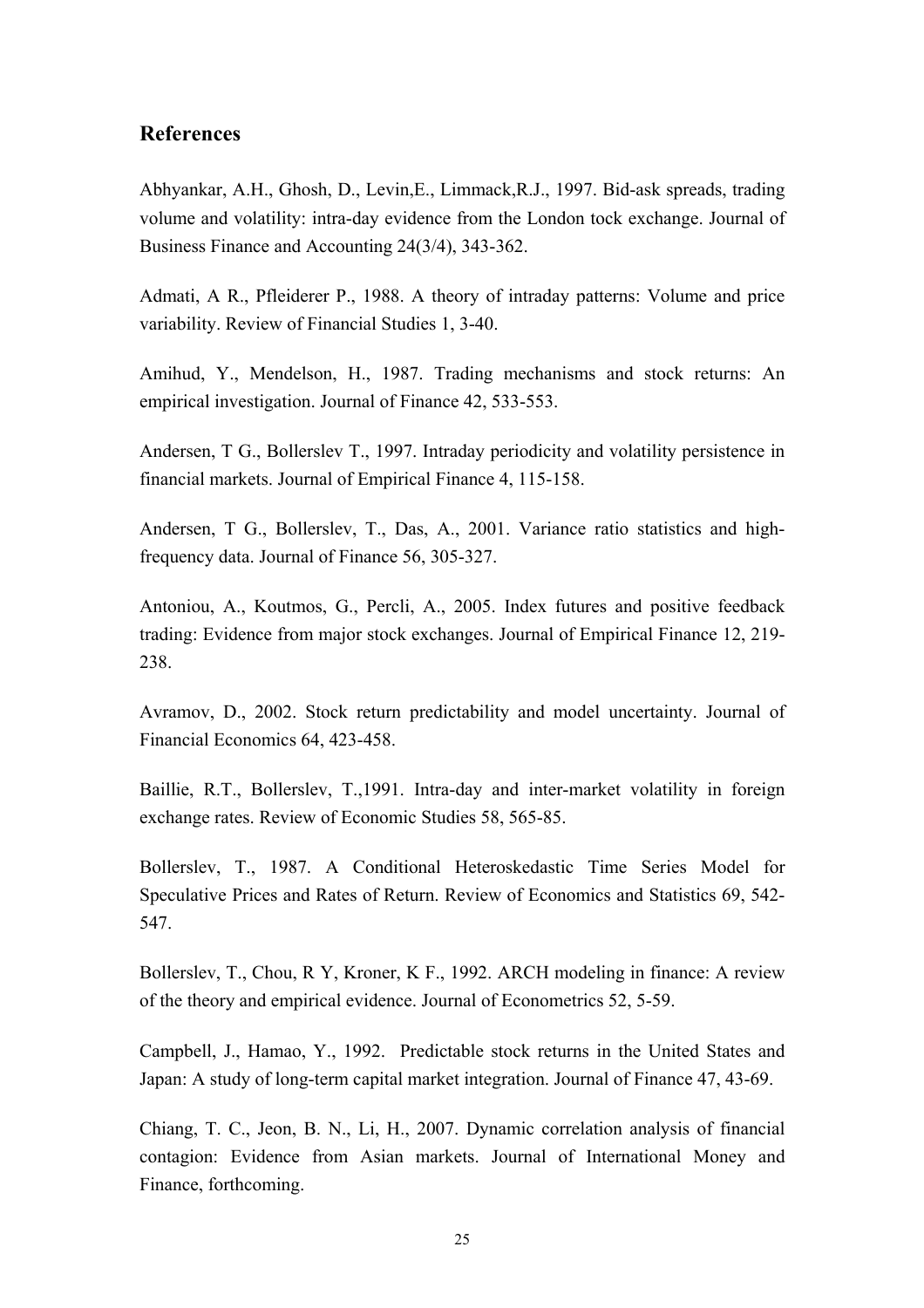Damodaran, A., 1993. A simple measure of price adjustment coefficients. Journal of Finance 48, 387-400.

Dragulescu, A. A., Yakovenko, V. M., 2002. Probability distribution of returns in the Heston model with stochastic volatility. Quantitative Finance 2, 443-453.

Engle, R. E., Russell, J R., 1998. Autoregressive conditional duration: A new model for irregularly spaced transaction data. Econometrica 66, 1127-1162.

Engle, R. E. 2002. Dynamic conditional correlation: A simple class of multivariate generalized autoregressive conditional heteroskedasticity models. Journal of Business and Economic Statistics 20, 339-350.

Fama, E. F, French, K. R., 1988. Permanent and temporary components of stock prices. Journal of Political Economy 96, 246-273.

Fama, E. F., French, K.R., 1989. Business conditions and expected returns on stocks and bonds. Journal of Financial Economics 25, 23-49.

Fama, E. F., French K. R., 1992. The cross-section of expected stock returns. Journal of Finance 47, 427-65.

Forbes, K.J., Rigobon, R., 2002. No contagion, only interdependence: measuring stock market comovements, Journal of Finance 57, 5, 2223 - 2261.

Foster, D., Viswanathan, S., 1990. A theory of interday variations in volumes, variances, and trading costs in securities markets. Review of Financial Studies 3, 593- 624.

Gallant, R. A., Rossi, P. E., Tauchen. G., 1992. Stock prices and volume. Review of Financial Studies 5, 199-242.

Goodhart, C. A. E., O'Hera, M., 1997. High frequency data in financial markets: Issues and applications. Journal of Empirical Finance 4, 73-114.

Harvey, C. R., 1995. Predictable risk and returns in emerging markets. Review of Financial Studies 8, 773-816.

Ito, T., Lyons, R. K, Melvin, M. T., 1998. Is there private information in the FX market? The Tokyo experiment. Journal of Finance 53, 1111-1130.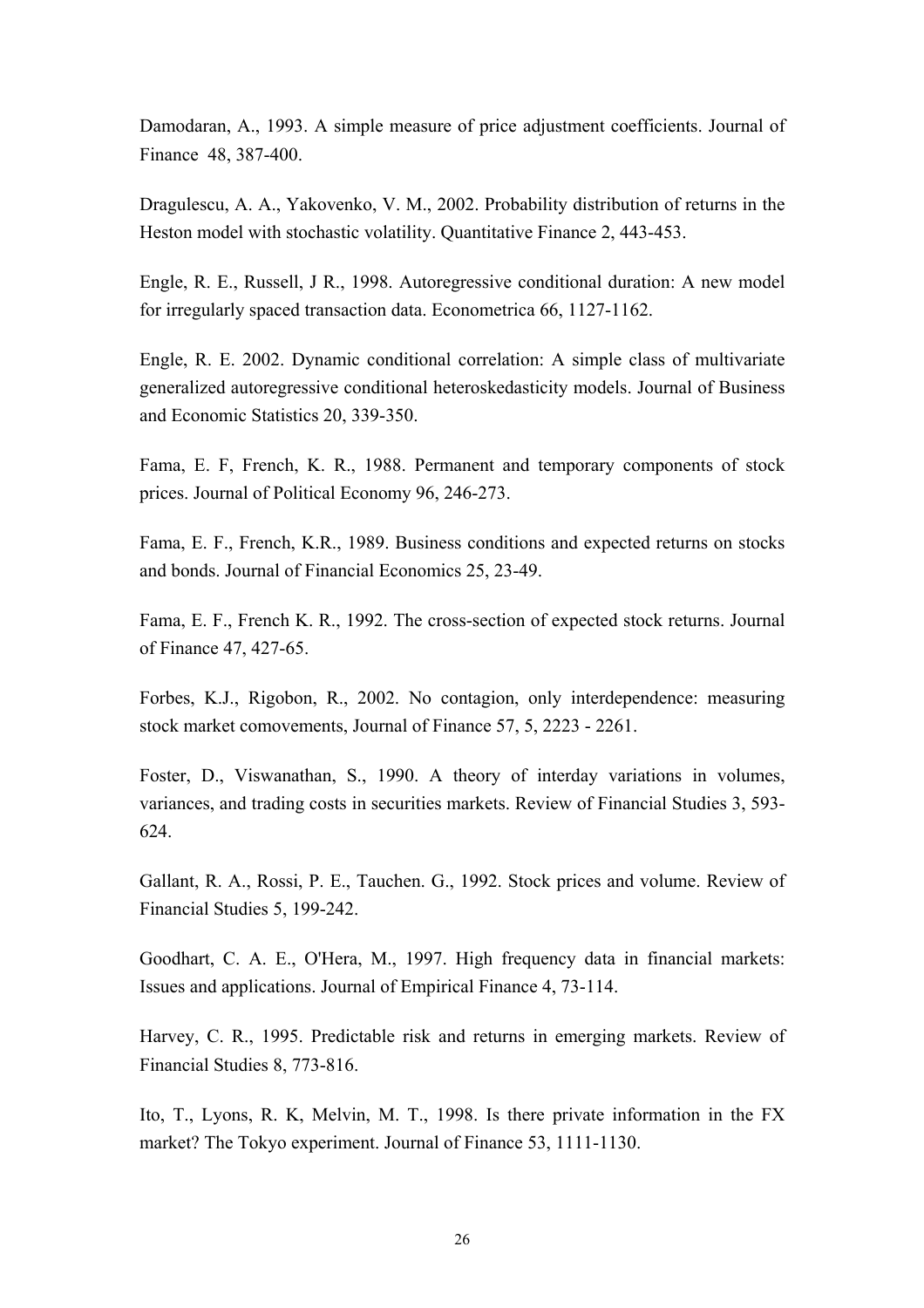Karolyi, G. A., Stulz, R. M., 1996. Why do markets move together ? An investigation of U.S.-Japan stock return comovements. Journal of Finance 51, 951-986.

King, M. A., Sentana, E, Wadhwani S., 1994. Volatility and links between national stock markets. Econometrica 62, 901-33.

King, M. A., Wadhwani, S., 1990. Transmission of volatility between stock markets. Review of Financial Studies 3, 5-33.

Koutmos, G.., 1998. Asymmetries in the conditional mean and the conditional variance: Evidence from nine stock markets. Journal of Economics and Business 50, 277-290.

Koutmos, G.., 1999. Asymmetric price and volatility adjustments in emerging Asian stock markets. Journal of Business Finance and Accounting 26, 83-101.

Laloux, L., Cizeau, P., Bouchaud, J. P., Potters, M., 1999. Noise dressing of financial correlation matrices. Physical Review Letters 83, 1467-1470.

Laux, P., Ng, L. K., 1993. The sources of GARCH: Empirical evidence from an intraday returns model incorporating systematic and unique risks. Journal of International Money and Finance 12, 543-560.

Lo, A .W., MacKinlay, C. A., 1990. An econometric analysis of nonsynchronous trading. Journal of Econometrics 45, 181-211.

Longin, F., Solnik, B., 1995. Is the correlation in international equity returns constant: 1960-1990? Journal of International Money and Finance14, 3-26.

Mantegna, R. N., Stanley H. E., 1995. Scaling behaviors in the dynamics of an economic index. Nature 376, 46-49.

Mantegna, R. N., Stanley, H. E., 2000. An Introduction to Econophysics, Correlations and Complexity in Finance. Cambridge University Press, Cambridge.

Müller, U. A., Dacorogna, M. N., Olsen, R. B., Pictet, O. V., Weizsäcker, J. E., 1990. Statistical study of foreign exchange rates, empirical evidence of a price change scaling law and intraday analysis. Journal of Banking and Finance 14, 1189-1208.

Nelson, D.B., 1991. Conditional Heteroskedasticity in Asset returns: A New Approach. Econometrica 59, 347-370.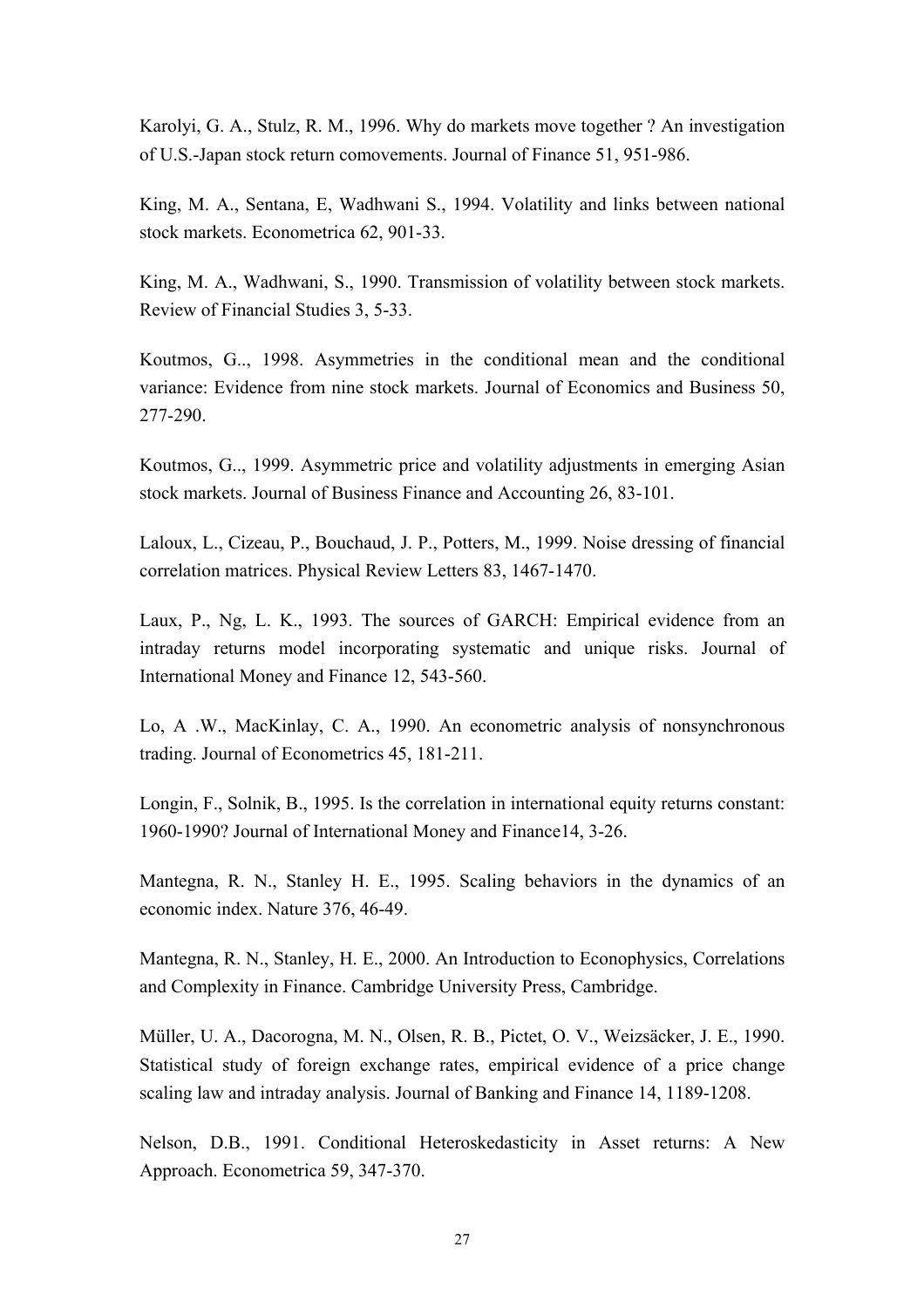Plerou, V., Gopikrishnan, P., Amaral, L. A. N., Stanley, H. E.,1999. Universal and nonuniversal properties of cross correlations in financial time series. Physical Review Letters 83, 1471-1474.

Plerou, V., Gopikrishnan, P., Stanley, H. E., 2003. Two-phase behavior of financial markets. Nature 421, 130.

Scholes, M., Williams, J., 1977. Estimating betas from non-synchronous data. Journal of Financial Economics 5, 309-327.

Sentana, E., Wadhwani, S., 1992. Feedback traders and stock return autocorrelations: Evidence from a century of daily data. Economic Journal 102, 415-435.

Shiller, R., 1989. Investor behavior in the October 1987 stock market crash: Survey evidence. In: Shiller, R., Market Volatility. MIT Press: Cambridge, 374-402.

Silva, A. C., Prange, R. E., Yakovenko, V. M., 2004. Exponential distribution of financial returns at mesoscopic time lags: A new stylized fact. Physica A 344, 227- 235.

Slezak S., 1994. A theory of the dynamics of security returns around market closures. Journal of Finance 49, 1163-1211.

Tsay, R.S., 2002. *Analysis of Financial Time Series*, New York: John Wiley & Sons.

Tse, Y. K., Tsui, A.K.C. 2002. A multivariate GARCH model with time-varying correlations, Journal *of Business and Economic Statistics*, , 20, 351-362.

Voit, J., 2003. The Statistical Mechanics of Financial Markets, 2nd ed., Springer Verlag: New York.

Wood, R. A., McInish, T. H., Ord, J. K., 1985. An investigation of transaction data on NYSE stocks. Journal of Finance 40, 723-741.

Wu, M. C., Huang, M. C., Yu, H. C., Chiang, T. C., 2006. Phase distribution and phase correlation of financial time series. Physical Review E 73, 016118.

Zhou, B. 1996. High-frequency data and volatility in foreign-exchange rates. Journal of Business & Economic Statistics 14, 45-52.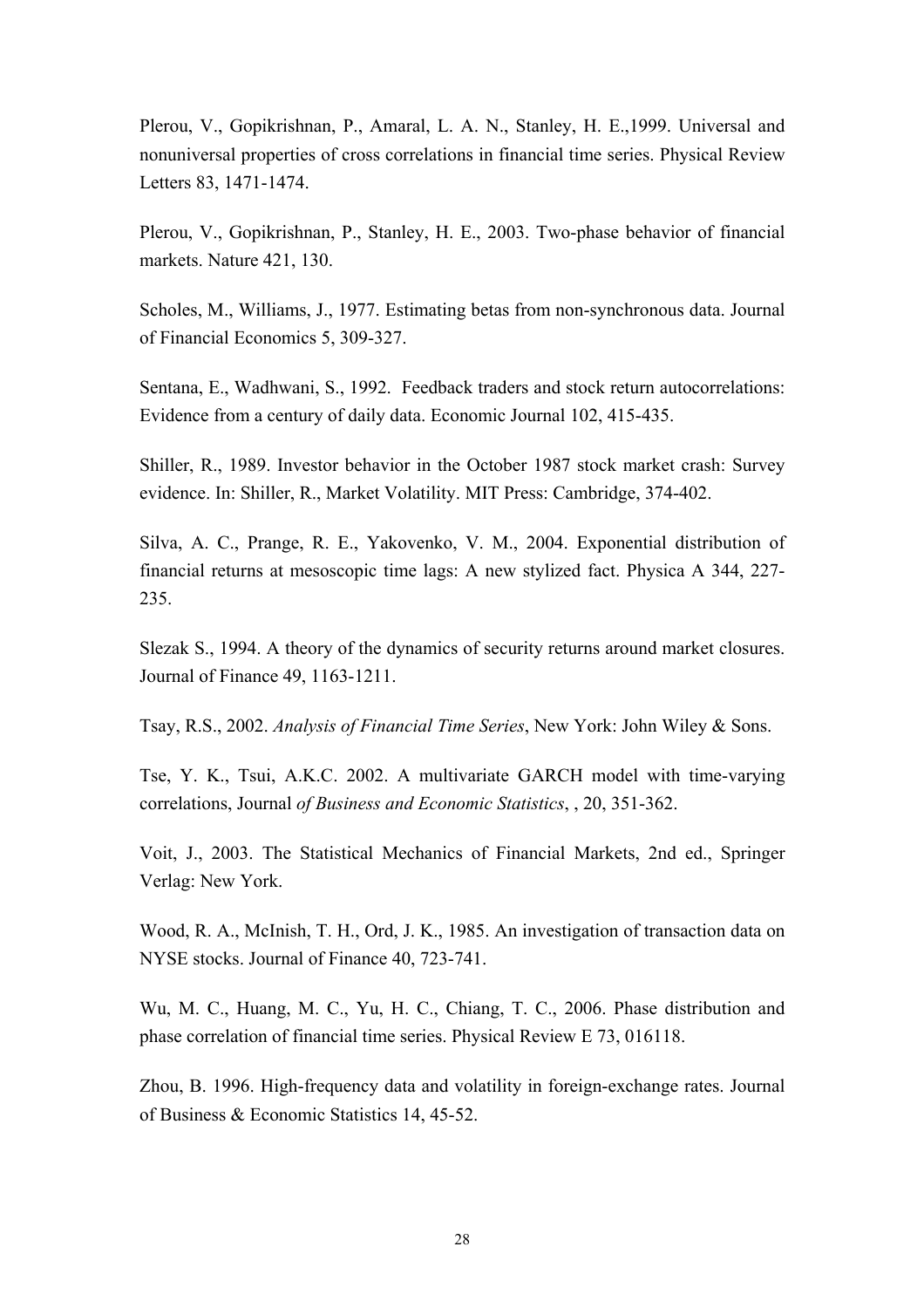# **Table 1** Summary statistics across different frequencies of return and volatility series

This table summarizes the return  $(R_{\tau,t})$  statistics across different frequencies of intraday, interday, and interweek for both the DJIA and the NASDAQ. The sample period covers Aug. 1, 1997, to Dec. 31, 2003, for a total of 60,884 10-minute observations.

|            | <b>DJIA</b> |          |         |            |           |             |          | <b>NASDAO</b> |                |                    |          |         |            |           |             |          |            |                |         |
|------------|-------------|----------|---------|------------|-----------|-------------|----------|---------------|----------------|--------------------|----------|---------|------------|-----------|-------------|----------|------------|----------------|---------|
| τ          | Mean        | Med.     | Max.    | Min.       | Std. Dev. | Skew.       | Kurt.    | $J.-B.$       | Prob.          | Mean               | Med.     | Max.    | Min.       | Std. Dev. | Skew.       | Kurt.    | $J.-B.$    | Prob.          | Observ. |
| $10$ -min  | 0.000006    | $\Omega$ | 0.034   | $-0.0326$  | 0.001974  | 0.167669    | 23.36597 | 1052495       | $\mathbf{0}$   | 0.0000125          | 0.000015 | 0.07377 | $-0.0683$  | 0.003978  | 0.24868     | 29.14976 | 1735339    | $\mathbf{0}$   | 60884   |
| $20$ -min  | 0.000012    | $\theta$ | 0.03689 | $-0.04292$ | 0.002786  | 0.059889    | 18.74973 | 314653.8      | $\overline{0}$ | 0.0000248          | 0.000050 | 0.09912 | $-0.0661$  | 0.005607  | 0.515363    | 19.97172 | 366701.2 0 |                | 30442   |
| $30$ -min  | 0.000018    | $\theta$ | 0.04339 | $-0.0447$  | 0.003411  | 0.264554    | 15.26449 | 127427.4      | $\theta$       | 0.0000382          | 0.000050 | 0.14961 | $-0.0788$  | 0.00699   | 0.762882    | 23.8069  | 368044.5 0 |                | 20294   |
| $40$ -min  | 0.000024    | $\theta$ | 0.03685 | $-0.04647$ | 0.003934  | $-0.126545$ | 12.73828 | 60185.15      | $\overline{0}$ | 0.0000496          | 0.000080 | 0.13195 | $-0.06955$ | 0.007932  | 0.471845    | 16.59085 | 117710.2 0 |                | 15221   |
| $50$ -min  | 0.000030    | 0.000075 | 0.04731 | $-0.04894$ | 0.00443   | $-0.032442$ | 13.01785 | 50916.79      | $\overline{0}$ | 0.0000626          | 0.000050 | 0.1129  | $-0.07885$ | 0.008902  | 0.47037     | 13.41195 | 55448.36 0 |                | 12176   |
| $60$ -min  | 0.000036    | 0.000020 | 0.04568 | $-0.0434$  | 0.004839  | 0.11569     | 10.18474 | 21847.34      | $\overline{0}$ | 0.0000767          | 0.000100 | 0.11919 | $-0.07476$ | 0.009908  | 0.45797     | 12.1145  | 35477.76 0 |                | 10147   |
| $70 - min$ | 0.000041    | 0.000030 | 0.04035 | $-0.0586$  | 0.0052    | $-0.099977$ | 10.91561 | 22719.79      | $\overline{0}$ | 0.0000883          | 0.000130 | 0.13467 | $-0.07106$ | 0.010627  | 0.463904    | 12.00188 | 29676.59   | $\overline{0}$ | 8697    |
| $80 - min$ | 0.000047    | $\Omega$ | 0.04772 | $-0.06083$ | 0.005556  | 0.00203     | 10.54224 | 18037.4       | $\mathbf{0}$   | 0.0001010          | 0.000140 | 0.14252 | $-0.07561$ | 0.011323  | 0.572785    | 12.1004  | 26676.1    | $\theta$       | 7610    |
| $90$ -min  | 0.000053    | $\theta$ | 0.05044 | $-0.05621$ | 0.005922  | 0.094176    | 9.375432 | 11465.43      | $\overline{0}$ | 0.0001130          | 0.000160 | 0.12283 | $-0.07159$ | 0.012055  | 0.34779     | 9.290563 | 11288.84   | $\overline{0}$ | 6764    |
| $100$ -min | 0.000059    | $\theta$ | 0.0482  | $-0.05177$ | 0.006263  | $-0.011898$ | 9.28683  | 10026.13      | $\theta$       | 0.0001270          | 0.000130 | 0.16023 | $-0.09494$ | 0.012754  | 0.541165    | 12.86781 | 24997.6    | $\Omega$       | 6088    |
| $110$ -min | 0.000064    | $\Omega$ | 0.0413  | $-0.04717$ | 0.006532  | 0.085298    | 8.365525 | 6644.942      | $\overline{0}$ | 0.0001380          | 0.000190 | 0.12811 | $-0.07976$ | 0.013252  | 0.397428    | 8.811231 | 7932.576 0 |                | 5534    |
| $120$ -min | 0.000070    | 0.000030 | 0.04717 | $-0.04681$ | 0.006844  | 0.004339    | 8.271554 | 5873.976      | $\overline{0}$ | 0.0001540          | 0.000160 | 0.17218 | $-0.07951$ | 0.014148  | 0.609759    | 12.45802 | 19222.74 0 |                | 5073    |
| $130$ -min | 0.000076    | 0.000060 | 0.04089 | $-0.05899$ | 0.00702   | 0.005924    | 7.941249 | 4764.188      | $\overline{0}$ | 0.0001680          | 0.000160 | 0.11997 | $-0.13896$ | 0.014726  | 0.176103    | 8.862001 | 6729.295   | $\overline{0}$ | 4683    |
| $390$ -min | 0.000233    | 0.000480 | 0.05857 | $-0.06803$ | 0.012658  | $-0.016781$ | 5.541697 | 420.2569      | $\overline{0}$ | 0.0005380          | 0.001390 | 0.17424 | $-0.11252$ | 0.02686   | 0.168805    | 5.40815  | 384.6023   | $\theta$       | 1561    |
| 1-day      | 0.000234    | 0.000300 | 0.06348 | $-0.07184$ | 0.01285   | $-0.09432$  | 5.87337  | 557.2809      | $\overline{0}$ | 0.0003760          | 0.001560 | 0.14173 | $-0.09669$ | 0.021685  | 0.197128    | 5.56106  | 451.2681   | $\overline{0}$ | 1613    |
| $2$ -day   | 0.000472    | 0.001480 | 0.07741 | $-0.08749$ | 0.01858   | $-0.293446$ | 4.972641 | 142.2508      | $\theta$       | 0.0007680          | 0.002850 | 0.1422  | $-0.11893$ | 0.030997  | $-0.037244$ | 4.621624 | 88.49917   | $\theta$       | 806     |
| $3$ -day   | 0.000682    | 0.001780 | 0.0958  | $-0.10872$ | 0.02137   | $-0.376276$ | 5.52345  | 155.1512      | $\overline{0}$ | 0.0011020          | 0.003930 | 0.14274 | $-0.13514$ | 0.036568  | $-0.350185$ | 4.151999 | 40.66928   | $\overline{0}$ | 537     |
| 4-day      | 0.000961    | 0.002010 | 0.13305 | $-0.12363$ | 0.026925  | $-0.295379$ | 6.277294 | 186.2137      | $\overline{0}$ | 0.0015360          | 0.003550 | 0.15109 | $-0.16624$ | 0.043674  | $-0.272676$ | 3.919767 | 19.19925   | 0.000068 403   |         |
| 5-day      | 0.001099    | 0.002525 | 0.09837 | $-0.1426$  | 0.027533  | $-0.357011$ | 5.447198 | 87.18964      | $\overline{0}$ | 0.0017600          | 0.006675 | 0.18969 | $-0.17358$ | 0.046693  | $-0.24838$  | 4.26787  | 24.87807   | 0.000004 322   |         |
| 1-week     | 0.001096    | 0.002950 | 0.08426 | $-0.14263$ | 0.026995  | $-0.508843$ | 5.282978 | 86.94677      | $\overline{0}$ | 0.0017240          | 0.002895 | 0.18978 | $-0.25305$ | 0.045226  | $-0.492549$ | 6.38399  | 172.8701   | $\Omega$       | 334     |
| 2-week     | 0.002115    | 0.005920 | 0.11924 | $-0.14502$ | 0.036082  | $-0.528108$ | 4.70597  | 28.01374      | $\Omega$       | 0.0033530          | 0.005140 | 0.25753 | $-0.1805$  | 0.063106  | 0.017988    | 4.063278 | 7.875821   | 0.019489 167   |         |
| 3-week     | 0.003071    | 0.007070 | 0.10407 | $-0.13242$ | 0.044471  | $-0.274524$ | 3.074423 | 1.419836      | 0.491685       | 0.0055250          | 0.017370 | 0.20654 | $-0.33079$ | 0.083506  | $-0.577294$ | 4.536858 | 17.0894    | 0.000195 111   |         |
| 4-week     | 0.004148    | 0.006060 | 0.11911 | $-0.15116$ | 0.05314   | $-0.394225$ | 3.262172 | 2.387595      | 0.303068       | 0.0062160          | 0.009640 | 0.27388 | $-0.21807$ | 0.087565  | 0.109033    | 3.383367 | 0.672725   | 0.714364 83    |         |
| 5-week     | 0.004884    | 0.010855 | 0.15898 | $-0.20933$ | 0.064307  | $-0.358524$ | 3.81427  | 3.237287      |                | 0.198167 0.0086670 | 0.009990 | 0.26439 | $-0.27257$ | 0.107436  | 0.035241    | 3.116665 | 0.05109    | 0.974778 66    |         |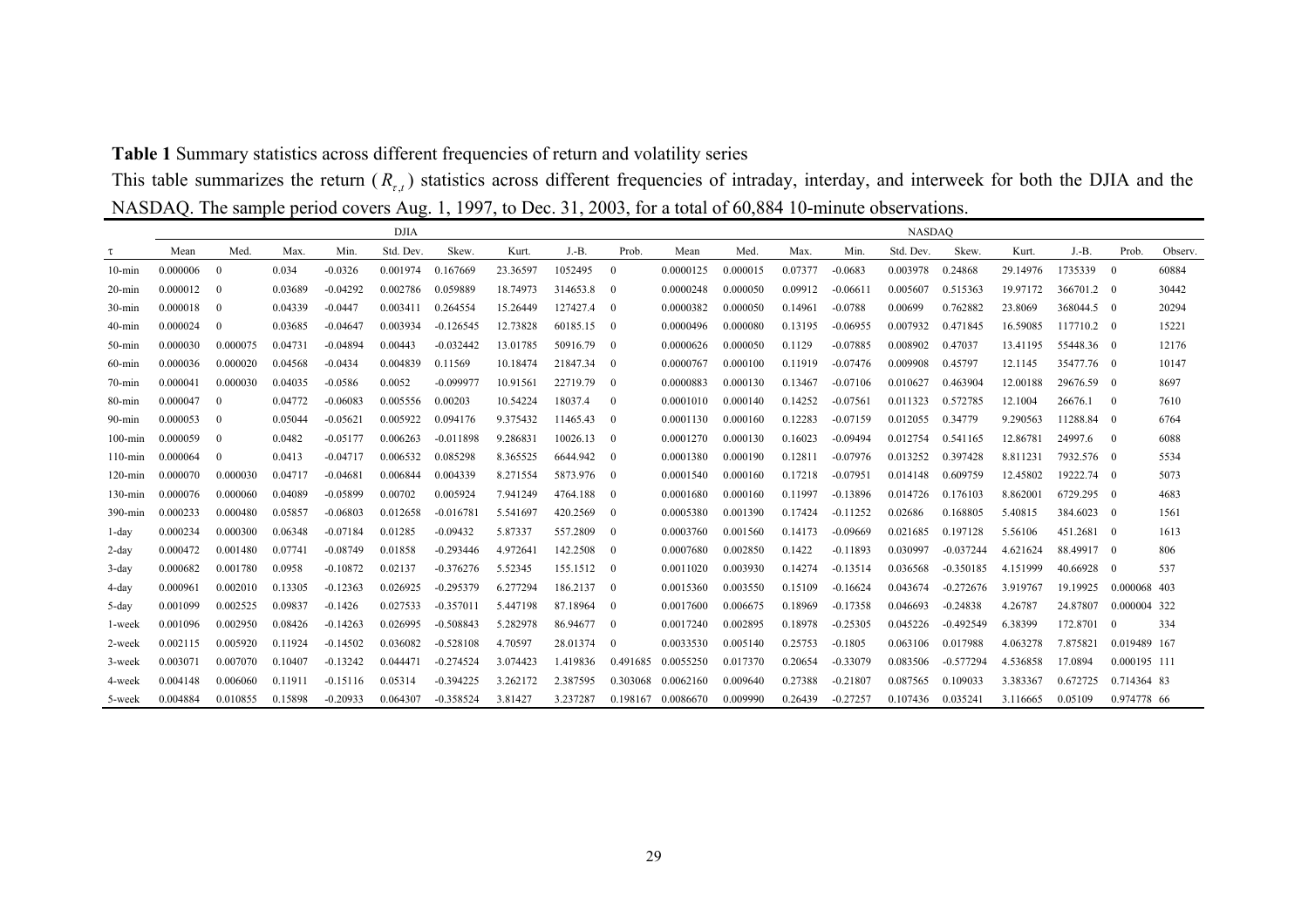|            |                 |             | <b>DJIA</b> | <b>NASDAQ</b> |         |  |  |
|------------|-----------------|-------------|-------------|---------------|---------|--|--|
| τ          |                 | Coefficient | P-value     | Coefficient   | P-value |  |  |
| $10$ -min  | $\delta_{\tau}$ | 0.00000604  | 0.4498      | 0.0000126     | 0.4399  |  |  |
|            | $\phi_{\tau}$   | $-0.001695$ | 0.6758      | $-0.000938$   | 0.8169  |  |  |
|            | $R^2$           | 0.00028     |             | 0.000002      |         |  |  |
| $30 - min$ | $\delta_{\tau}$ | 0.0000183   | 0.4716      | 0.0000385     | 0.4383  |  |  |
|            | $\phi_{\tau}$   | 0.003285    | 0.64        | 0.005783      | 0.4102  |  |  |
|            | $R^2$           | 0.000841    |             | 0.000242      |         |  |  |
| $60$ -min  | $\delta_{\tau}$ | 0.0000361   | 0.465       | 0.0000768     | 0.4643  |  |  |
|            | $\phi_{\tau}$   | $-0.00124$  | 0.9007      | 0.007409      | 0.4556  |  |  |
|            | $R^2$           | 0.001899    |             | 0.001201      |         |  |  |
| $120$ -min | $\delta_{\tau}$ | 0.0000709   | 0.4423      | 0.000152      | 0.4431  |  |  |
|            | $\phi_{\tau}$   | 0.027851    | 0.0476      | 0.014206      | 0.3118  |  |  |
|            | $R^2$           | 0.006283    |             | 0.000112      |         |  |  |
| 390-min    | $\delta_{\tau}$ | 0.000261    | 0.3782      | 0.000592      | 0.3819  |  |  |
|            | $\phi_{\tau}$   | $-0.022378$ | 0.3797      | $-0.098186$   | 0.0001  |  |  |
|            | $R^2$           | 0.006283    |             | 0.00964       |         |  |  |

**Table 2** Time series estimates of AR(1) for the DJIA and the NASDAQ across different time frequencies

Notes: Total sample included 60,879 observations for the 10-minute series after adjustment. The estimated equation is:

 $R_{\tau,t} = \delta_{\tau} + \phi_{\tau} R_{\tau,t-1} + \varepsilon_{\tau,t}$ ,

where  $R_{\tau,t}$  is stock return applied to the *DJIA* and the *NASDAQ* series;  $\delta_{\tau}$  is a constant term;  $\phi_{\tau}$ is a constant coefficient; the subscript  $\tau$  is a scale index;  $\varepsilon_{\tau,t}$  is a vector of random error terms.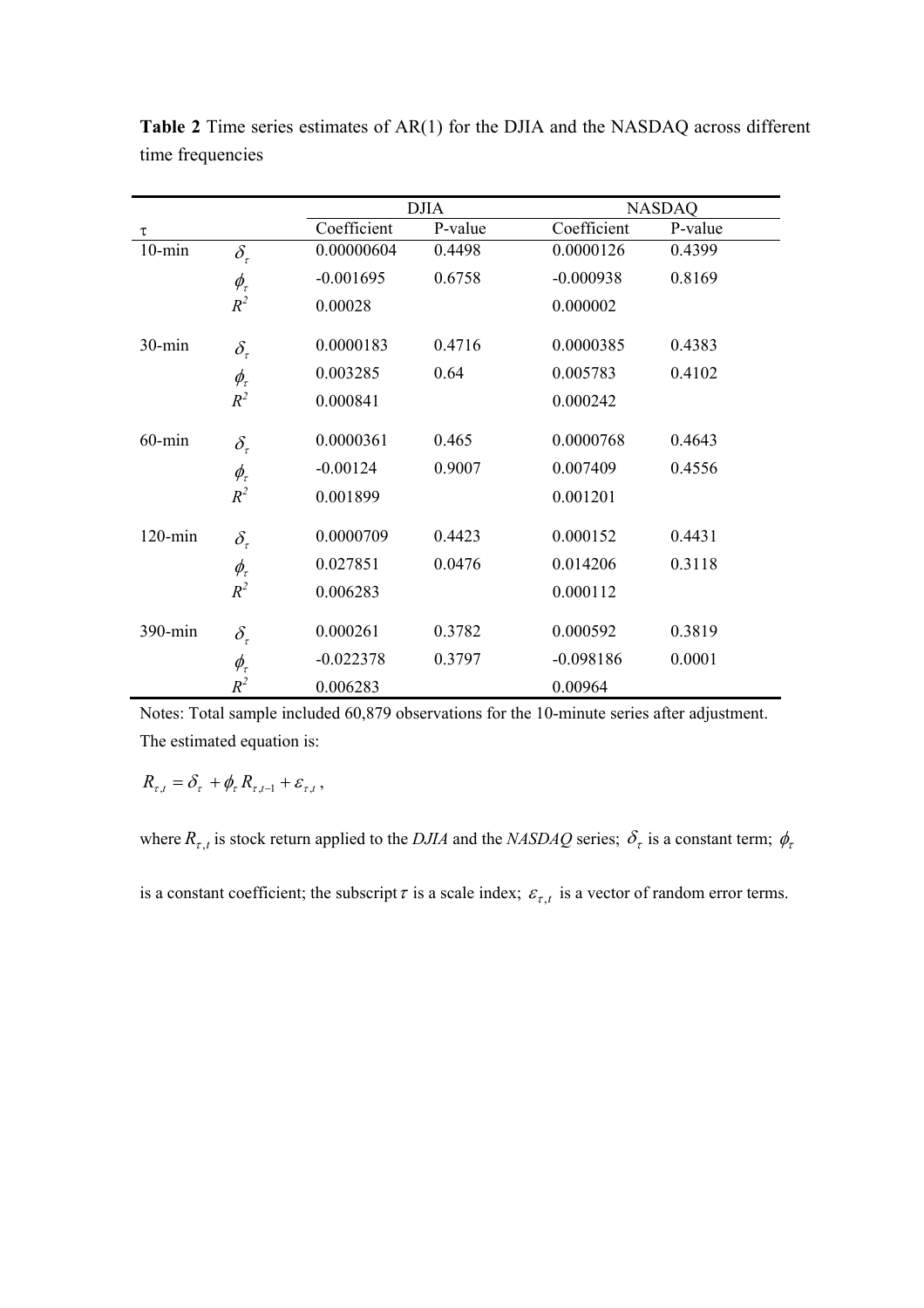| Panel A: DJIA including opening returns   |       |               |         |                                         |         |                                           |         |                                             |  |  |  |
|-------------------------------------------|-------|---------------|---------|-----------------------------------------|---------|-------------------------------------------|---------|---------------------------------------------|--|--|--|
| $\tau$                                    | Obs.  | $\phi_{\tau}$ | P-value | $\alpha_{\tau}$                         | P-value | $\beta_{\tau}$                            | P-value | $\frac{\alpha_{\tau}+\beta_{\tau}}{0.9543}$ |  |  |  |
| $10 - min$                                | 60528 | $-0.0196$     | 0.0000  | 0.2061                                  | 0.0000  | 0.7482                                    | 0.0000  |                                             |  |  |  |
| 30-min                                    | 20176 | $-0.0123$     | 0.0742  | 0.2959                                  | 0.0000  | 0.4744                                    | 0.0000  | 0.7703                                      |  |  |  |
| $60$ -min                                 | 10088 | $-0.0020$     | 0.0749  | 0.0302                                  | 0.0000  | 0.9648                                    | 0.0000  | 0.9950                                      |  |  |  |
| $120 - min$                               | 5045  | 0.0096        | 0.4578  | 0.0415                                  | 0.0000  | 0.9497                                    | 0.0000  | 0.9912                                      |  |  |  |
| 390-min                                   | 1613  | $-0.0348$     | 0.1808  | 0.0921                                  | 0.0000  | 0.8836                                    | 0.0000  | 0.9757                                      |  |  |  |
| $1$ -day                                  | 1613  | $-0.0305$     | 0.2581  | 0.0882                                  | 0.0000  | 0.8838                                    | 0.0000  | 0.9721                                      |  |  |  |
| Panel B: NASDAQ including opening returns |       |               |         |                                         |         |                                           |         |                                             |  |  |  |
| $\tau$                                    | Obs.  | $\phi_{\tau}$ | P-value | $\alpha_{\tau}$                         | P-value | $\beta_\tau$                              | P-value | $\alpha_{\tau} + \beta_{\tau}$              |  |  |  |
| $10 - min$                                | 60528 | 0.0271        | 0.0000  | 0.3371                                  | 0.0000  | 0.6952                                    | 0.0000  | 1.0323                                      |  |  |  |
| $30 - min$                                | 20176 | 0.0134        | 0.0389  | 0.3586                                  | 0.0000  | 0.5233                                    | 0.0000  | 0.8819                                      |  |  |  |
| $60$ -min                                 | 10088 | 0.0025        | 0.3042  | 0.0284                                  | 0.0000  | 0.9695                                    | 0.0000  | 0.9979                                      |  |  |  |
| $120 - min$                               | 5045  | 0.0283        | 0.0244  | 0.0358                                  | 0.0000  | 0.9612                                    | 0.0000  | 0.9970                                      |  |  |  |
| 390-min                                   | 1613  | $-0.1273$     | 0.0000  | 0.0936                                  | 0.0000  | 0.8949                                    | 0.0000  | 0.9885                                      |  |  |  |
| $1$ -day                                  | 1613  | 0.0014        | 0.9600  | 0.1007                                  | 0.0000  | 0.8888                                    | 0.0000  | 0.9895                                      |  |  |  |
|                                           |       |               |         | Panel C: DJIA excluding opening returns |         |                                           |         |                                             |  |  |  |
| $\tau$                                    | Obs.  | $\phi_{\tau}$ | P-value | $\alpha_{\tau}$                         | P-value | $\beta_{\mathrm{\scriptscriptstyle\tau}}$ | P-value | $\alpha_{\tau} + \beta_{\tau}$              |  |  |  |
| $10 - min$                                | 58976 | $-0.0080$     | 0.0583  | 0.1388                                  | 0.0000  | 0.8361                                    | 0.0000  | 0.9749                                      |  |  |  |
| 30-min                                    | 18624 | $-0.0139$     | 0.0384  | 0.0470                                  | 0.0000  | 0.9460                                    | 0.0000  | 0.9929                                      |  |  |  |
| $60$ -min                                 | 9312  | $-0.0051$     | 0.5705  | 0.0307                                  | 0.0000  | 0.9649                                    | 0.0000  | 0.9955                                      |  |  |  |
| $120 - min$                               | 4656  | 0.0074        | 0.5791  | 0.0400                                  | 0.0000  | 0.9523                                    | 0.0000  | 0.9923                                      |  |  |  |
| Panel D: NASDAQ excluding opening returns |       |               |         |                                         |         |                                           |         |                                             |  |  |  |
| $\tau$                                    | Obs.  | $\phi_{\tau}$ | P-value | $\alpha_{\tau}$                         | P-value | $\beta_{\tau}$                            | P-value | $\alpha_{\tau} + \beta_{\tau}$              |  |  |  |
| $10 - min$                                | 58976 | 0.0528        | 0.0000  | 0.2024                                  | 0.0000  | 0.7970                                    | 0.0000  | 0.9995                                      |  |  |  |
| $30 - min$                                | 18624 | 0.0298        | 0.0000  | 0.0505                                  | 0.0000  | 0.9474                                    | 0.0000  | 0.9979                                      |  |  |  |
| $60$ -min                                 | 9312  | 0.0064        | 0.4712  | 0.0320                                  | 0.0000  | 0.9660                                    | 0.0000  | 0.9981                                      |  |  |  |
| $120 - min$                               | 4656  | 0.0312        | 0.0185  | 0.0355                                  | 0.0000  | 0.9619                                    | 0.0000  | 0.9974                                      |  |  |  |

**Table 3** Time series estimates of AR(1)-GARCH(1, 1) of DJIA and NASDAQ high-frequency returns

Notes: There is only one observation in 390-min interval per day; hence, there is no observation after excluding the opening interval in the 390-min and daily frequency series. The AR(1)-GARCH(1, 1) model is

$$
R_{\tau,t} = \delta_{\tau} + \phi_{\tau} R_{\tau,t-1} + \varepsilon_{\tau,t}
$$

$$
\sigma_{\tau,t}^2 = \omega_{\tau} + \alpha_{\tau} \varepsilon_{\tau,t-1}^2 + \beta_{\tau} \sigma_{\tau,t-1}^2
$$

where  $\tau$  represents different frequencies.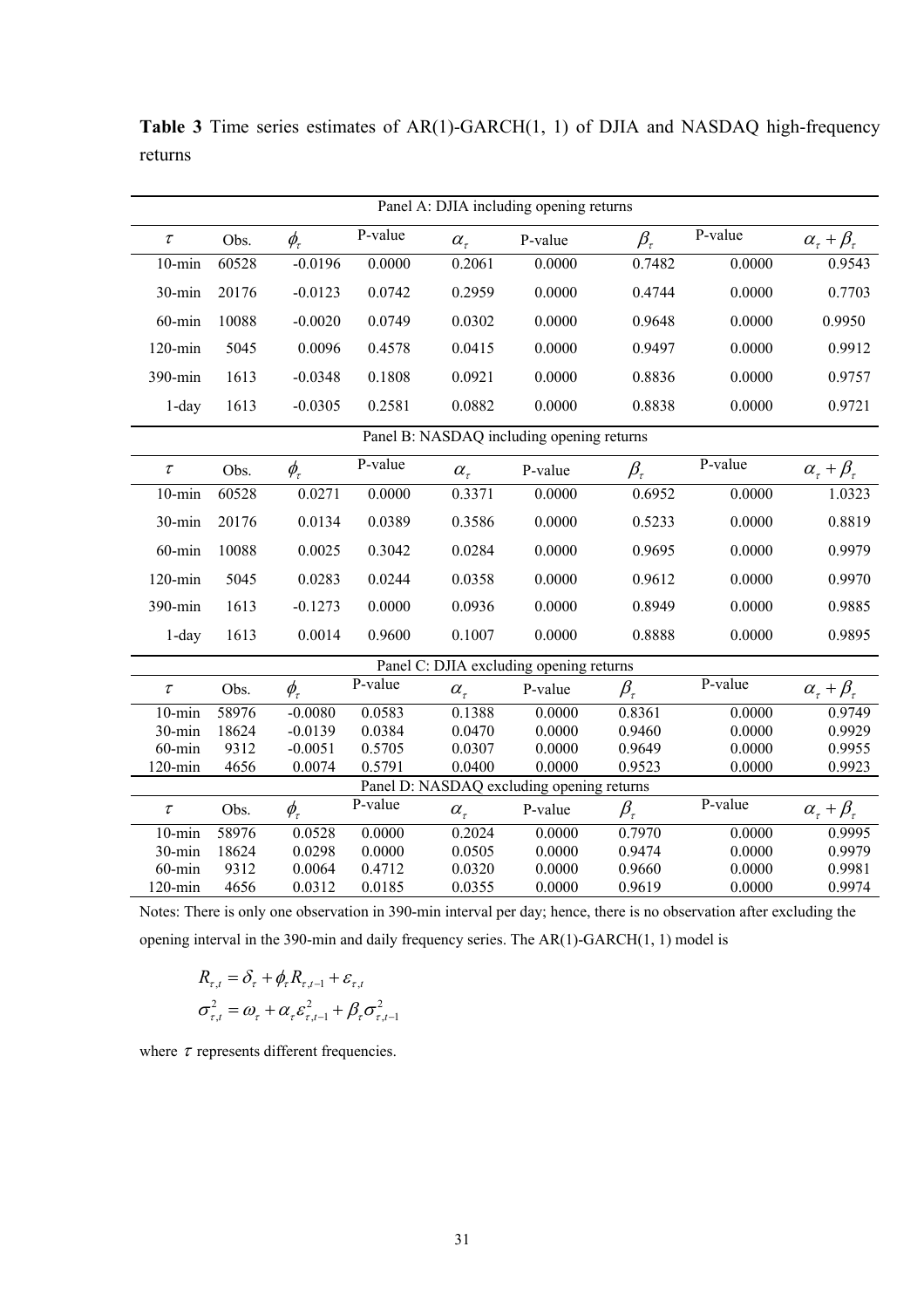| Coefficient     |                            | $\Delta \rho_{\tau,t}$ (1-day)                          | $\Delta \rho_{\tau,t}$ (30-min) |               | $\Delta \rho_{\tau,t}$ (10-min)                         |                            |  |  |
|-----------------|----------------------------|---------------------------------------------------------|---------------------------------|---------------|---------------------------------------------------------|----------------------------|--|--|
|                 |                            | before crisis after crisis before crisis after crisis   |                                 |               | before crisis after crisis                              |                            |  |  |
|                 |                            | Panel A: Mean and standard deviation of $\rho_{\tau,t}$ |                                 |               |                                                         |                            |  |  |
| $\mu_{\rho}$    | 0.664                      | 0.852                                                   | 0.726                           | 0.865         | 0.725                                                   | 0.857                      |  |  |
| $\sigma_{\rho}$ | 0.158                      | 0.094                                                   | 0.129                           | 0.060         | 0.127                                                   | 0.061                      |  |  |
|                 | Panel B: Mean equation     |                                                         |                                 |               |                                                         |                            |  |  |
| C               | $-0.0005$                  | $-8.72E-06$                                             | $-0.0002$                       | 0.0003        |                                                         | $-3.23E-05 -2.17E-05$      |  |  |
|                 | (0.628)                    | (0.018)                                                 | (0.229)                         | $(1.869)$ **  | (0.068)                                                 | (0.099)                    |  |  |
| $\theta_1$      |                            |                                                         | 0.894                           | 0.975         | 0.887                                                   | 0.929                      |  |  |
|                 |                            |                                                         |                                 |               | $(31.99)$ *** $(35.90)$ *** $(60.00)$ *** $(54.28)$ *** |                            |  |  |
|                 | Panel C: Variance equation |                                                         |                                 |               |                                                         |                            |  |  |
| $\omega_0$      | 1.115E-05                  | 2.4E-06                                                 | 0.001                           | 0.003         | 0.002                                                   | 0.0002                     |  |  |
|                 | $(6.55)$ ***               | $(3.77)$ ***                                            | (0.90)                          | $(3.039)$ *** | $(2.28)$ ***                                            | (1.64)                     |  |  |
| $\omega_1$      | 0.054                      | 0.115                                                   | 0.027                           | 0.363         | 0.048                                                   | 0.024                      |  |  |
|                 | $(9.97)$ ***               | $(4.03)$ ***                                            | (0.98)                          | $(3.17)$ ***  |                                                         | $(2.22)$ *** $(2.87)$ ***  |  |  |
| $\omega_{2}$    | 0.936                      | 0.738                                                   | 0.896                           | 0.076         | 0.771                                                   | 0.909                      |  |  |
|                 |                            | $(174.84)$ *** $(12.35)$ ***                            | $(8.40)$ *** $(0.28)$           |               |                                                         | $(8.78)$ *** $(20.23)$ *** |  |  |
| LB(10)          | 7.436                      | 3.41                                                    | 14.809**                        | 4.094         | 21.86***                                                | 10.203                     |  |  |

**Table 4** Time series analysis of dynamic conditional correlation coefficients at various time scales

 $\mathcal{L}_\text{max} = \mathcal{L}_\text{max} = \mathcal{L}_\text{max} = \mathcal{L}_\text{max} = \mathcal{L}_\text{max} = \mathcal{L}_\text{max} = \mathcal{L}_\text{max} = \mathcal{L}_\text{max} = \mathcal{L}_\text{max} = \mathcal{L}_\text{max} = \mathcal{L}_\text{max} = \mathcal{L}_\text{max} = \mathcal{L}_\text{max} = \mathcal{L}_\text{max} = \mathcal{L}_\text{max} = \mathcal{L}_\text{max} = \mathcal{L}_\text{max} = \mathcal{L}_\text{max} = \mathcal{$ 

Notes:

a. The estimated equations are:

 $\Delta \rho_{\tau,t} = \mu - \theta_1 v_{\tau,t-1} + v_{\tau,t}$  and  $h_{\tau,\rho,t} = \omega_{\tau,0} + \omega_1 v_{\tau,t-1}^2 + \omega_2 h_{\tau,\rho,t-1}$ .

b. \*\*\*, \*\*, and \* indicate statistical significance at the 1%, 5%, and 10% levels, respectively. The numbers in parentheses are standard errors.

c.  $\Delta \rho_{\tau,t}$  (10-min) denotes change in conditional correlation coefficient for the (10-minute) series, etc.

d. LB (10) is the Ljung-Box statistics test for autocorrelation up to the  $10^{th}$  lag.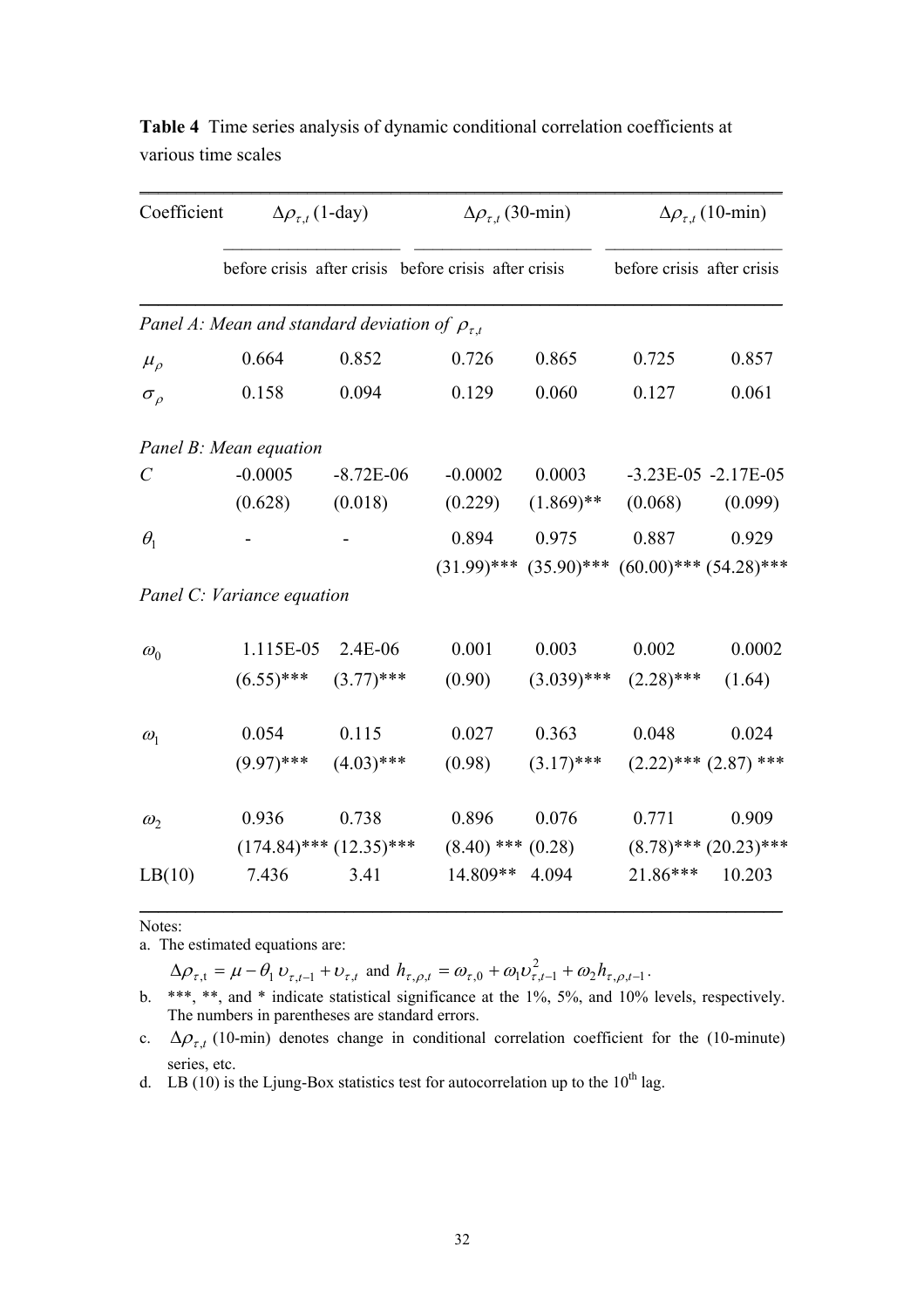

**Figure 1** Time series plots of 10-minute frequencies of DJIA and NASDAQ indices (Aug. 1, 1997 - Dec. 31, 2003).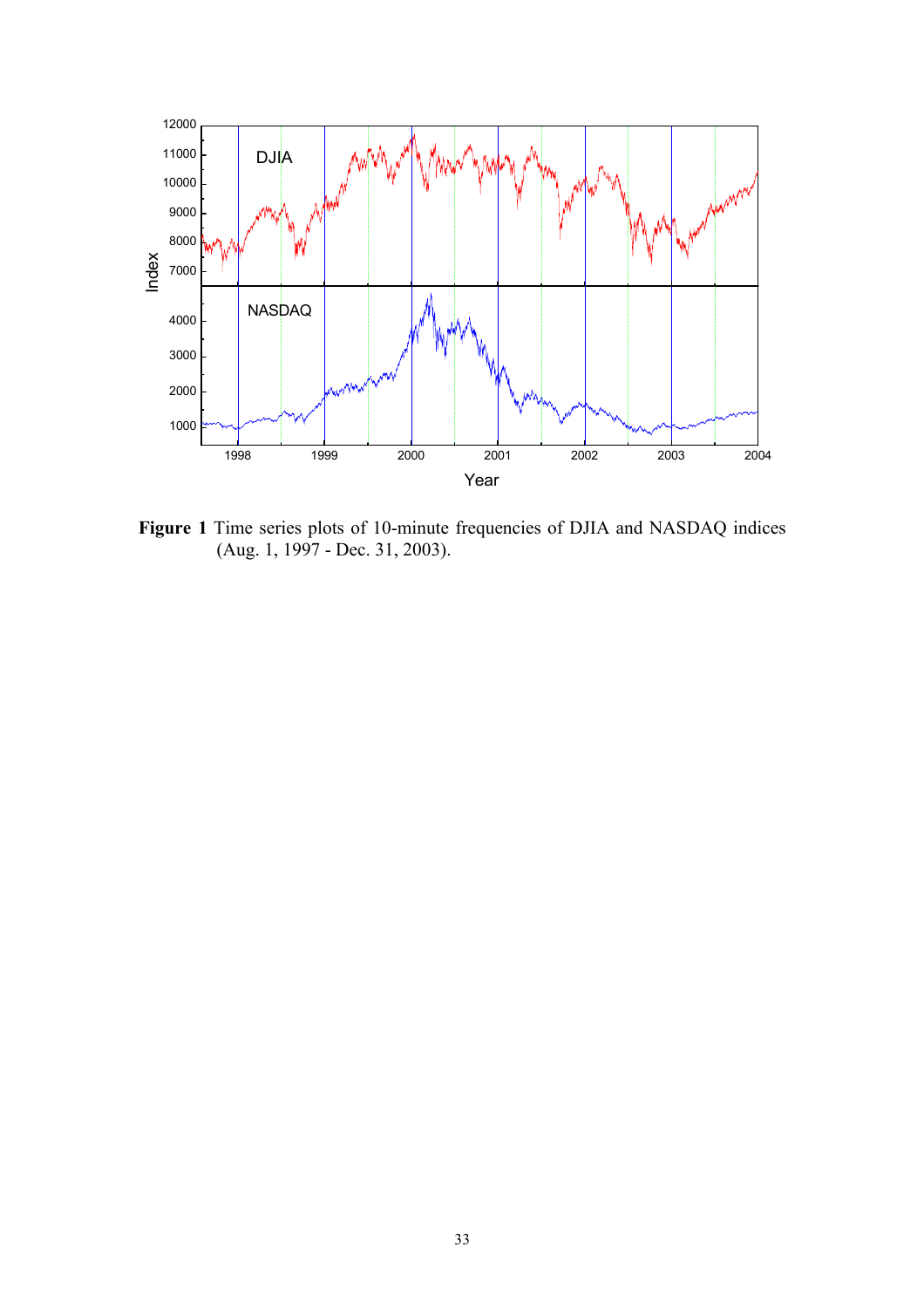

**Figure 2** Time series plots of stock returns for intraday and interday DJIA data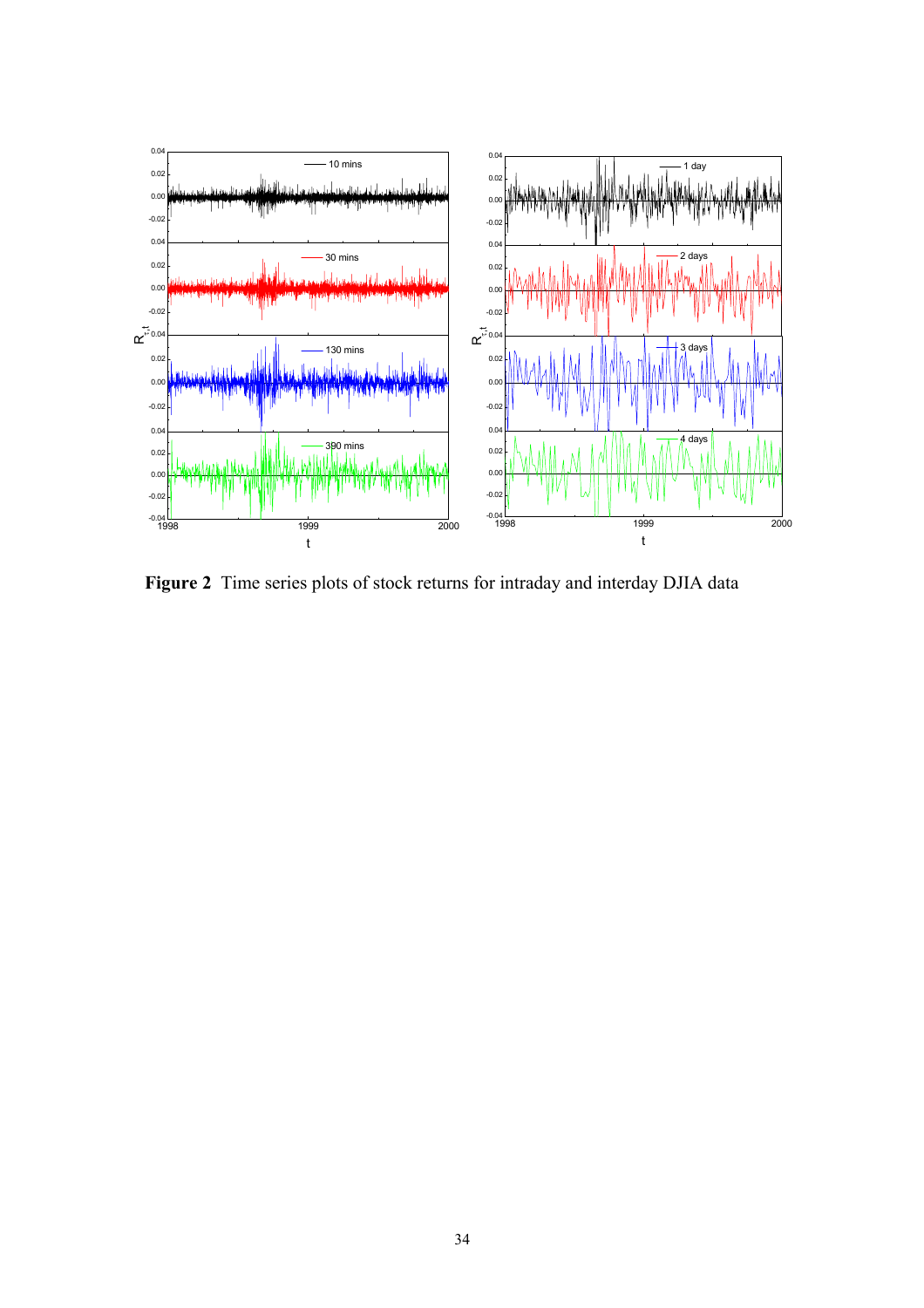

**Figure 3.1** (a) Panel data of 10-minute intraday returns of DJIA and NASDAQ with opening interval, and (b) Panel data of 10-minute intraday volatility of DJIA and NASDAQ without opening interval.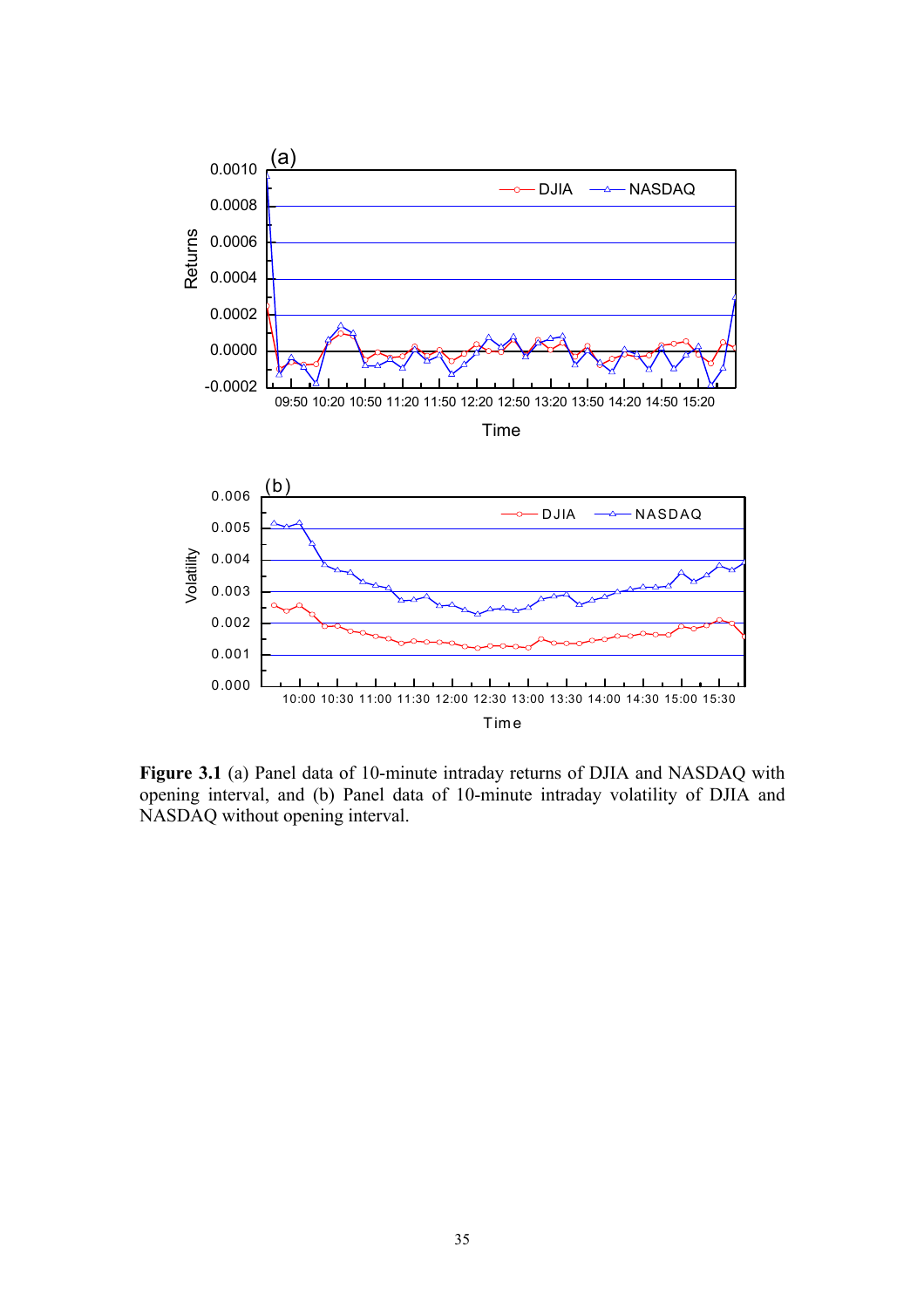

(a1) Boxplots of panel DJIA intraday returns for 10-mimute frequency



(a2) Boxplots of panel NASDAQ intraday returns for 10-mimute frequency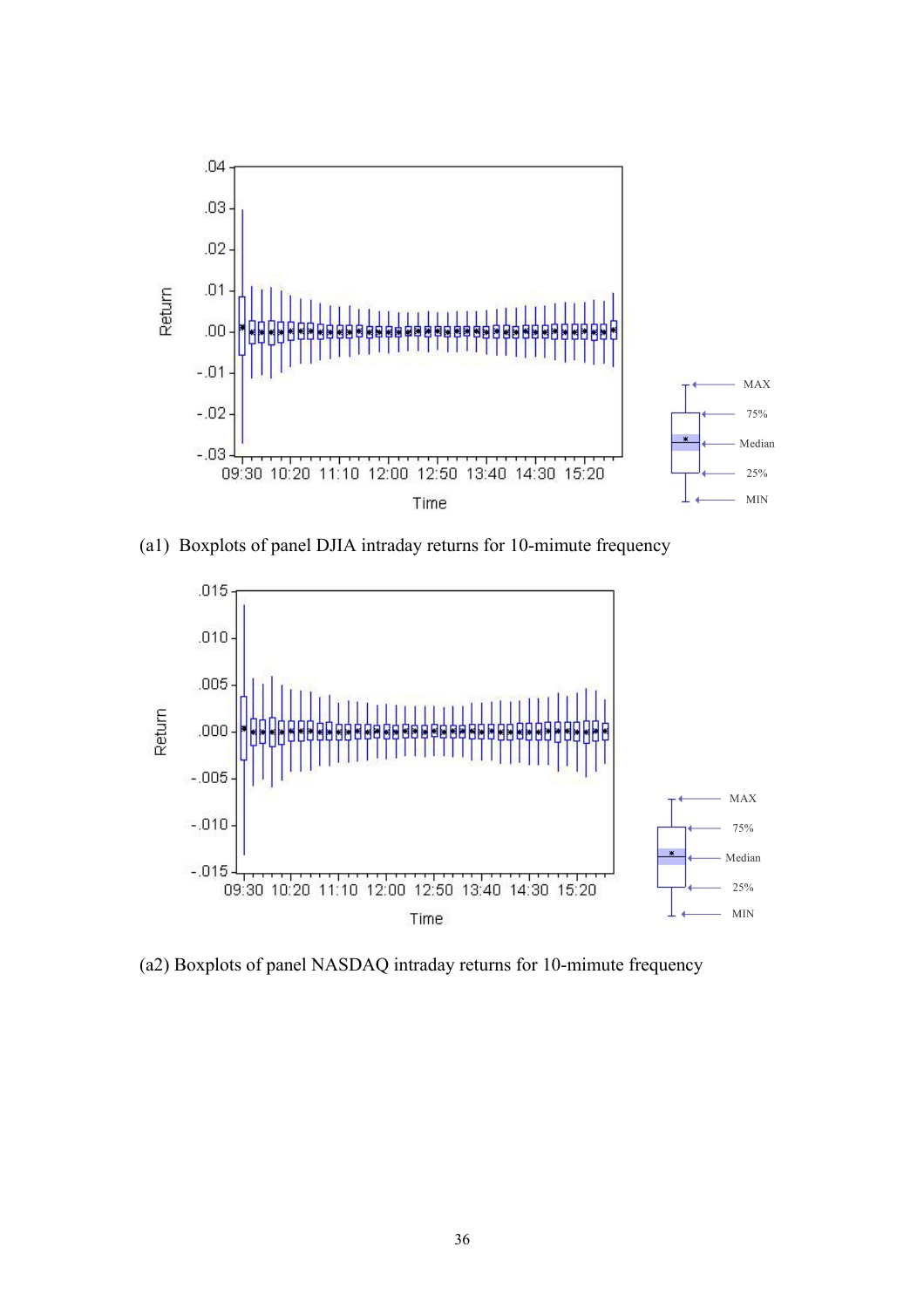

(b1) Boxplots of panel DJIA intraday volatility for 10-mimute frequency



(b2) Boxplots of panel NASDAQ intraday volatility for 10-mimute frequency

**Figure 3.2** (a1 and a2) Boxplots of panel DJIA and NASDAQ intraday returns for 10 mimute frequency. (b1 and b2) Boxplots of panel DJIA and NASDAQ intraday volatility for 10-mimute frequency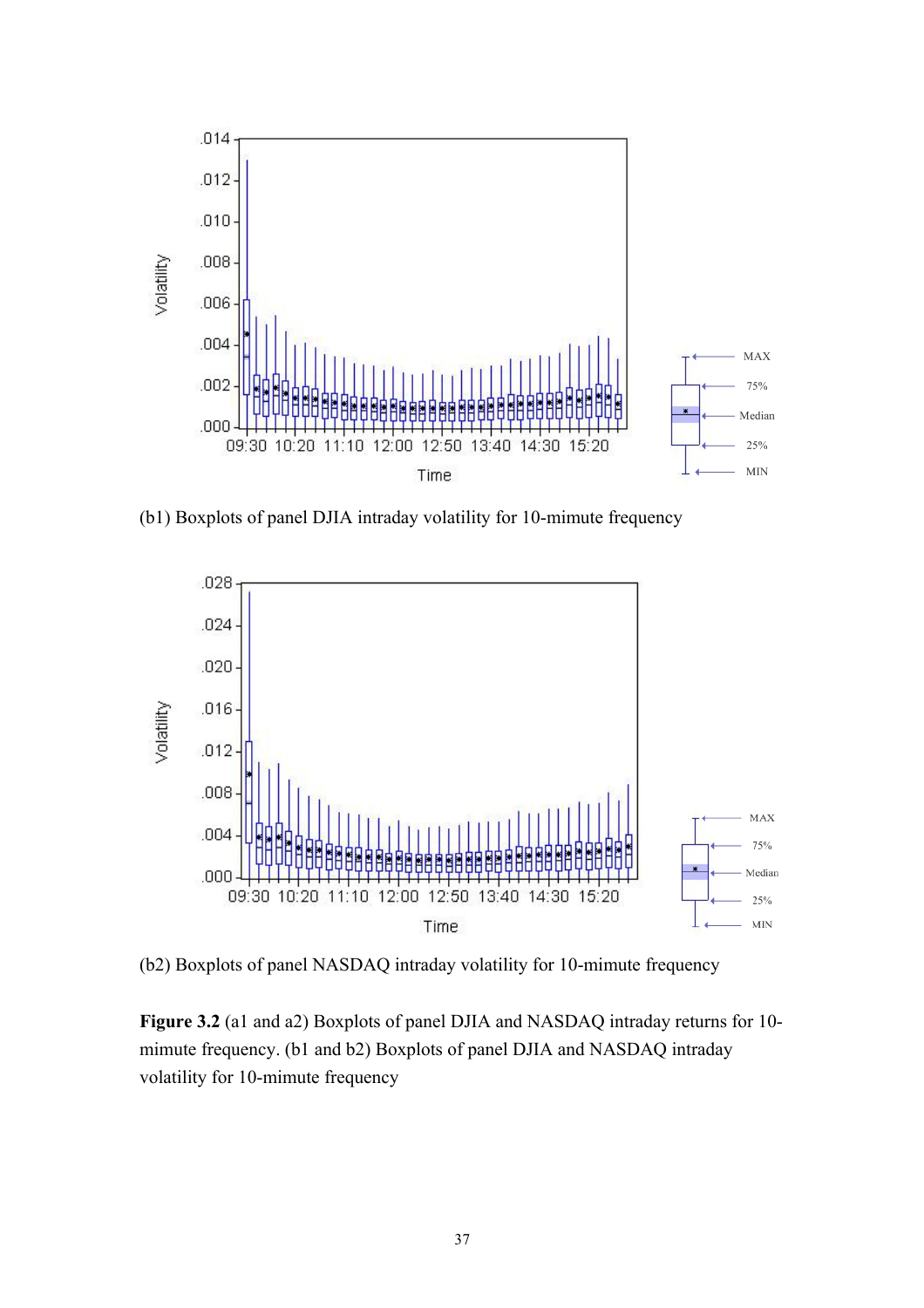

**Figure 4** Panel intraday volatility at 10-minute and 30-minute scales with opening interval (a) Panel data of 10-minute intraday volatility of DJIA, (b) Panel data of 10 minute intraday volatility of NASDAQ, (c) Panel data of 30-minute intraday volatility of DJIA, and (d) Panel data of 30-minute intraday volatility of NASDAQ.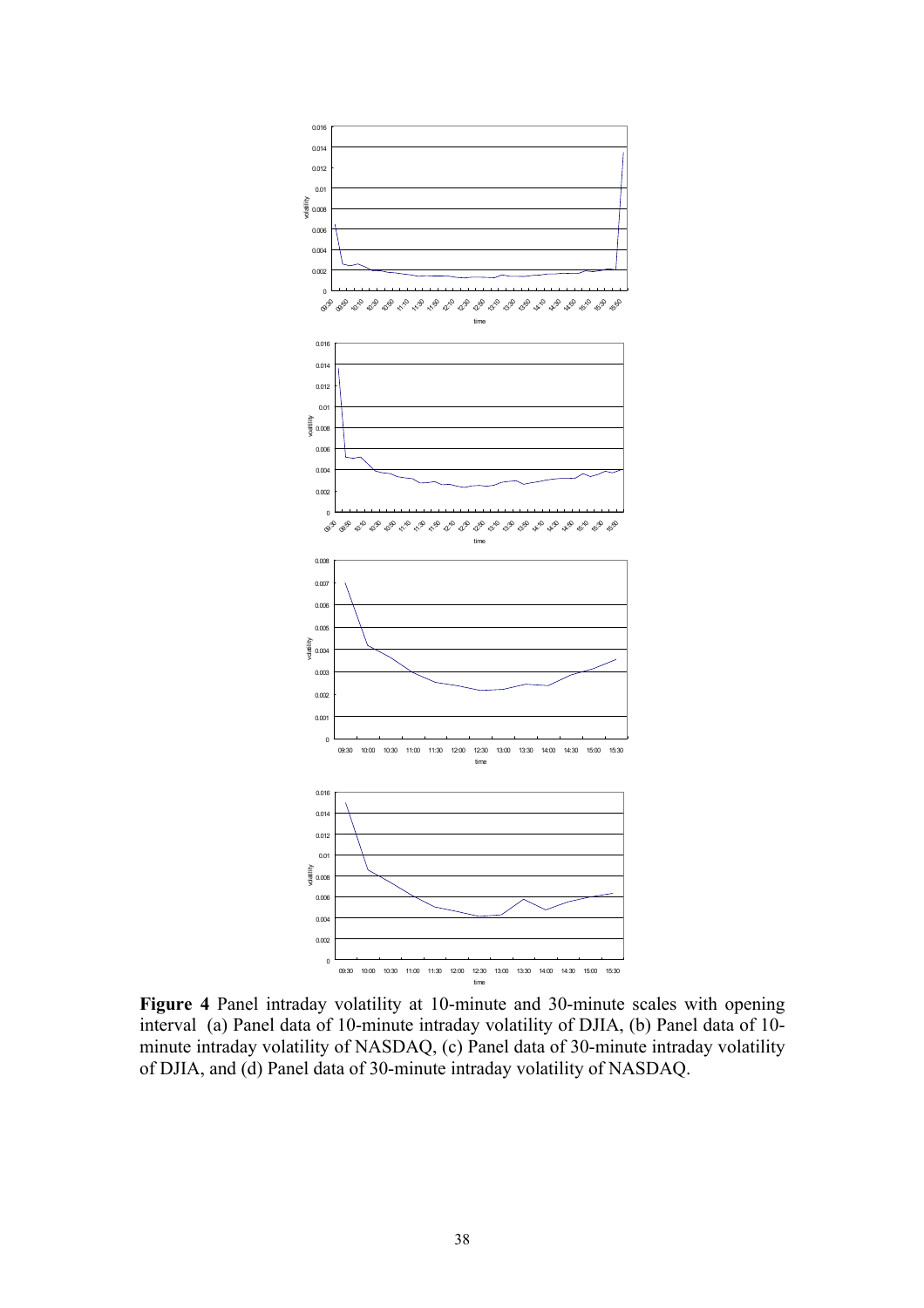

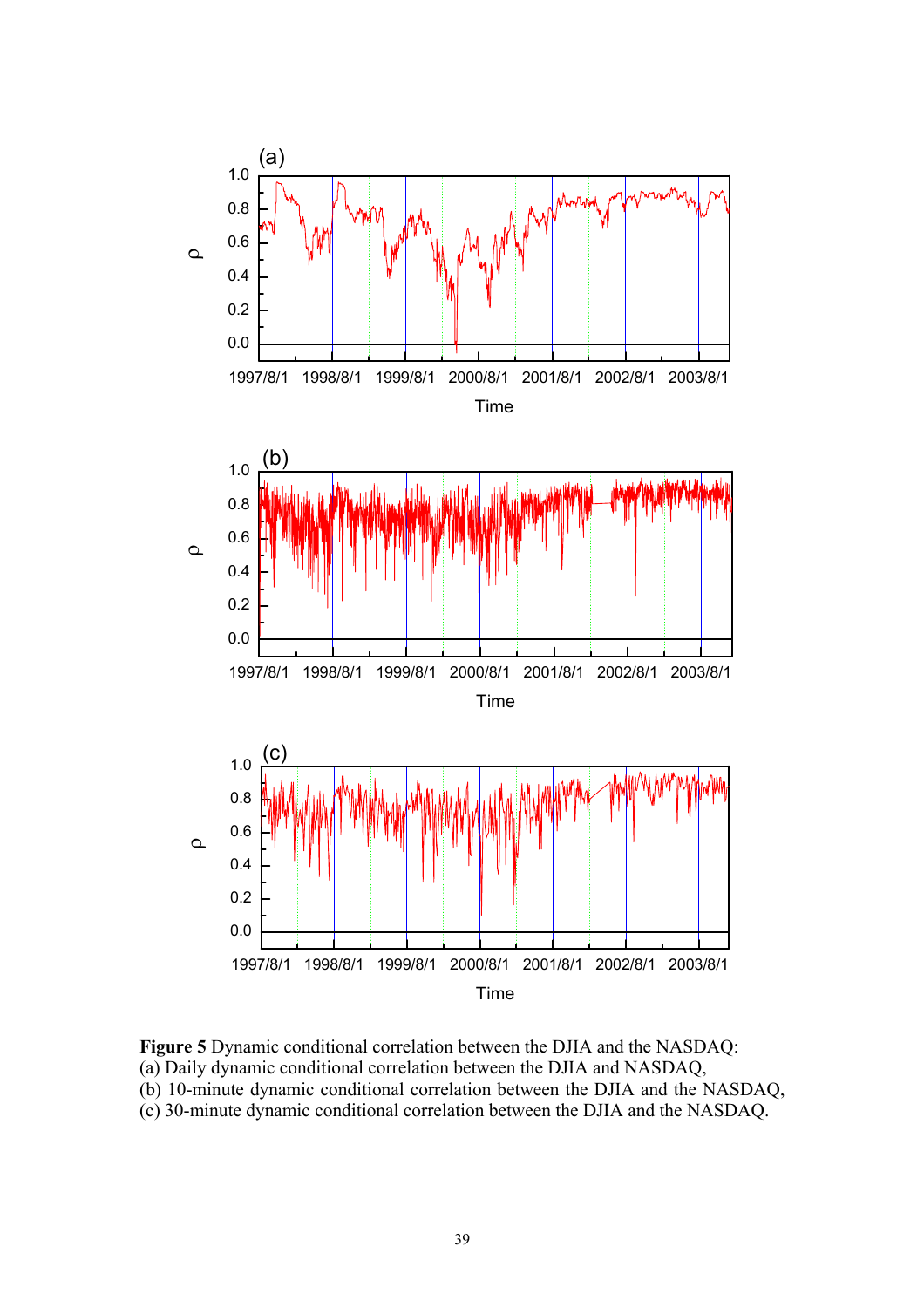

**Figure 6** Probability distributions of return changes of (a) the DJIA, and (b) the NASDAQ for intraday data with time sampling intervals of multiples of 10 minutes.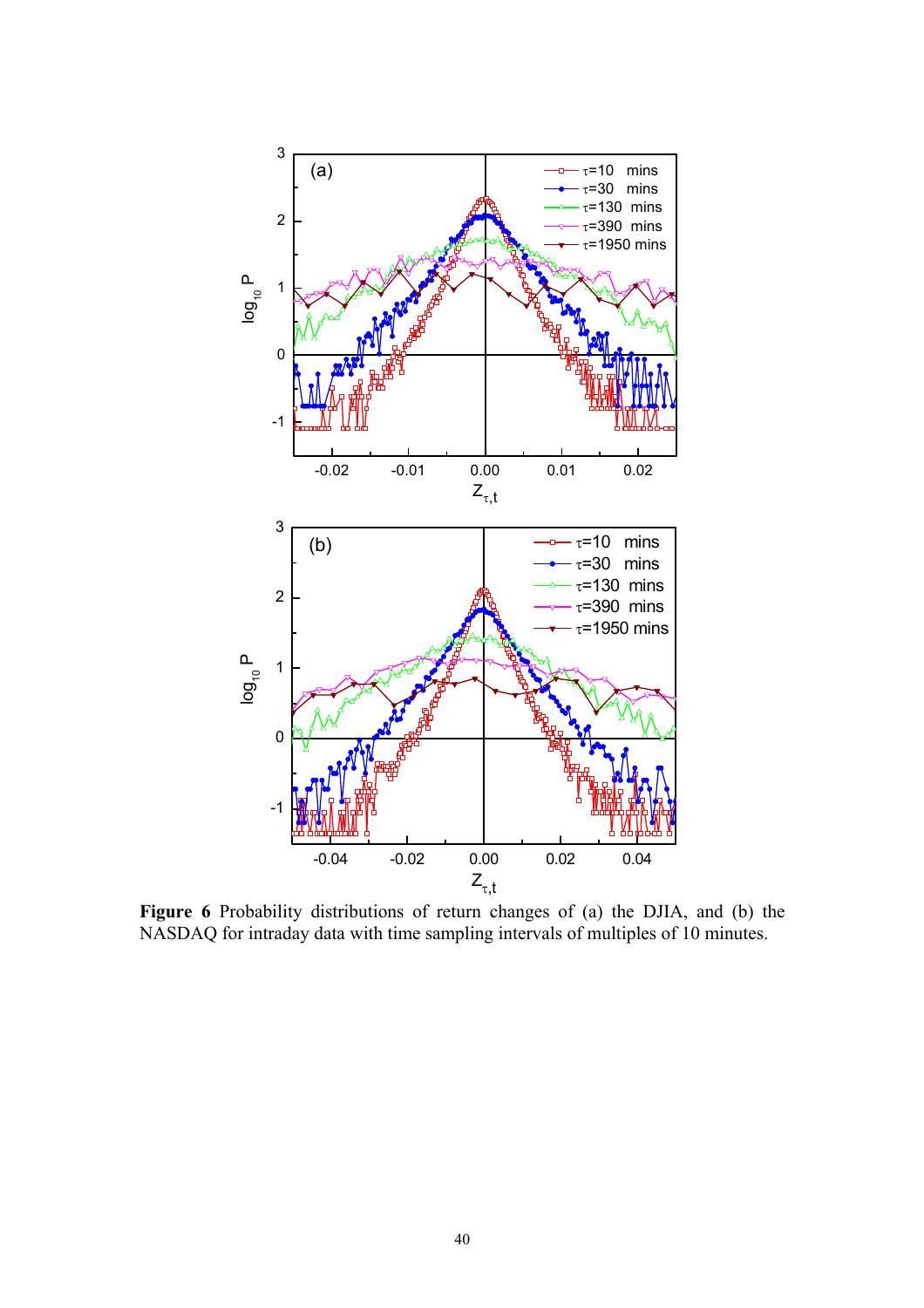

**Figure 7** (a) Probability of return variation  $P(Z_{\tau,t} = 0)$  as a function of the time sampling intervals  $\tau$ . The slope of the best-fit straight line is  $-0.54 \pm 0.01$  for DJIA, and  $-0.57 \pm 0.01$  for NASDAQ. Scaled plot of the probability distributions with (b)  $\alpha$  = 1.84 for the DJIA, and (c)  $\alpha$  = 1.75 for the NASDAQ.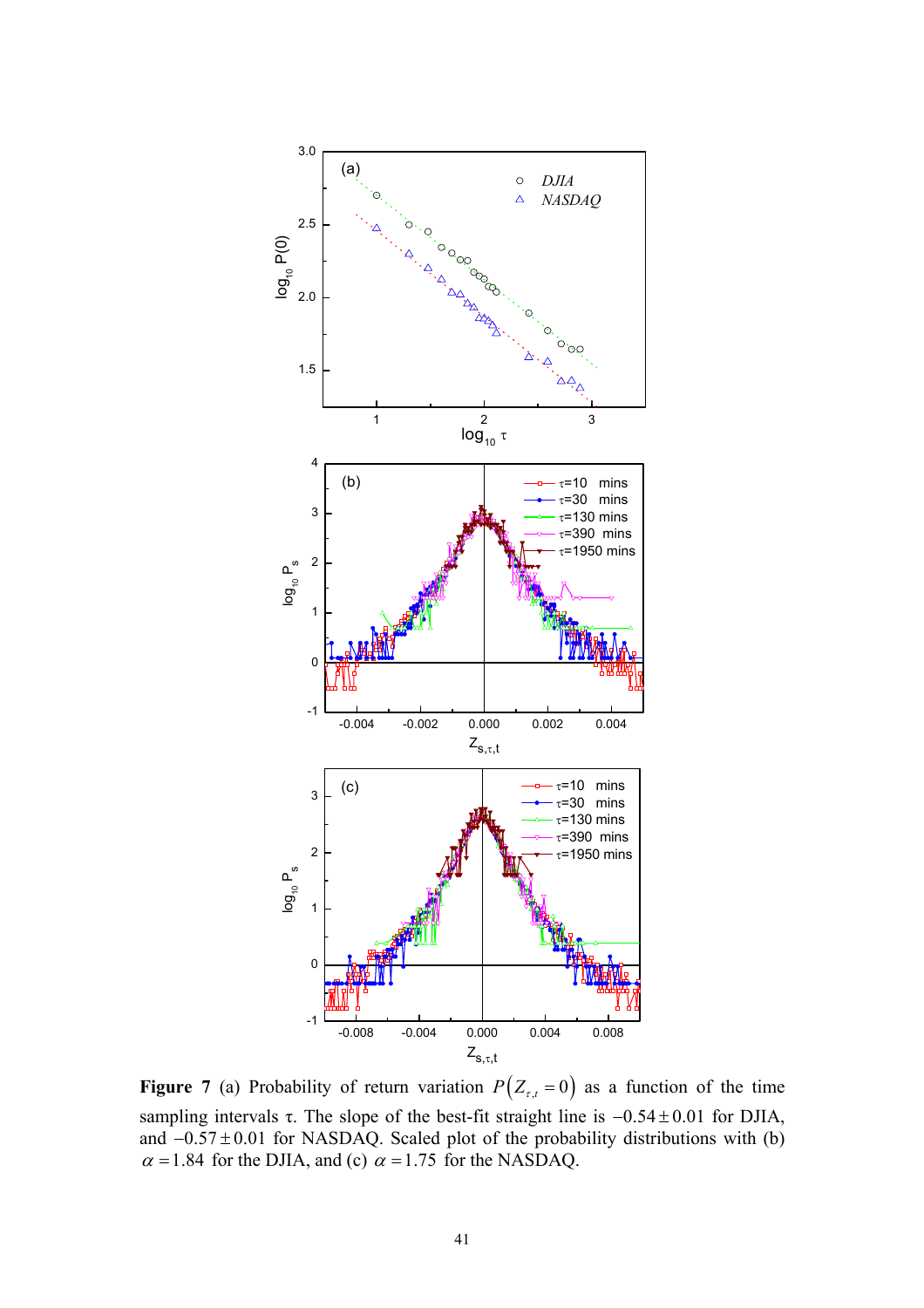#### **Endnotes**

 $\overline{a}$ 

.

<sup>1</sup> Alternatively, Engle and Russell (1998) have developed the autoregressive conditional duration (ACD) model to investigate high-frequency stock market data. In the ACD model the expected duration between trades depends on past durations. Here we follow Andersen and Bollerslev's approach to investigate the time series properties of two high-frequency stock returns. However, unlike Andersen and Bollerslev (1997) and Mian and Adam (2001), we do not omit the closing-to-opening returns. Rather, we keep them in the data to conduct sensitivity analyses. After eliminating the omitted days for which all of the 10-minute values of the index were not available, a total of 1,543 trading days with 60,177 observations of 10-minute index values was obtained

 $2$  Examination of their dynamic correlations between two series can be found in section 5.

<sup>3</sup> It may be seen that most of the interday intervals show left skewness, especially the DJIA. As noted by Andersen and Bollerslev (1997), the negative skewness may be interpreted as evidence of the "leverage" and/or volatility feedback effects discussed by Black (1976), Campbell and Hentschel (1992) and Bekaert and Wu  $(2000)$ .

 $4$  The statistics show that daily returns have a skewness of -0.09 and kurtosis of 5.87 for the DJIA and skewness of 0.197 and kurtosis of 5.56 for the NASDAQ.

 $<sup>5</sup>$  We do not plot the NASDAQ to save space.</sup>

6 Evidence of the U-shape pattern of intraday volatility can be found in Wood *et al*. (1985), Andersen and Bollerslev (1997), and Ito *et al*. (1998), among others. The theoretical models on the U-shaped pattern appear in Foster and Viswanathan (1990) and Slezak (1994).

 $<sup>7</sup>$  The smile curve of volatility reflects the fact that the highest point of return volatility</sup> occurs around the opening time 9:30 interval (0.006216804), followed by the 10:00,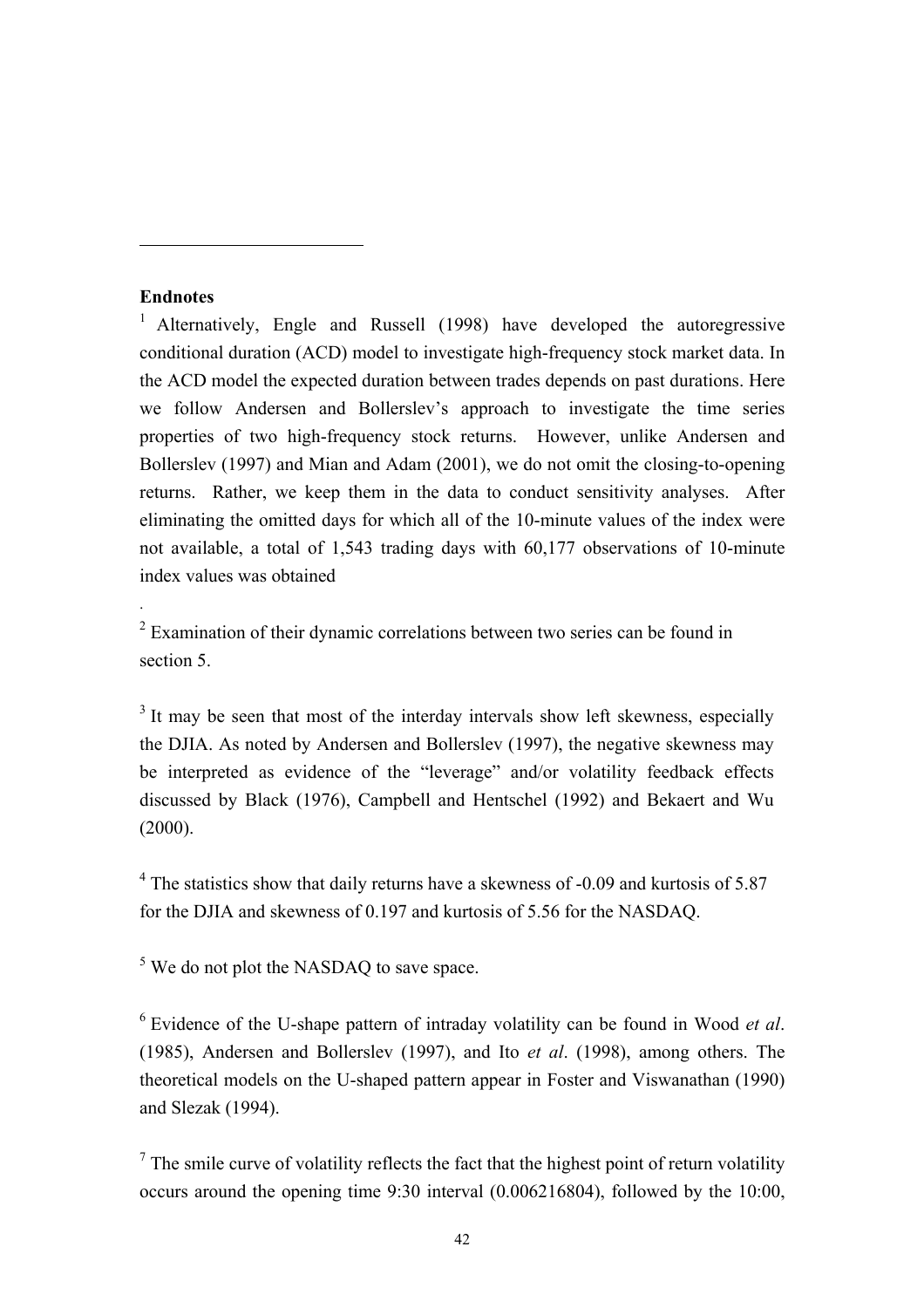9:40, and 9:50 intervals, respectively, and hits the lowest point around the 12:20 interval (0.001240272), followed by the second lowest at the 13:00 interval and third lowest at the 12:10 interval, respectively

<sup>8</sup> The parameters will be estimated by the log-maximum likelihood method. The density function in Nelson (1991) is given by

$$
f(\mu_{\tau,t}, \sigma_{\tau,t}, \nu) = \frac{\nu [\Gamma(3/\nu)]^{1/2}}{2[\Gamma(1/\nu)]^{-3/2} \sigma_{\tau,t}} \exp \left[-\left|\frac{\varepsilon_{\tau,t}}{\sigma_{\tau,t}}\right|^\nu \left[\frac{\Gamma(3/\nu)}{\Gamma(1/\nu)}\right]^{1/2}\right]
$$

where  $\Gamma$  ( $\cdot$ ) is the gamma function and v is a scale parameter or degree of freedom to be estimated. For  $v = 2$ , the GED yields the normal distribution, while for  $v = 1$  it yields the Laplace or double-exponential distribution. Given initial values of  $\varepsilon_{t}$  and  $\sigma_{\tau}^2$ , the parameter vector  $\Theta = (\delta_{\tau}, \phi_{\tau}, \omega_{\tau}, \alpha_{\tau}, \beta_{\tau}, \nu)$  can be estimated by log-maximum likelihood method (log-MLE) over the sample period. The log-maximum likelihood function can be expressed as

$$
L(\Theta) = \sum_{t=1}^{T} \log f(\mu_{r,t}, \sigma_{r,t}, \nu)
$$

1

.

where  $\mu_{t,t}$  is the conditional mean and  $\sigma_{t,t}$  is the conditional standard deviation. Since the log-likelihood function is non-linear, the numerical procedure is used to derive estimates of the parameter vector.

9 As argued by Sentana and Wadhwani (1992) and expounded by Antoniou *et al.* (2005), positive feedback traders buy stocks after prices rise and sell stocks after prices fall. Shiller (1989) found that a main reason that prompted investors to sell their stocks in October 1987 was that stock prices had fallen, thus inducing a fear of contagion in other investors. In contrast, the negative feedback traders sell stocks after prices increase and buy stocks after prices decline. Shiller argued that feedback models suggest that price is determined in part by its own lagged values, increases in price tending at times to foster further increases. However, as argued by Shiller, there is little, even a negative, serial correlation of price changes (Shiller, 1989, p. 375).

 $10$  A variety of papers have documented the fact that correlations across major stock markets change over time. King, Sentana, and Wadhwani (1994) find the covariances of stock returns change over time. Kaplanis (1988) compares the matrices of returns across 10 markets and finally rejects the constant correlations hypothesis. Koch and Koch (1991) use Chow tests to examine stock returns in 1972, 1980, and 1987 and find higher correlations in more recent years. Some evidence shows that correlations